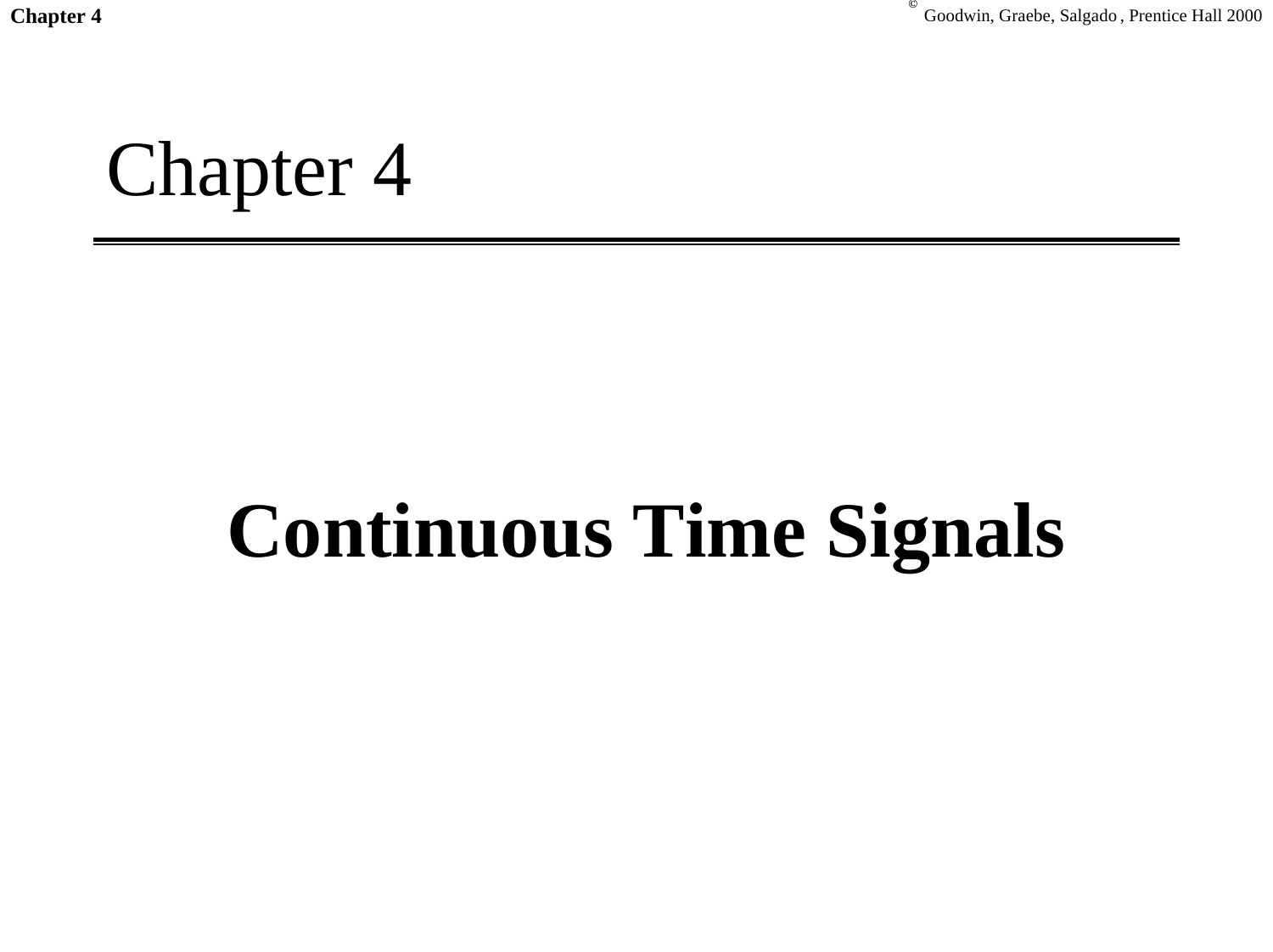Specific topics to be covered include:

- ❖ linear high order differential equation models
- ❖ Laplace transforms, which convert linear differential equations to algebraic equations, thus greatly simplifying their study
- ❖ methods for assessing the stability of linear dynamic systems
- ❖ frequency response.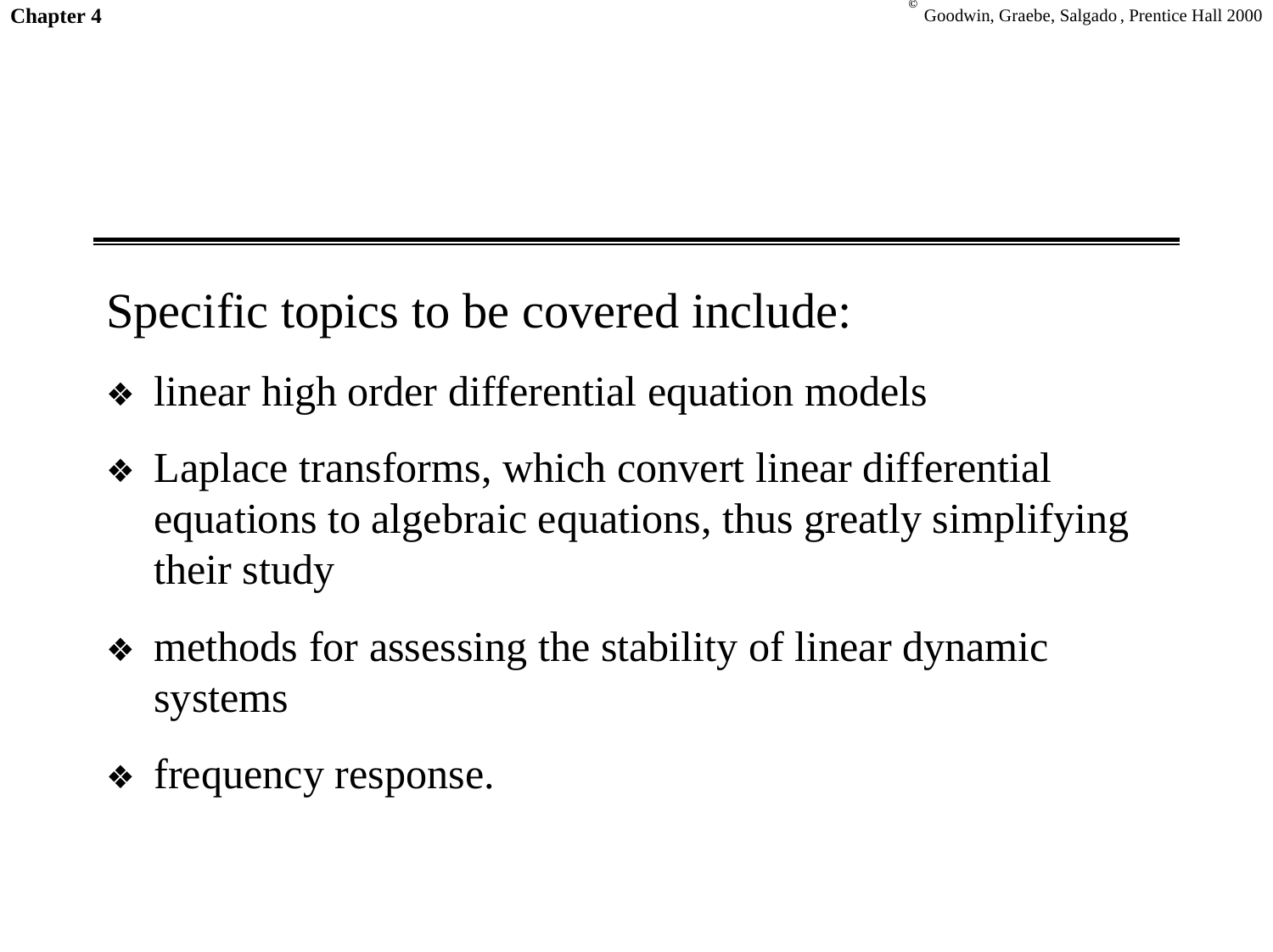# Linear Continuous Time Models

#### The linear form of this model is:

$$
\frac{d^n y(t)}{dt^n} + a_{n-1} \frac{d^{n-1} y(t)}{dt^{n-1}} + \ldots + a_0 y(t) = b_{n-1} \frac{d^{n-1}}{dt^{n-1}} u(t) + \ldots + b_0 u(t)
$$

Introducing the Heaviside, or differential, operator  $\rho \langle \circ \rangle$ :

$$
\rho \langle f(t) \rangle = \rho f(t) \triangleq \frac{df(t)}{dt}
$$

$$
\rho^n \langle f(t) \rangle = \rho^n f(t) = \rho \langle \rho^{n-1} \langle f(t) \rangle \rangle = \frac{df^n(t)}{dt^n}
$$

#### We obtain:

$$
\rho^n y(t) + a_{n-1}\rho^{n-1}y(t) + \ldots + a_0y(t) = b_{n-1}\rho^{n-1}u(t) + \ldots + b_0u(t)
$$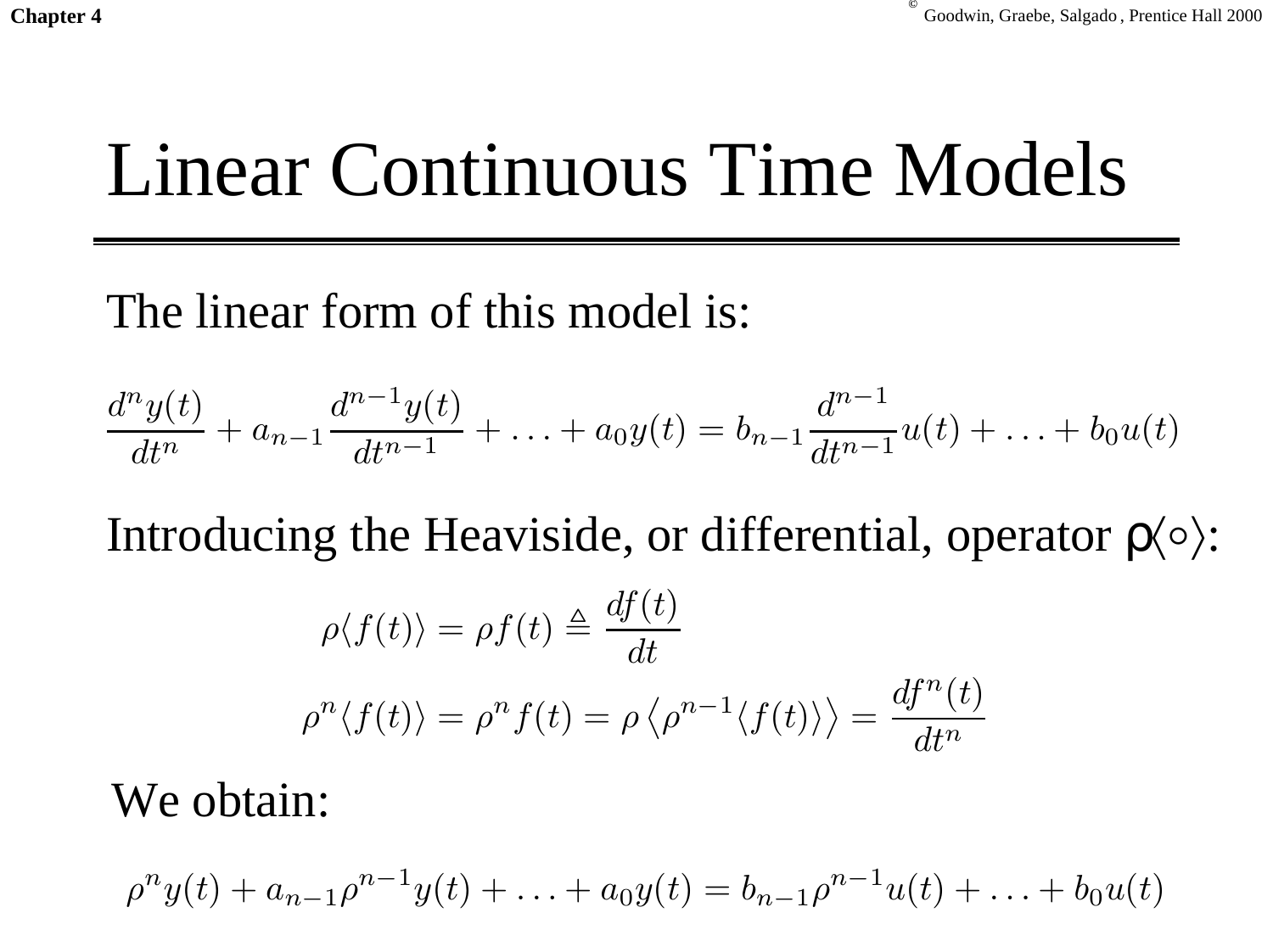**Chapter 4** Goodwin, Graebe, Salgado *, Prentice Hall 2000* 

# Laplace Transforms

The study of differential equations of the type described above is a rich and interesting subject. Of all the methods available for studying linear differential equations, one particularly useful tool is provided by Laplace Transforms.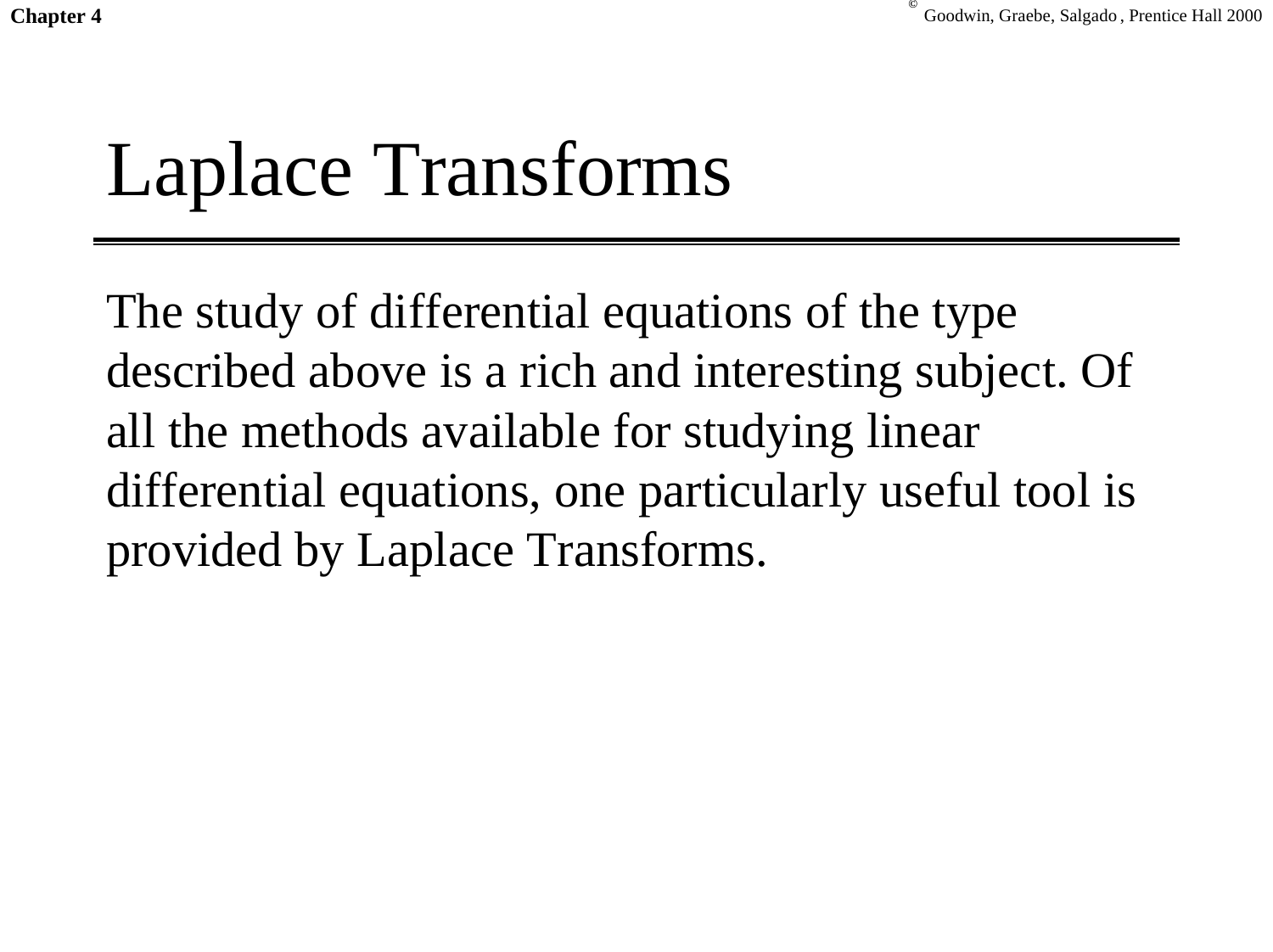# Definition of the Transform

Consider a continuous time signal  $y(t)$ ;  $0 \le t < \infty$ . The Laplace transform pair associated with *y*(*t*) is defined as

$$
\mathcal{L}[y(t)] = Y(s) = \int_{0^{-}}^{\infty} e^{-st} y(t) dt
$$

$$
\mathcal{L}^{-1}[y(s)] = y(t) = \frac{1}{2\pi j} \int_{\sigma - j\infty}^{\sigma + j\infty} e^{st} Y(s) ds
$$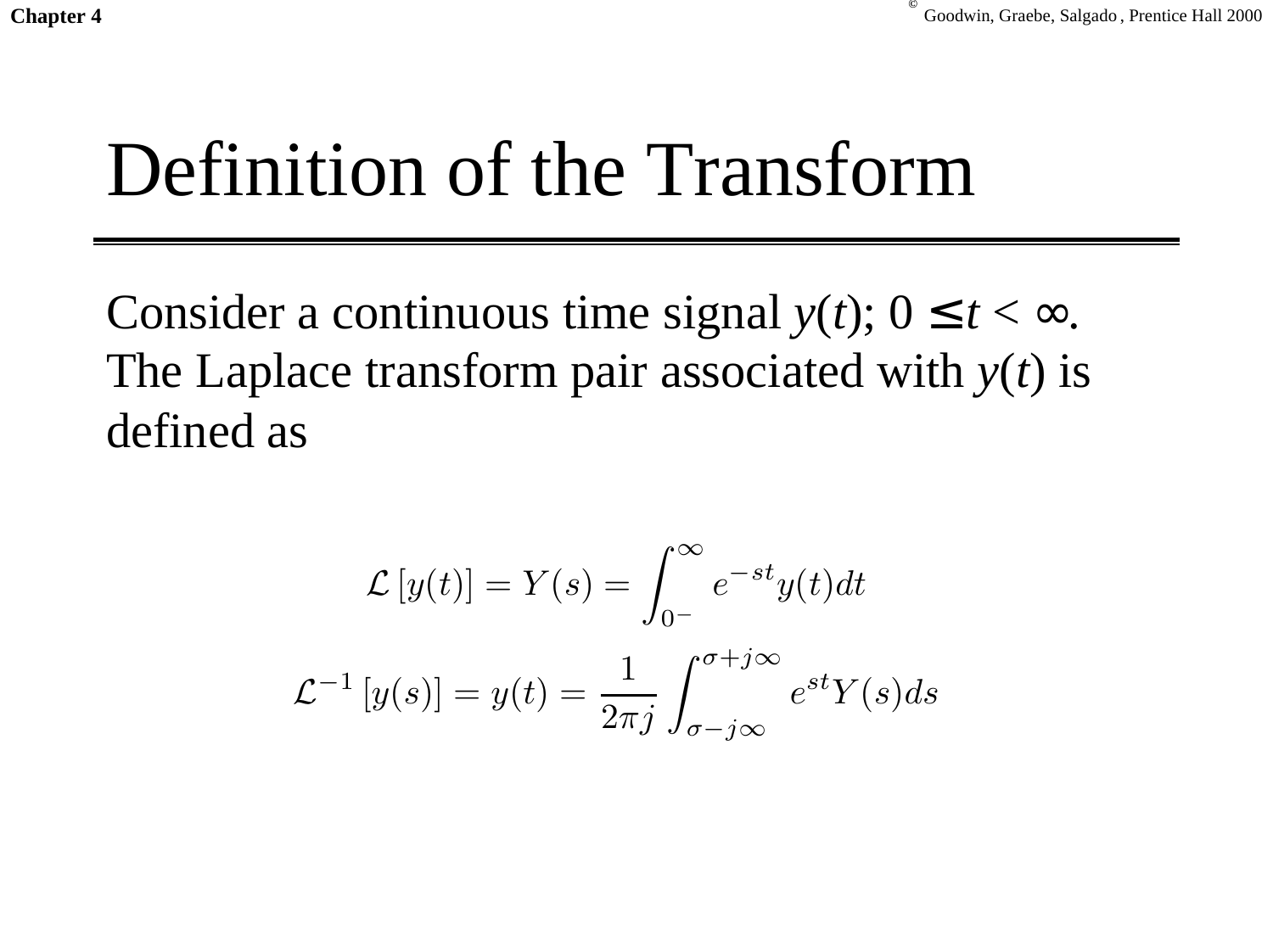A key result concerns the transform of the derivative of a function:

$$
\mathcal{L}\left[\frac{dy(t)}{dt}\right] = sY(s) - y(0^-)
$$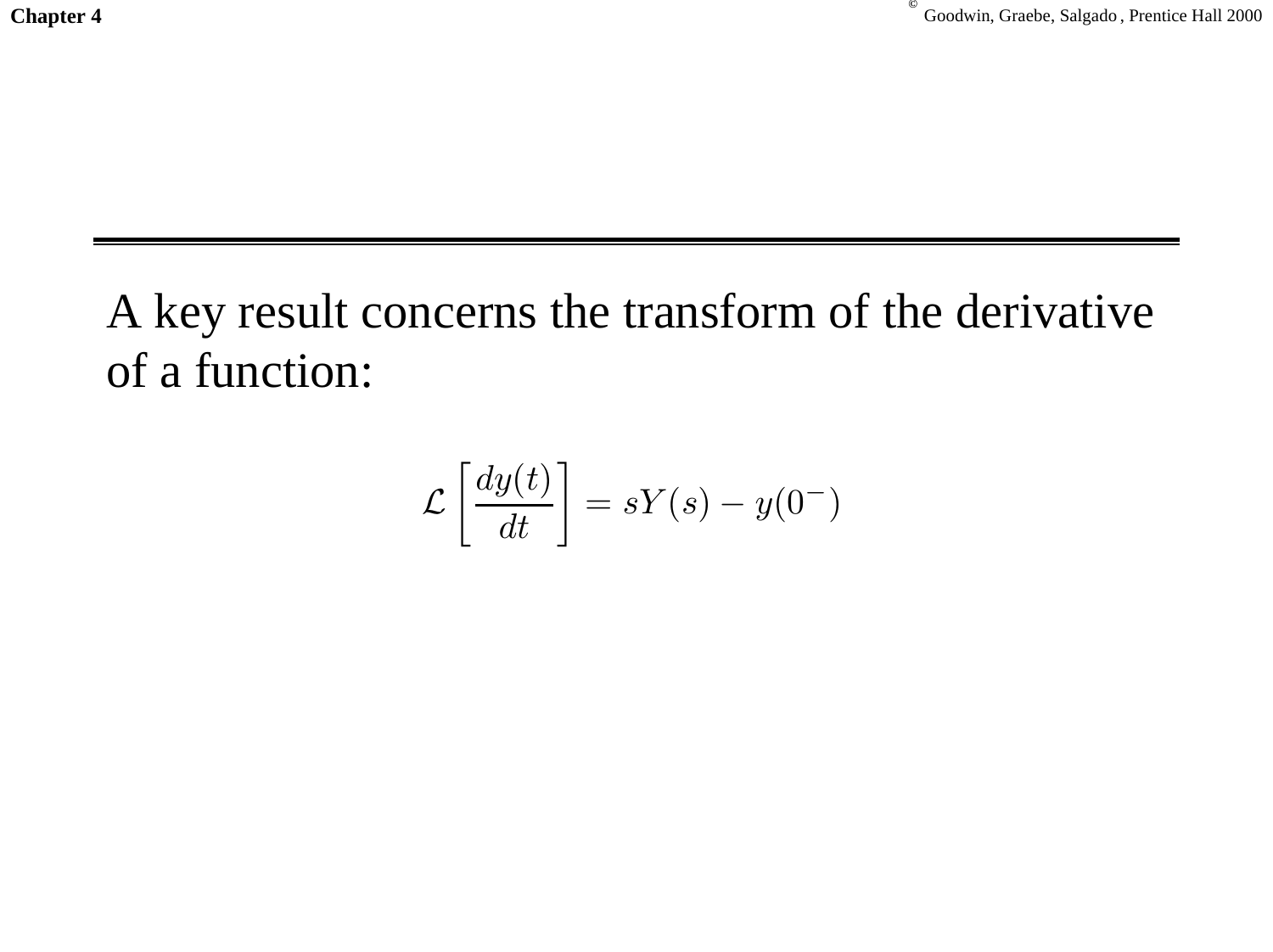Chapter 4<sup>Chapter 4</sub> Goodwin, Graebe, Salgado *, Prentice Hall 2000*</sup>

#### Table 4.1: *Laplace transform table*

| $(t \geq 0)$<br>f(t)                     | $\mathcal{L}  f(t) $                                                                       | Region of Convergence    |
|------------------------------------------|--------------------------------------------------------------------------------------------|--------------------------|
| $\mathbf{1}$                             |                                                                                            | $\sigma > 0$             |
| $\delta_D(t)$                            | $\frac{s}{1}$                                                                              | $ \sigma  < \infty$      |
| $t\,$                                    | $\overline{s^2}$                                                                           | $\sigma > 0$             |
| $n\in\mathbb{Z}^+$<br>$t^n$              | $\overline{s^{n+1}}$                                                                       | $\sigma > 0$             |
| $e^{\alpha t}$<br>$\alpha\in\mathbb{C}$  | $s - \alpha$                                                                               | $\sigma > \Re\{\alpha\}$ |
| $te^{\alpha t}$<br>$\alpha\in\mathbb{C}$ | $(s-\overline{s})^2$                                                                       | $\sigma > \Re\{\alpha\}$ |
| $\cos(\omega_o t)$                       | $\overline{s^2+\omega_o^2} \over \omega_o$                                                 | $\sigma > 0$             |
| $\sin(\omega_o t)$                       | $\overline{s^2+\omega_o^2}$                                                                | $\sigma > 0$             |
| $e^{\alpha t} \sin(\omega_o t + \beta)$  | $(\sin \beta)s + \omega_o^2 \cos \beta - \alpha \sin \beta$<br>$(s-\alpha)^2 + \omega_0^2$ | $\sigma > \Re\{\alpha\}$ |
| $t\sin(\omega_o t)$                      | $2\omega_o s$<br>$\overline{(s^2+\omega_o^2)^2\over s^2-\omega_o^2}$                       | $\sigma > 0$             |
| $t\cos(\omega_o t)$                      | $\sqrt{(s^2+\omega_o^2)^2}$                                                                | $\sigma > 0$             |
| $\mu(t) - \mu(t-\tau)$                   | $1-e^{-\check{s}\hat{\tau}}$<br>$\mathcal{S}_{\mathcal{S}}$                                | $ \sigma  < \infty$      |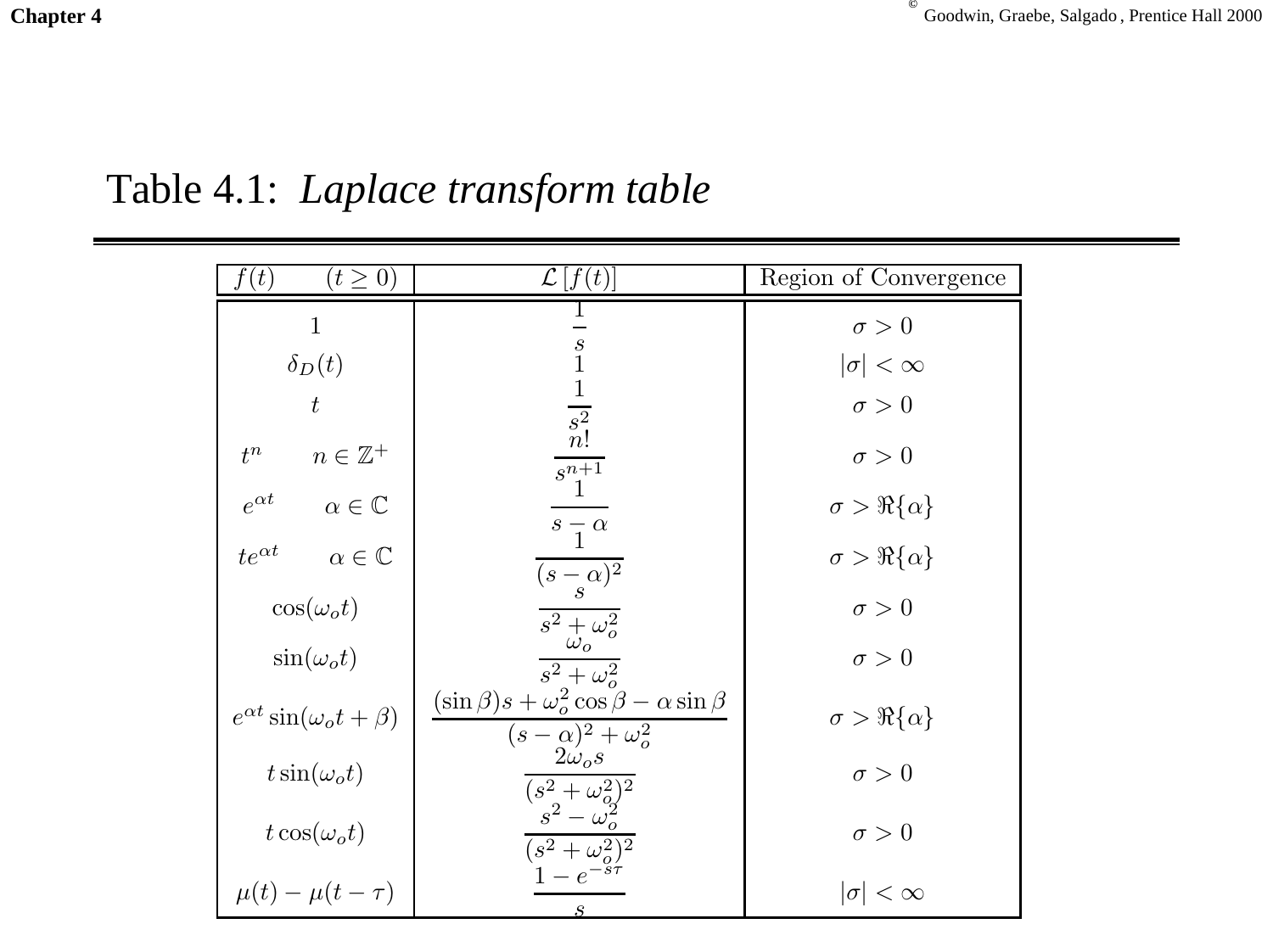Chapter 4<sup> **Chapter 4 Chapter 4 Chapter 4 Chapter 4 Chapter 4 Chapter 4 Chapter 4 Chapter 4 C** Goodwin, Graebe, Salgado , Prentice Hall 2000</sup>

#### Table 4.2: *Laplace transform properties. Note that*  $F_i(s) = [f_i(t)], Y(s) = [y(t)], k \in \{1, 2, 3, ...\}, f_1(t) = f_2(t) = 0 \forall t < 0.$

| f(t)                                                                                                                  | $\mathcal{L}  f(t) $                                                                          | Names                 |
|-----------------------------------------------------------------------------------------------------------------------|-----------------------------------------------------------------------------------------------|-----------------------|
|                                                                                                                       | $\sum a_i F_i(s)$                                                                             | Linear combination    |
|                                                                                                                       | $sY(s) - y(0^{-})$                                                                            | Derivative Law        |
| $\sum_{i=1}^t a_i f_i(t) \ \frac{dy(t)}{dt} \ \frac{d^k y(t)}{dt^k} \ \int_0^t y(\tau) d\tau \ y(t-\tau) \mu(t-\tau)$ | $s^{k}Y(s) - \sum_{i=1}^{k} s^{k-i} \left. \frac{d^{i-1}y(t)}{dt^{i-1}} \right _{t=\alpha-1}$ | High order derivative |
|                                                                                                                       | $\frac{1}{s}Y(s)$                                                                             | Integral Law          |
|                                                                                                                       | $e^{-s\tau}Y(s)$                                                                              | Delay                 |
| ty(t)                                                                                                                 |                                                                                               |                       |
| $t^k y(t)$                                                                                                            | $-\frac{dY(s)}{ds}\ (-1)^k \frac{d^k Y(s)}{ds^k}$                                             |                       |
| $\int_{0-}^{t} f_1(\tau) f_2(t-\tau) d\tau$<br>$\lim_{\substack{t \to \infty \\ i}} y(t)$                             | $F_1(s)F_2(s)$                                                                                | Convolution           |
|                                                                                                                       | $\lim_{s\to 0} sY(s)$                                                                         | Final Value Theorem   |
| $\lim_{t\to 0^+} y(t)$                                                                                                | $\lim_{s\to\infty} sY(s)$                                                                     | Initial Value Theorem |
| $f_1(t) f_2(t)$                                                                                                       | $\frac{1}{2\pi j}\int_{\sigma - j\infty}^{\sigma + j\infty} F_1(\zeta) F_2(s - \zeta) d\zeta$ | Time domain product   |
| $e^{at}f_1(t)$                                                                                                        | $F_1(s-a)$                                                                                    | Frequency Shift       |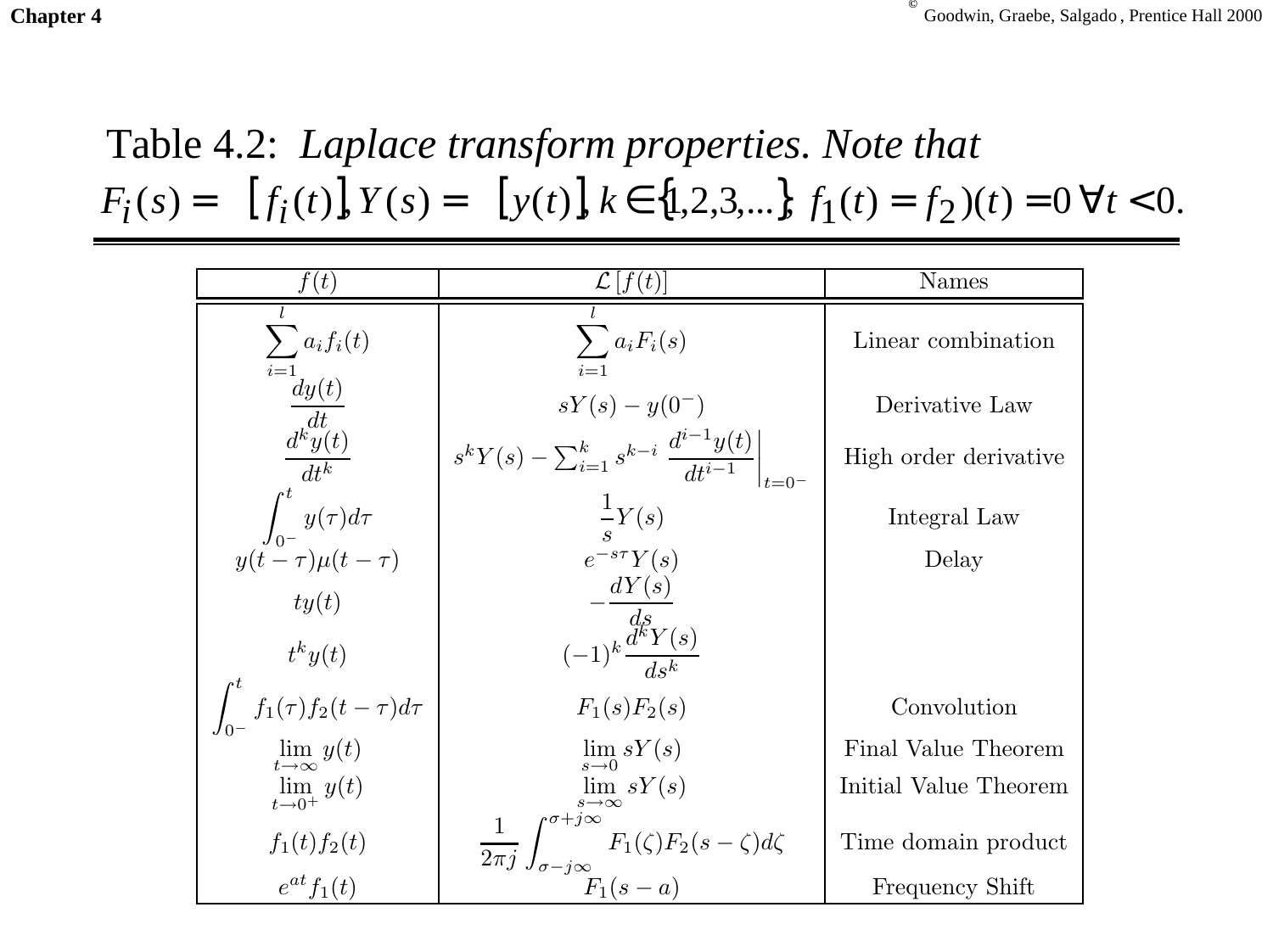Chapter 4<sup> **Chapter 4 Chapter 4 Chapter 4 Chapter 4 Chapter 4 Chapter 4 Chapter 4 Chapter 4 C** Goodwin, Graebe, Salgado , Prentice Hall 2000</sup>

# Pierre Simon Laplace 1749-1827

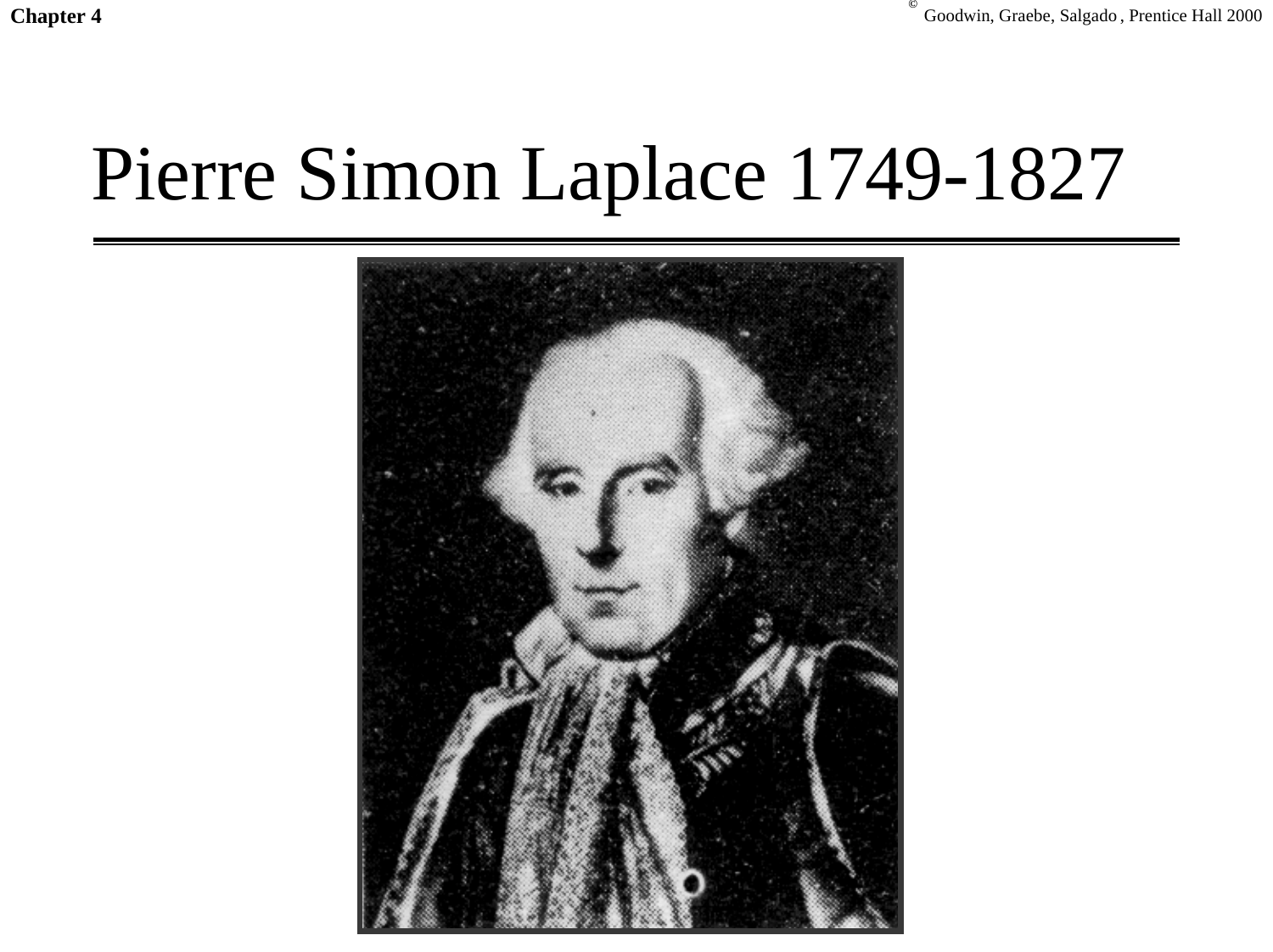# Brief History of Laplace

Laplace, at 16, entered CAEN University. He intended to enter the church, and enrolled in theology.

However, during his 2 years at CAEN he discovered his mathematical talents.

He left CAEN at 19 and went to Paris with a letter of introduction to d'Alembert. Soon Laplace was appointed Professor of Mathematics at Ecole Militaire.

He begin producing a steady stream of mathematical papers.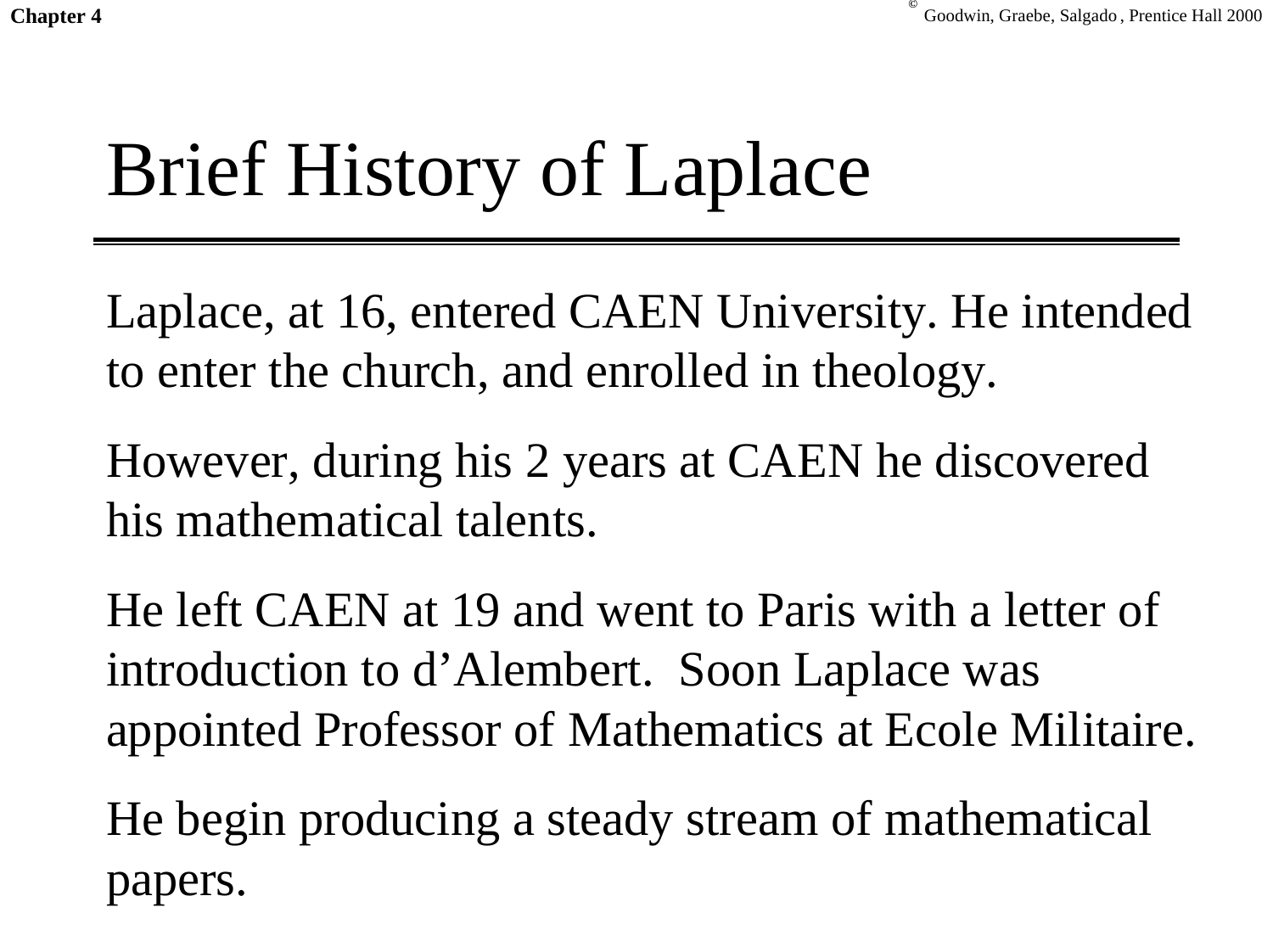The 1780's were the period in which Laplace produced the depth of results which made him one of the most important and influential scientists the world has seen.

Apparently he was not modest about his abilities and probably upset colleagues.

Lexell visited Paris in 1780-81 and reported that Laplace let it known he considered himself the best mathematician in Paris. The effect on his colleagues would have been only mildly eased by the fact that Laplace was right !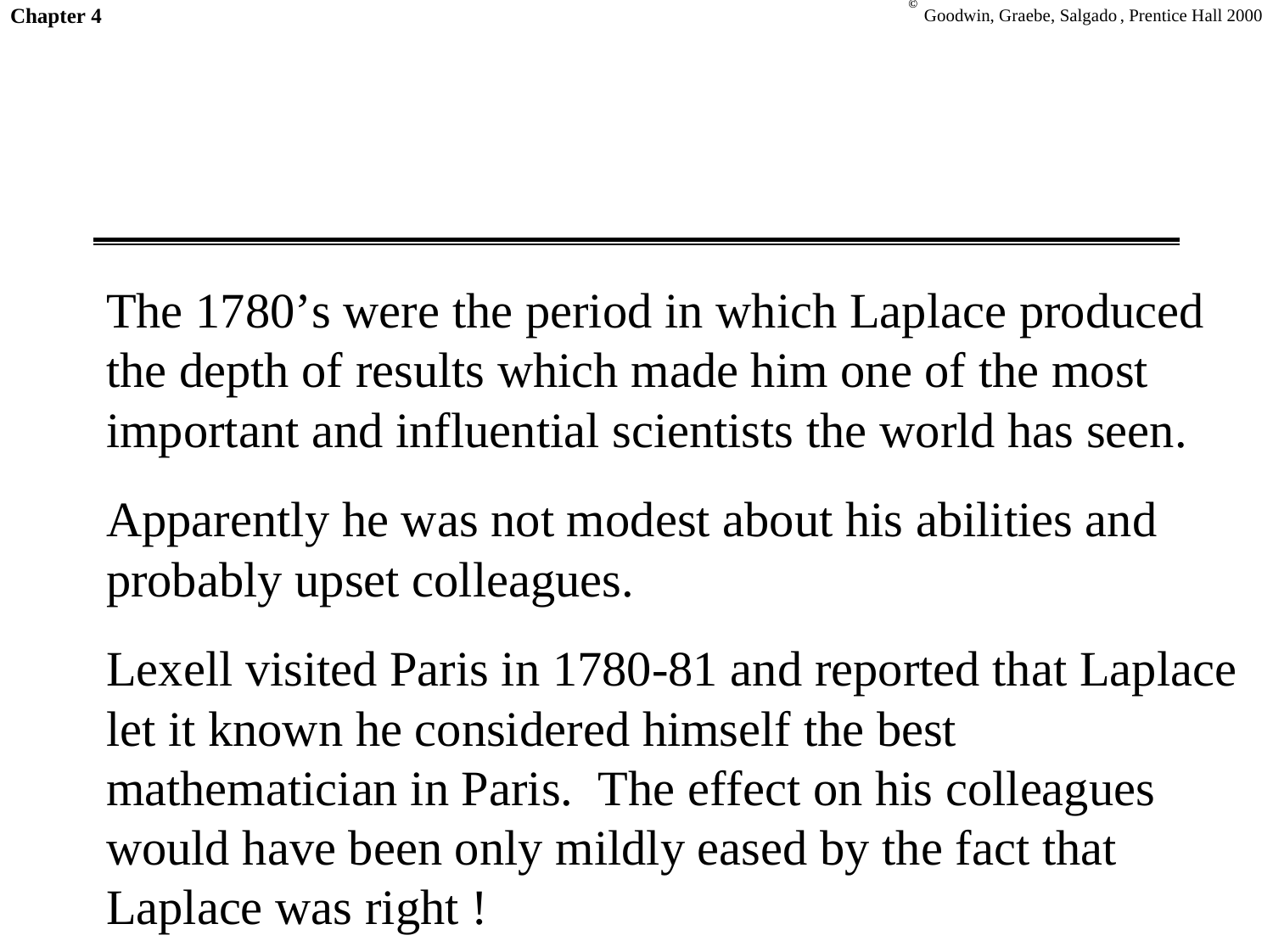In 1784, Laplace was appointed to the Royal Artillery Corps, and in this role in 1785 he examined and passed a 16 year old person (*Napoleon Bonaparte*).

He also had difficulty during the French reign of terror.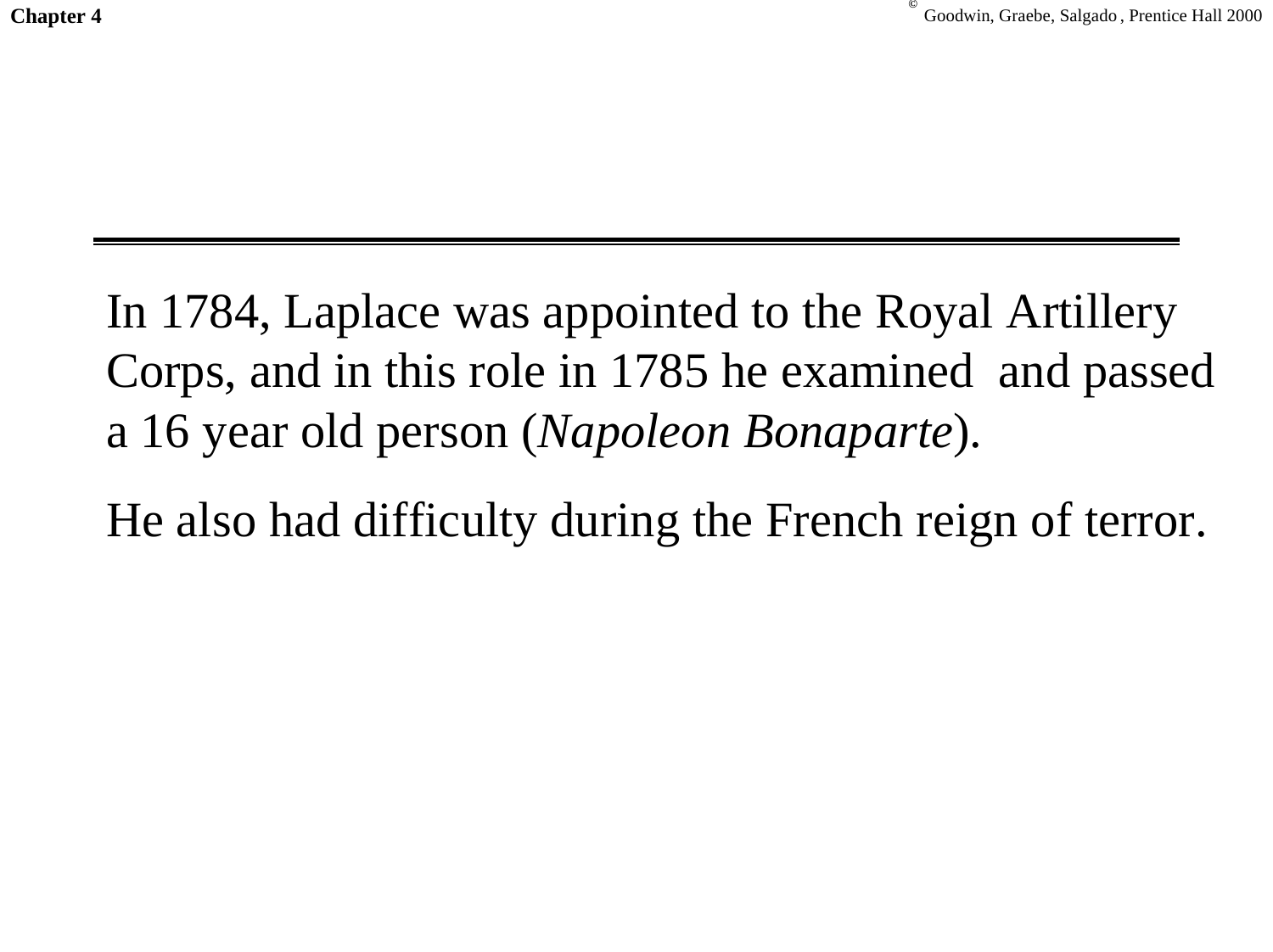Major contributions to:

- ◆ Astronomy
- ◆ Celestial Mechanics
- ◆ Probability Theory
- ◆ General Physics.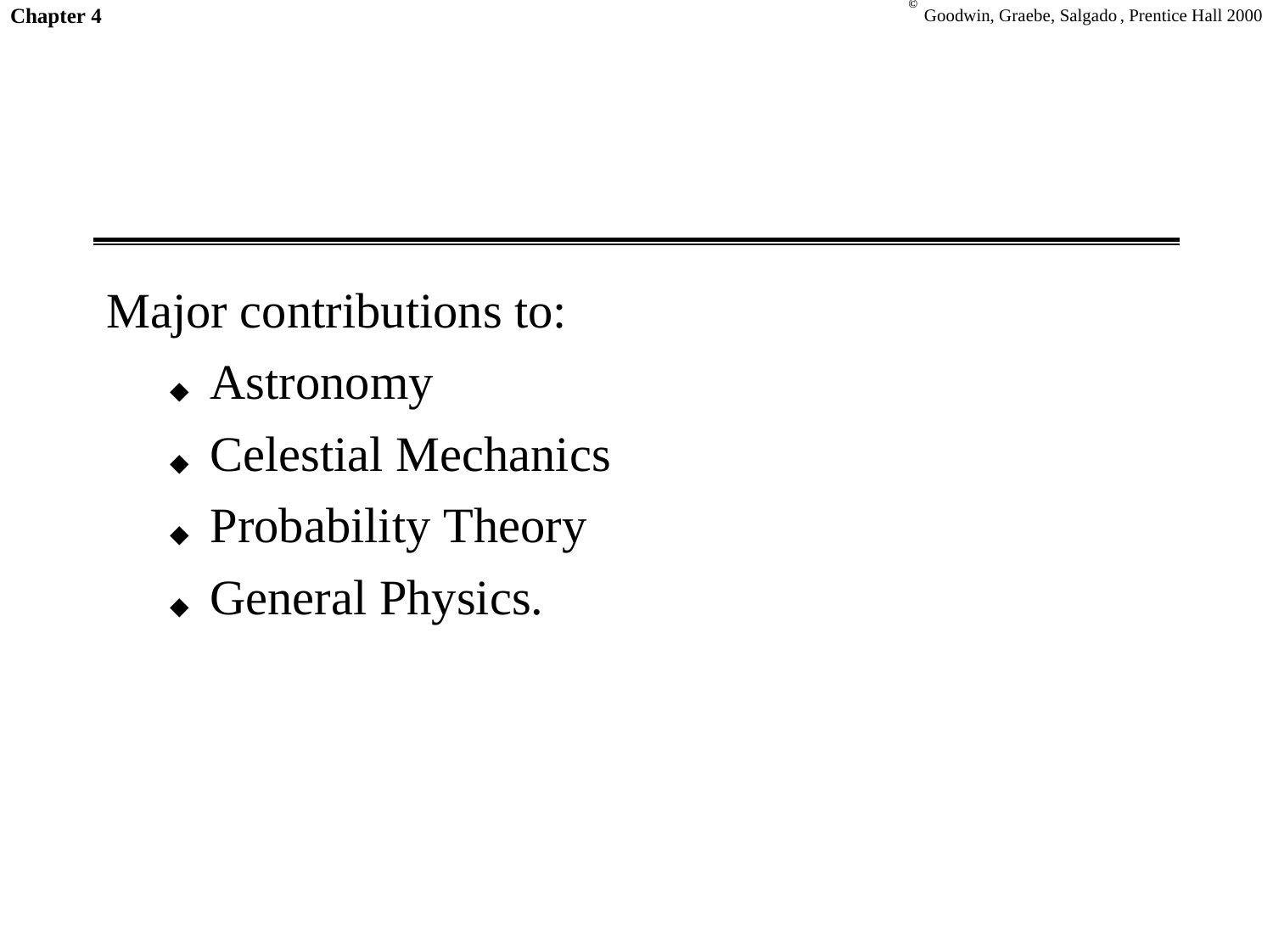Personal Life:

- ◆ Laplace married on 15 May 1788 at 39.
- ◆ His wife was 20 years younger.
- ◆ They had 2 children.
- ◆ Laplace died on Monday 5th March 1827 at 77 years of age.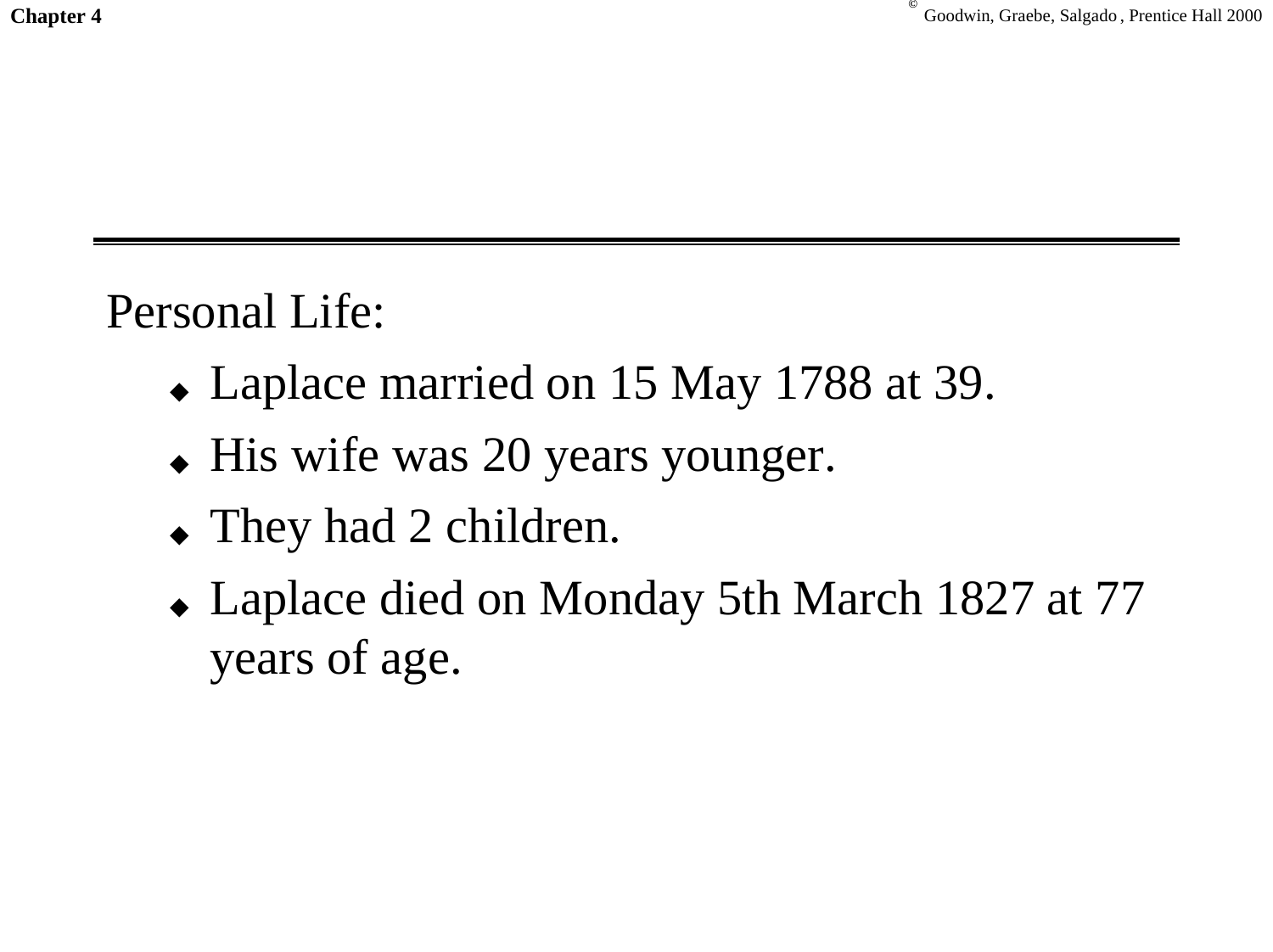## Transfer Functions

Taking Laplace Transforms converts the differential equation into the following algebraic equation  $s^{n}Y(s) + a_{n-1}s^{n-1}Y(s) + ... + a_{0}Y(s)$ -

 $= b_{n-1} s^{n-1} U(s) + \ldots + b_0 U(s) + f(s, x_0)$ 

This can be expressed as  $Y(s) = G(s)U(s)$ 

where 
$$
G(s) = \frac{B(s)}{A(s)}
$$

and

$$
A(s) = sn + an-1sn-1 + ... + a0
$$
  

$$
B(s) = bn-1sn-1 + bn-2sn-2 + ... + b0
$$

*G*(*s*) is called the *transfer function*.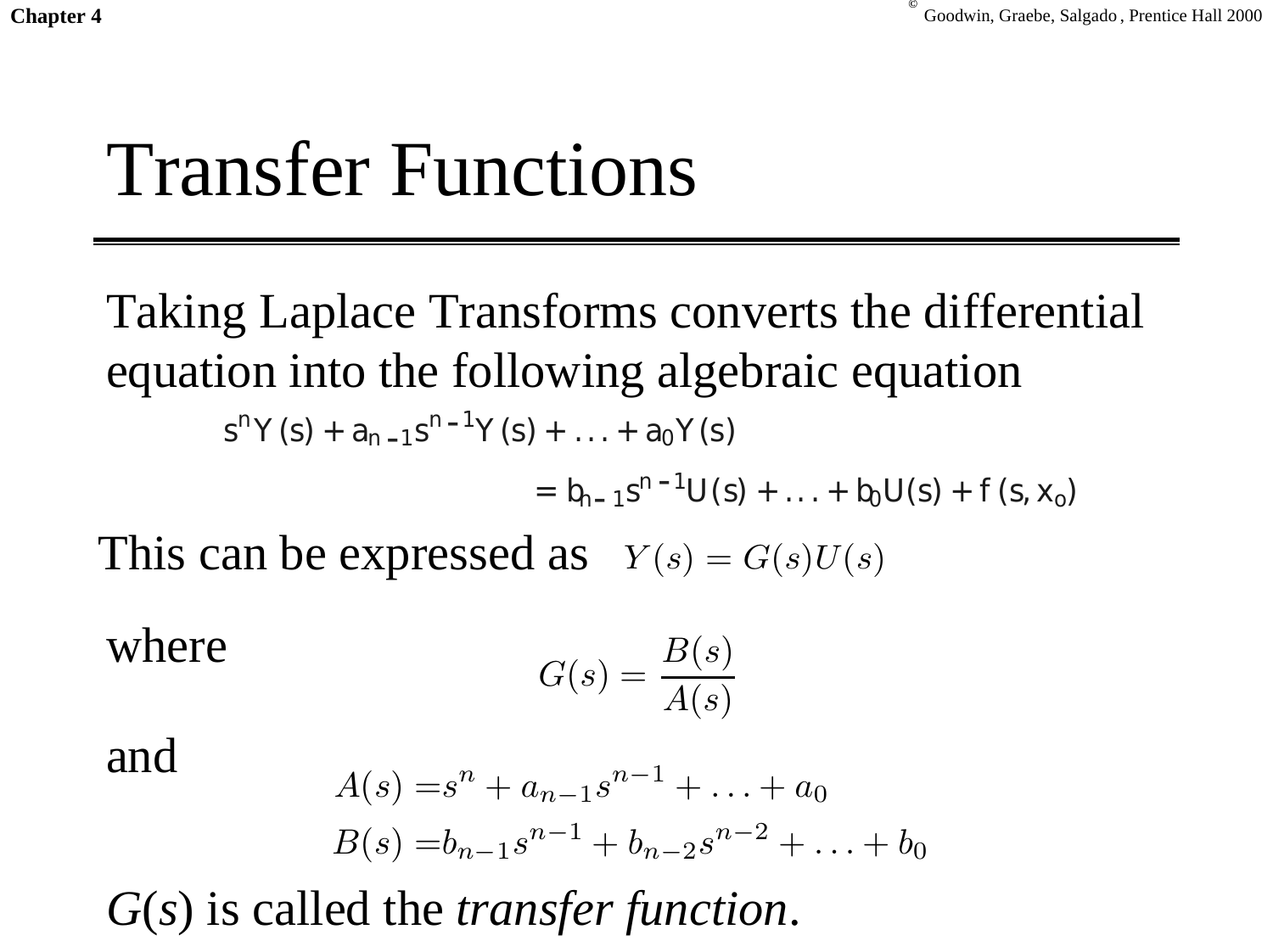# Transfer Functions for Continuous Time State Space Models

Taking Laplace transform in the state space model equations yields

$$
sX(s) - x(0) = AX(s) + BU(s)
$$

$$
Y(s) = CX(s) + DU(s)
$$

and hence

$$
X(s) = (s\mathbf{I} - \mathbf{A})^{-1}x(0) + (s\mathbf{I} - \mathbf{A})^{-1}\mathbf{B}U(s)
$$

$$
Y(s) = [\mathbf{C}(s\mathbf{I} - \mathbf{A})^{-1}\mathbf{B} + \mathbf{D}]U(s) + \mathbf{C}(s\mathbf{I} - \mathbf{A})^{-1}x(0)
$$

$$
Y(s) = \mathbf{G}(s)U(s)
$$

$$
\mathbf{G}(s) = \mathbf{C}(s\mathbf{I} - \mathbf{A})^{-1}\mathbf{B} + \mathbf{D}
$$

*G*(*s*) is the system transfer function.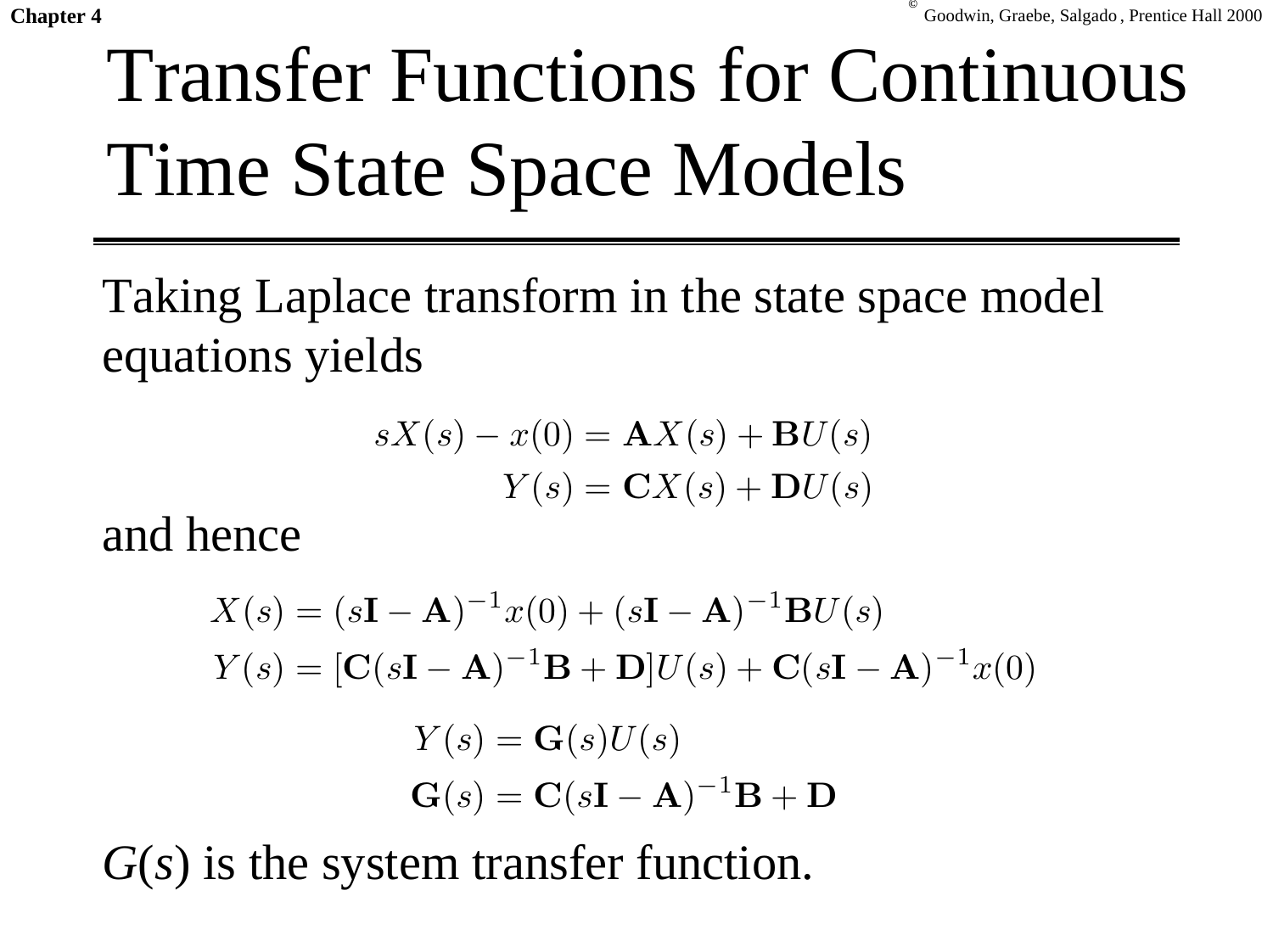Often practical systems have a time delay between input and output. This is usually associated with the transport of material from one point to another. For example, if there is a conveyor belt or pipe connecting different parts of a plant, then this will invariably introduce a delay.

The transfer function of a pure delay is of the form (see Table 4.2):

$$
H(s) = e^{-sT_d}
$$

where  $T_d$  is the delay (in seconds).  $T_d$  will typically vary depending on the transportation speed.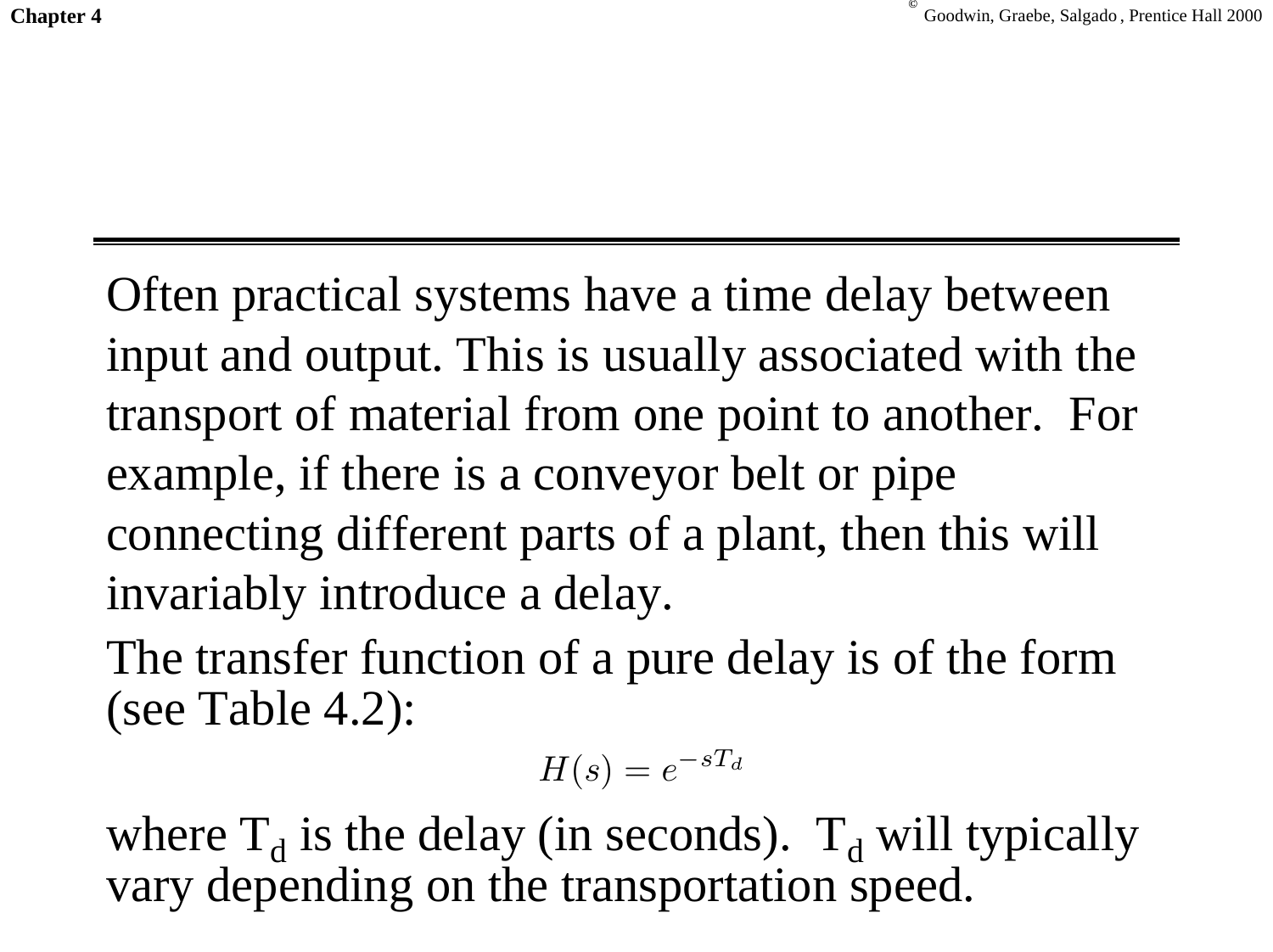## **Example 4.4 (Heating system).** *As a simple example of a system having a pure time delay consider the heating system shown below.*



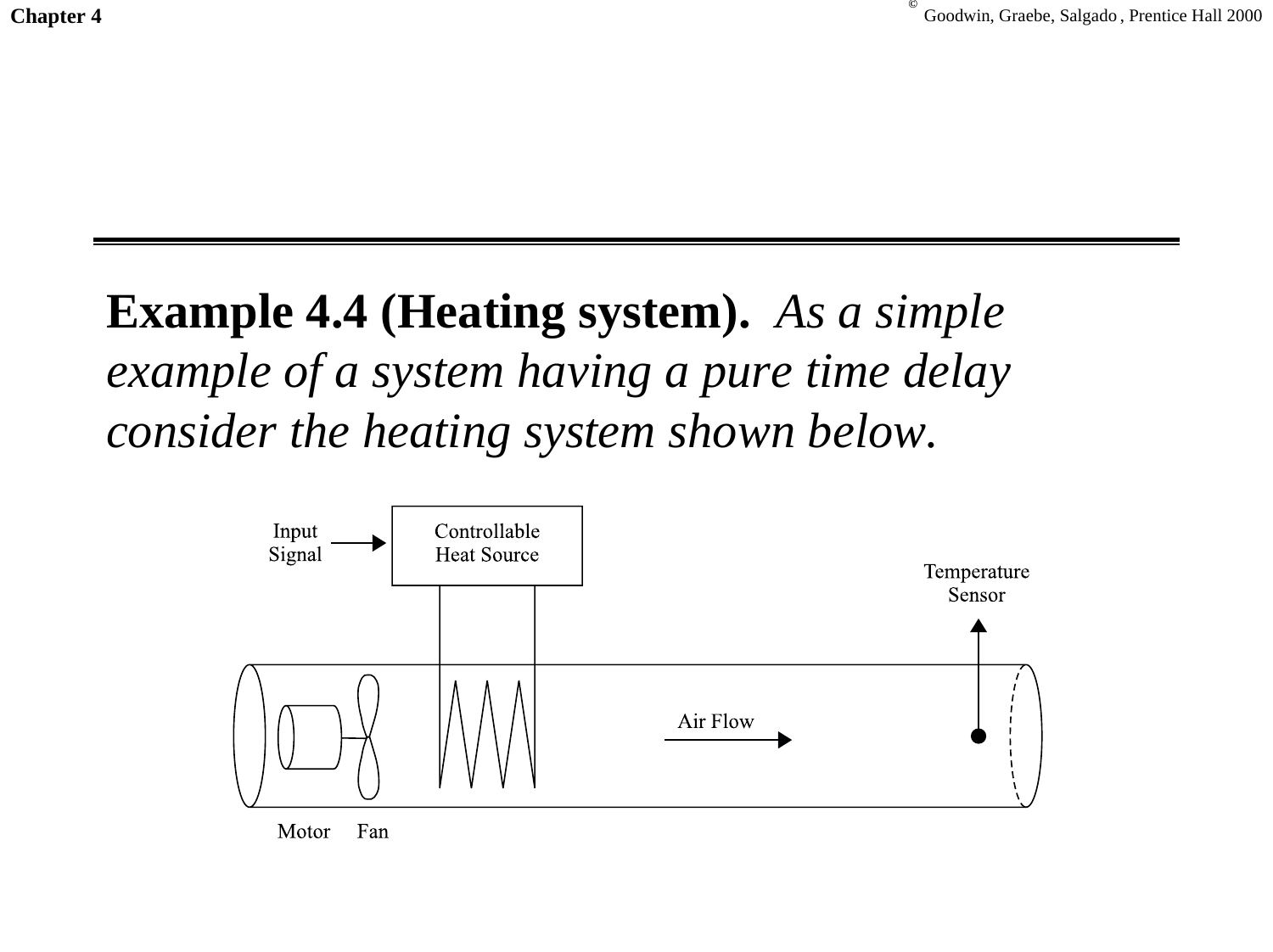The transfer function from input (the voltage applied to the heating element) to the output (the temperature as seen by the thermocouple) is approximately of the form:

$$
H(s) = \frac{Ke^{-sT_d}}{(\tau s + 1)}
$$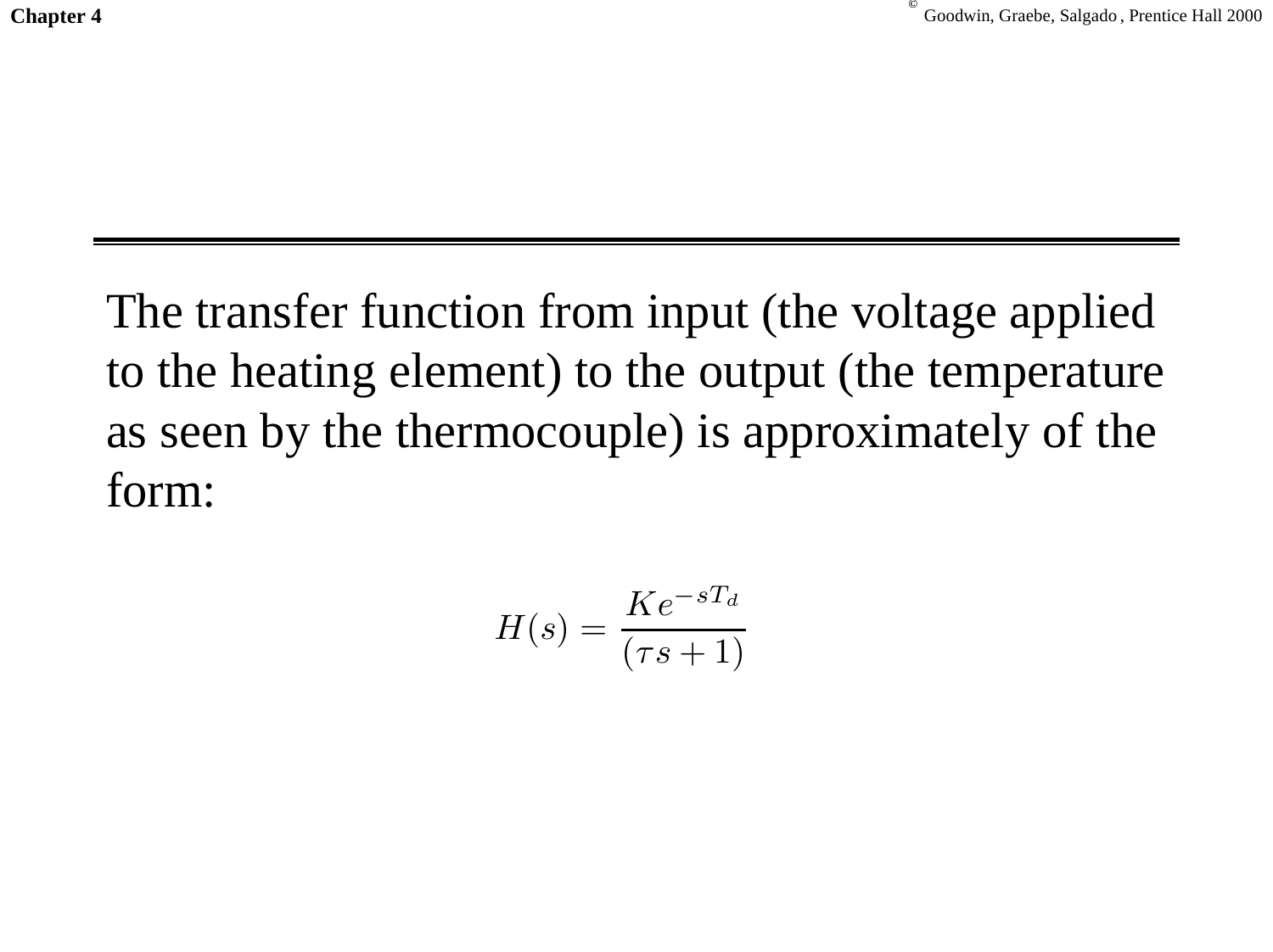**Chapter 4** Goodwin, Graebe, Salgado, Prentice Hall 2000

# Summary

### *Transfer functions describe the input-output properties of linear systems in algebraic form.*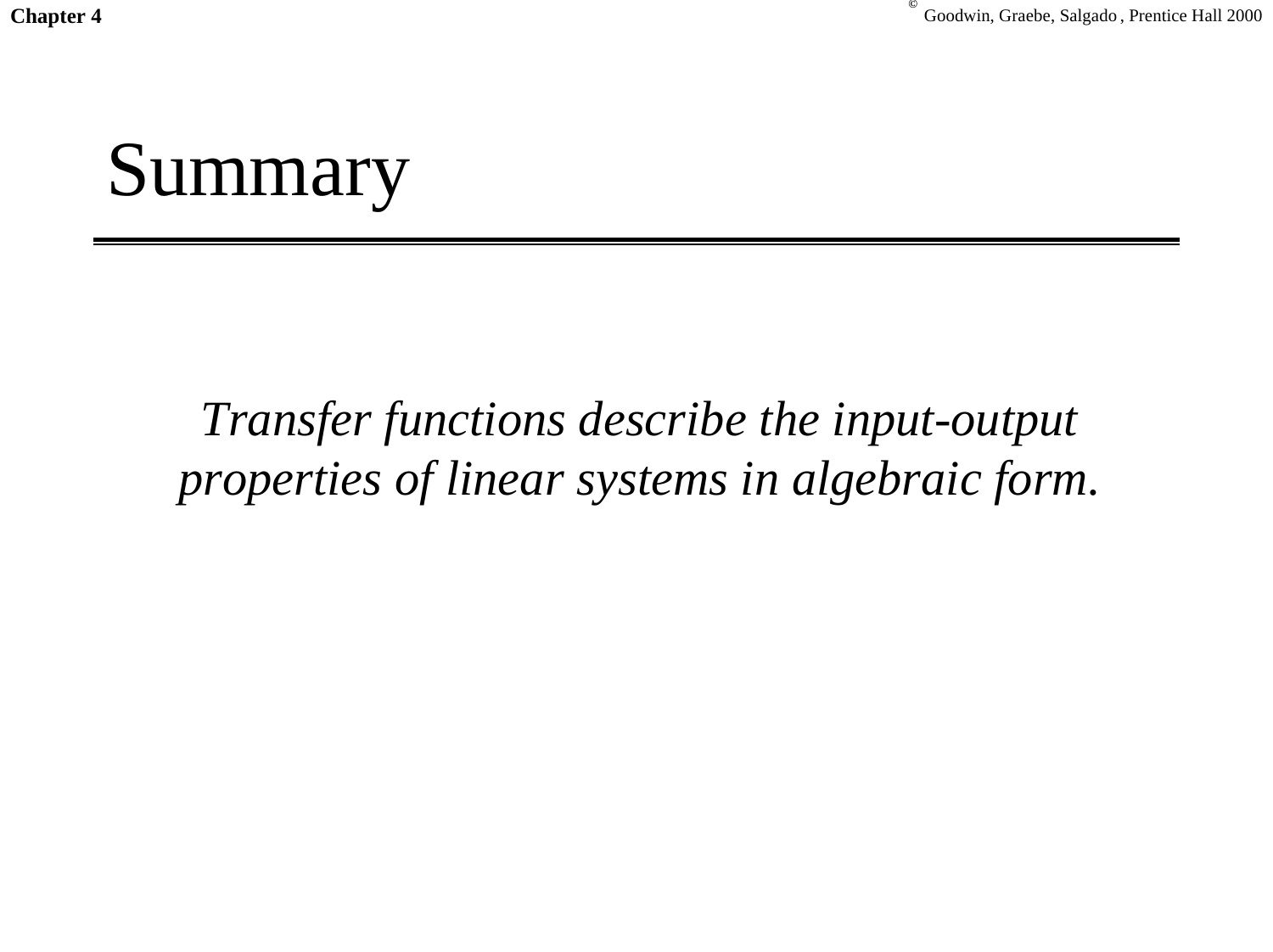## Using Simulink® to Simulate Transfer Functions

# **Transfer Functions -** *Simulink 4.0* **(***©Mathworks***)**

*This section contributed by:*

*Jia Chunyang, S. Rohani and Arthur Jutan Dept. of Chemical & Biochemical Engineering The University of Western Ontario London, Ontario, Canada*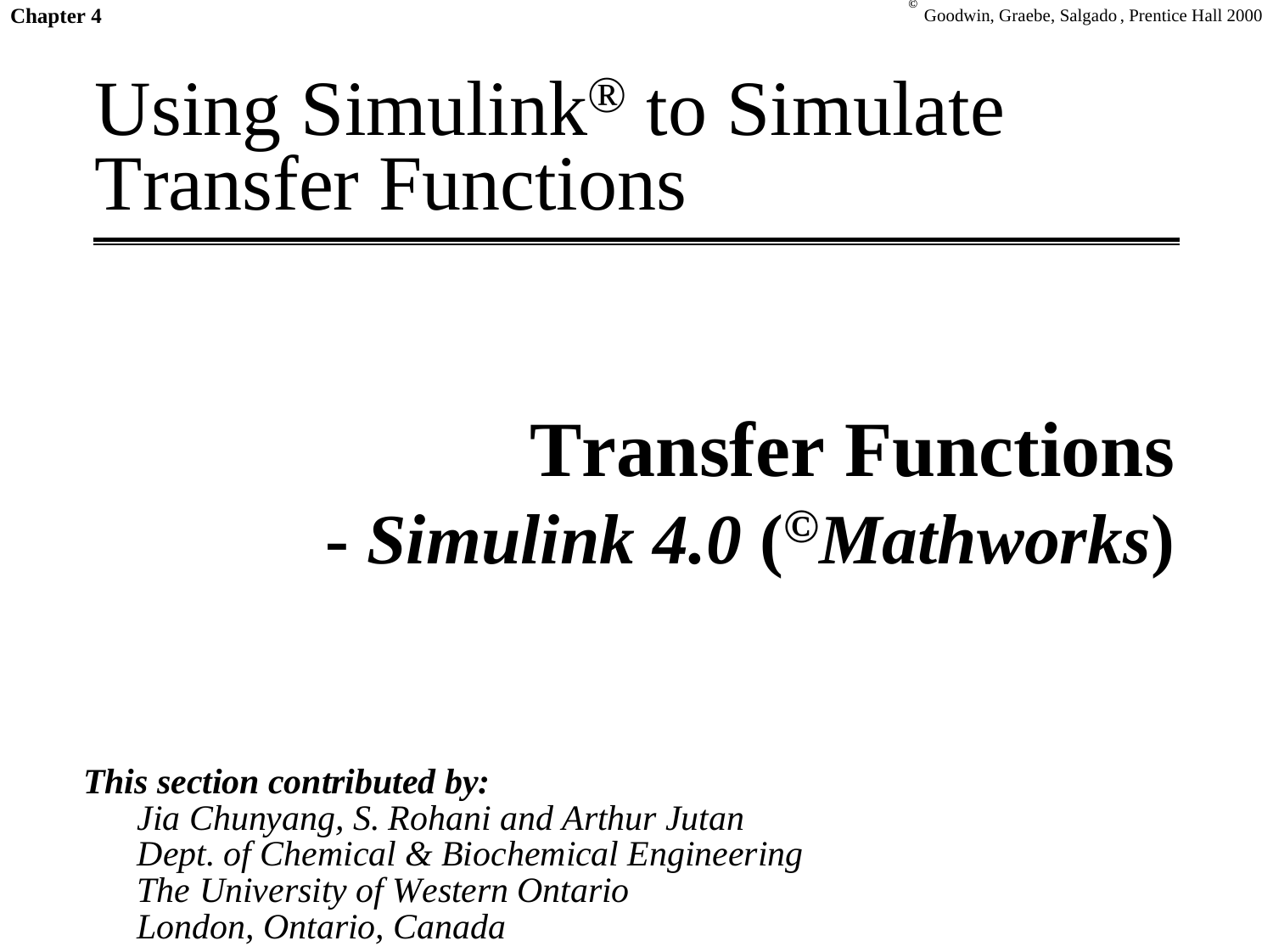**Chapter 4** Goodwin, Graebe, Salgado *Chapter 4* Goodwin, Graebe, Salgado *Chapter 4* Goodwin, Graebe, Salgado *Chapter 4* Goodwin, Graebe, Salgado *Chapter 4* Goodwin, Graebe, Salgado *Chapter 4* Goodwin, Graebe, Salgado

# *Simple Physical Models*

The primitive block diagram components we've defined so far may be used to model any physical system that can be described completely using linear differential equations. To see how we build block diagrams using these components, consider the simple cart shown in Figure 1. Ignoring friction, we can write the equation of motion for this system as

$$
\ddot{x} = \frac{F}{m}
$$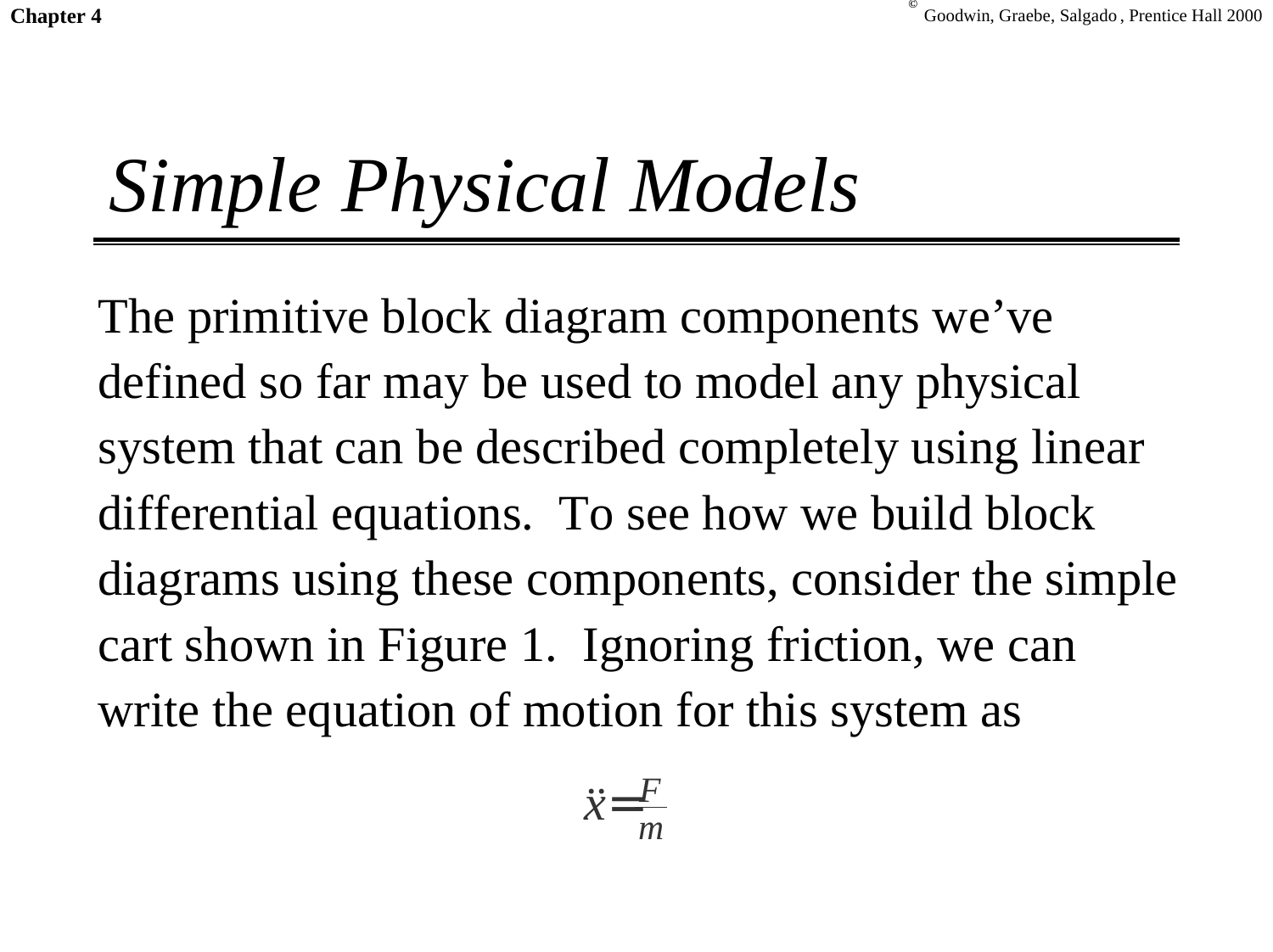Chapter 4<sup>Chapter 4</sub><sup>C</sup> Goodwin, Graebe, Salgado , Prentice Hall 2000</sup>

### Figure 1: *Cart*

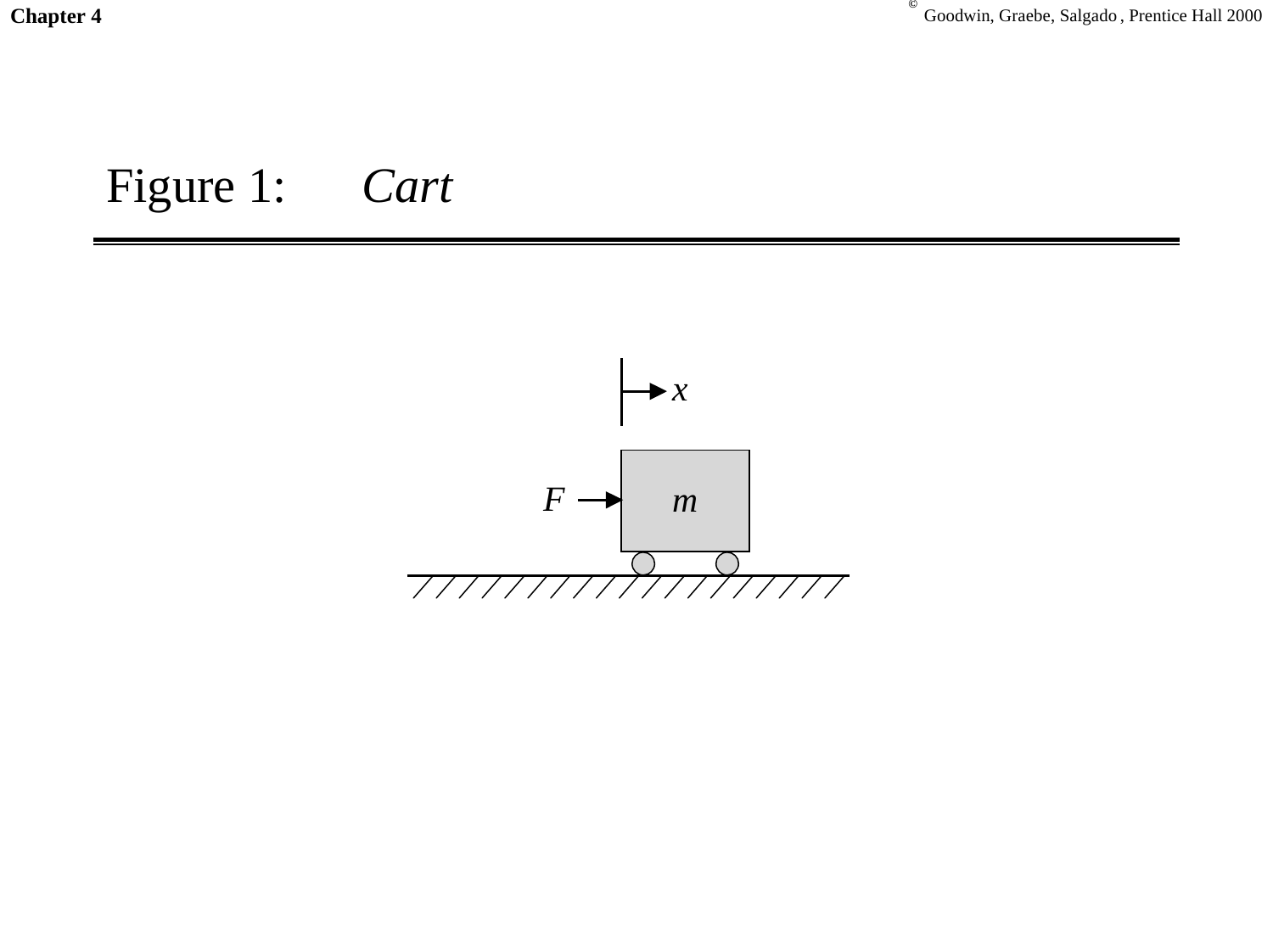(*Note that we use the notation*  $\dot{x}$  *to represent the time derivatives; thus*  $\ddot{x}$  *is equivalent to*  $d^2x/dt^2$ *.)* This system may be represented by the block diagram shown in Figure 2. We can expand this block diagram to compute the cart position. In Figure 3 we have added two integrators. The first computes the cart velocity, while the second computes displacement. & $\ddot{\mathcal{X}}$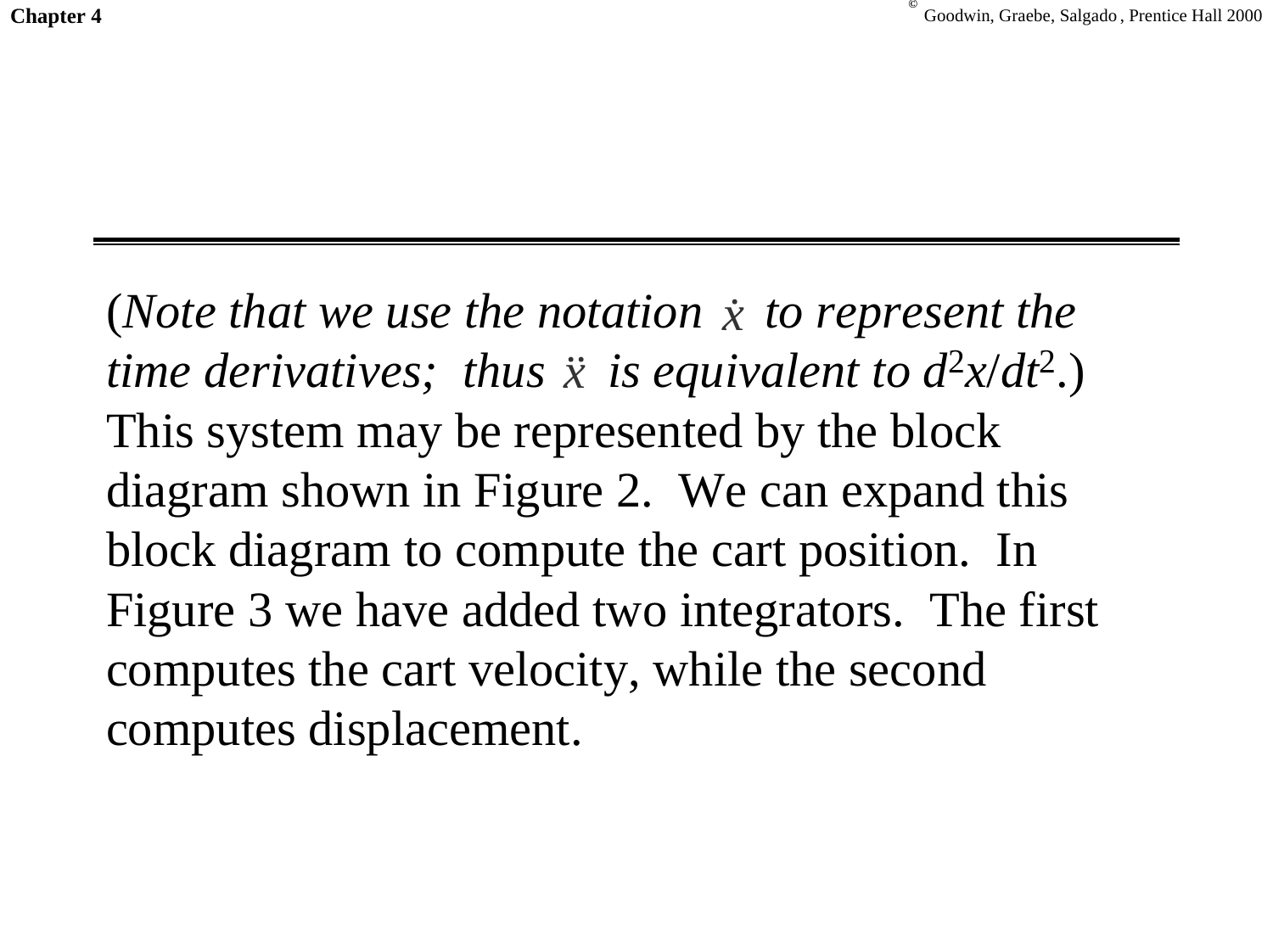#### Figure 2: *Block diagram of cart equation of motion*

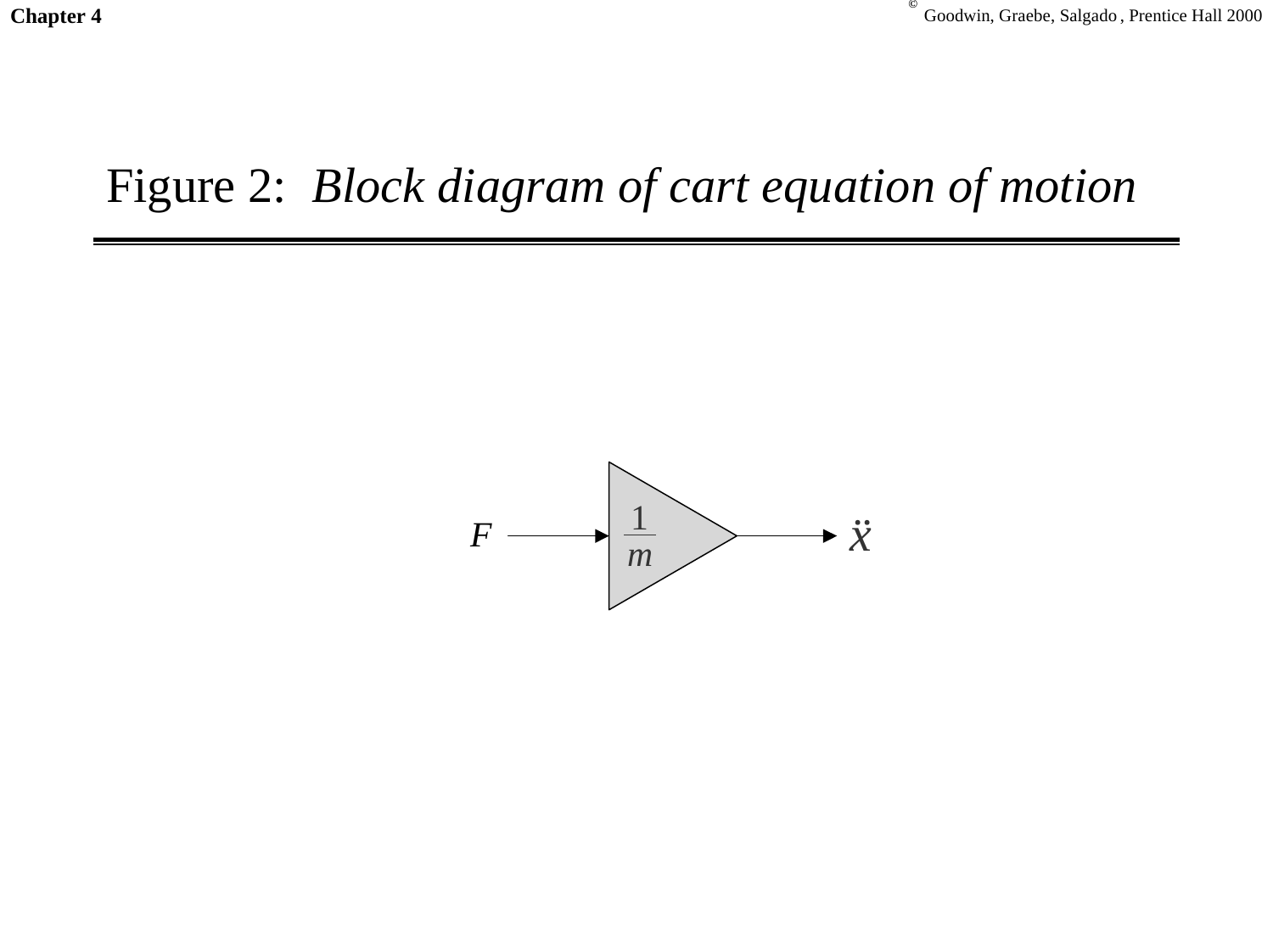#### Figure 3: *Block diagram of cart position computation*

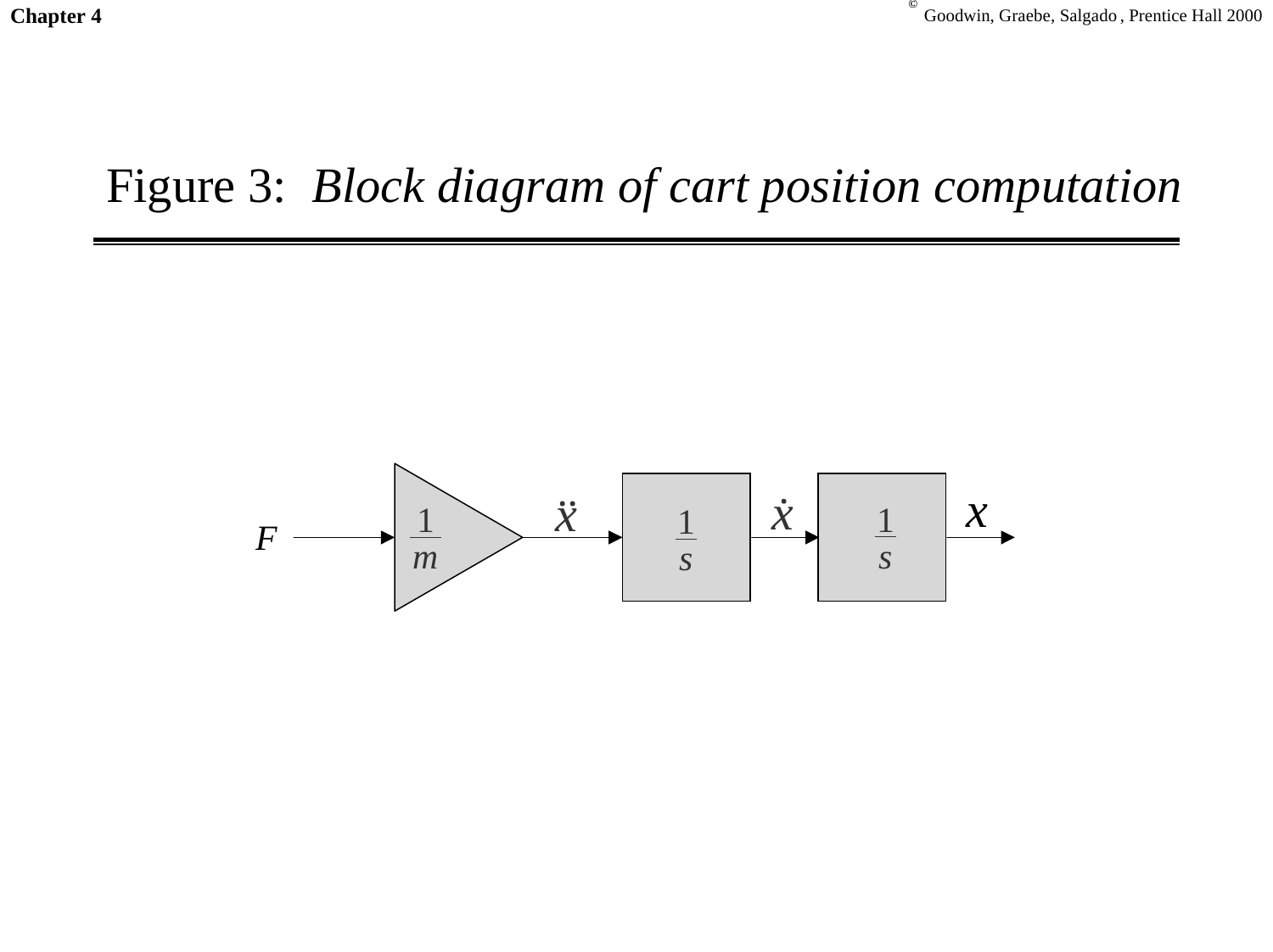**Chapter 4** Goodwin, Graebe, Salgado *Chapter 4* Goodwin, Graebe, Salgado *Chapter 4* Goodwin, Graebe, Salgado *Chapter 4* Goodwin, Graebe, Salgado *Chapter 4* Goodwin, Graebe, Salgado *Chapter 4* Goodwin, Graebe, Salgado

## *Transfer Function Block*

Transfer function notation is frequently used in control system design and system modeling. The transfer function can be defined as the ratio of theLaplace transform of the input to a system (*or subsystem*) to the Laplace transform of the output, assuming zero initial conditions. Thus, the transfer function provides a convenient input-output description of the system dynamics.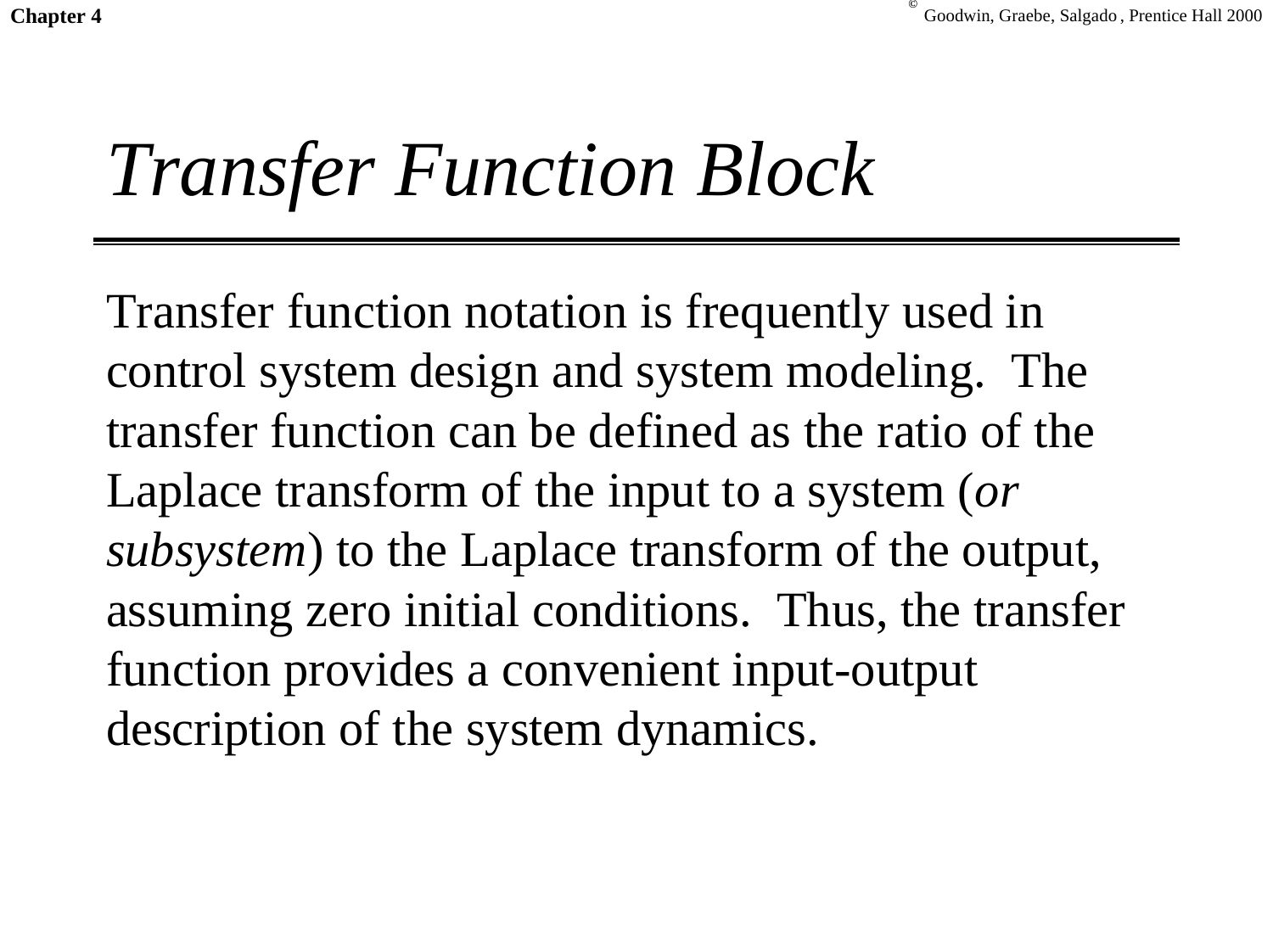As we'll see, the transfer function block is a compact notation for a composition of primitive block diagram components.

Consider the spring-mass-dashpot system depicted in Figure 4. Ignoring friction, we obtain the following equation of motion for this system:

 $m\ddot{x}+c\dot{x}+kx$  = *F* 

Taking the Laplace transform and ignoring initial conditions yields

 $ms^{2}X(s) + csX(s) + kX(s) = F(s)$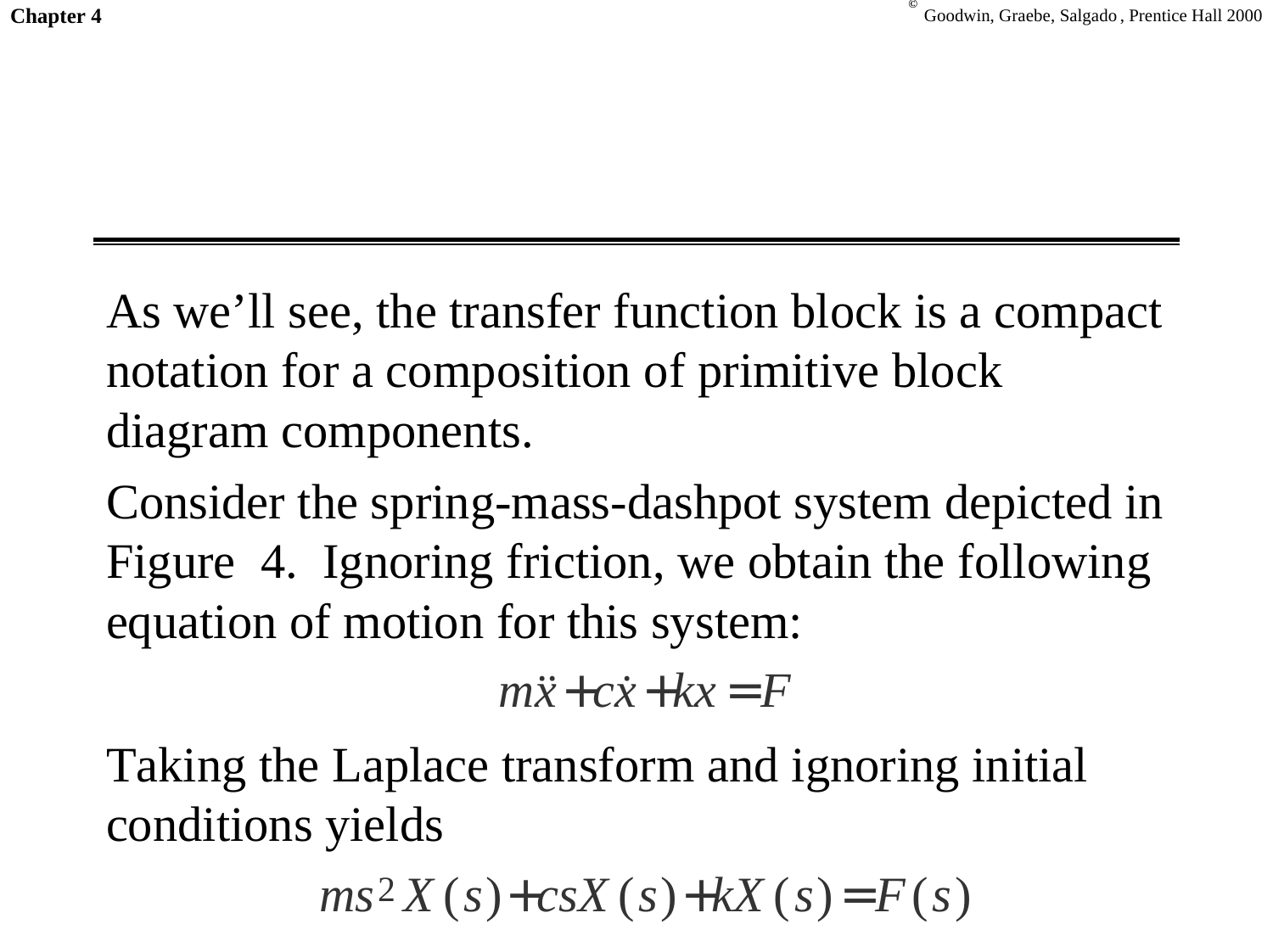Chapter 4<sup>Chapter 4</sub><sup>Chapter 4<sup>Chapter 4</sub><sup>C</sup><sub>Goodwin, Graebe, Salgado</sub>, Prentice Hall 2000<sup>C</sup></sup></sup></sup>

#### Figure 4: *Spring-mass-dashpot system*

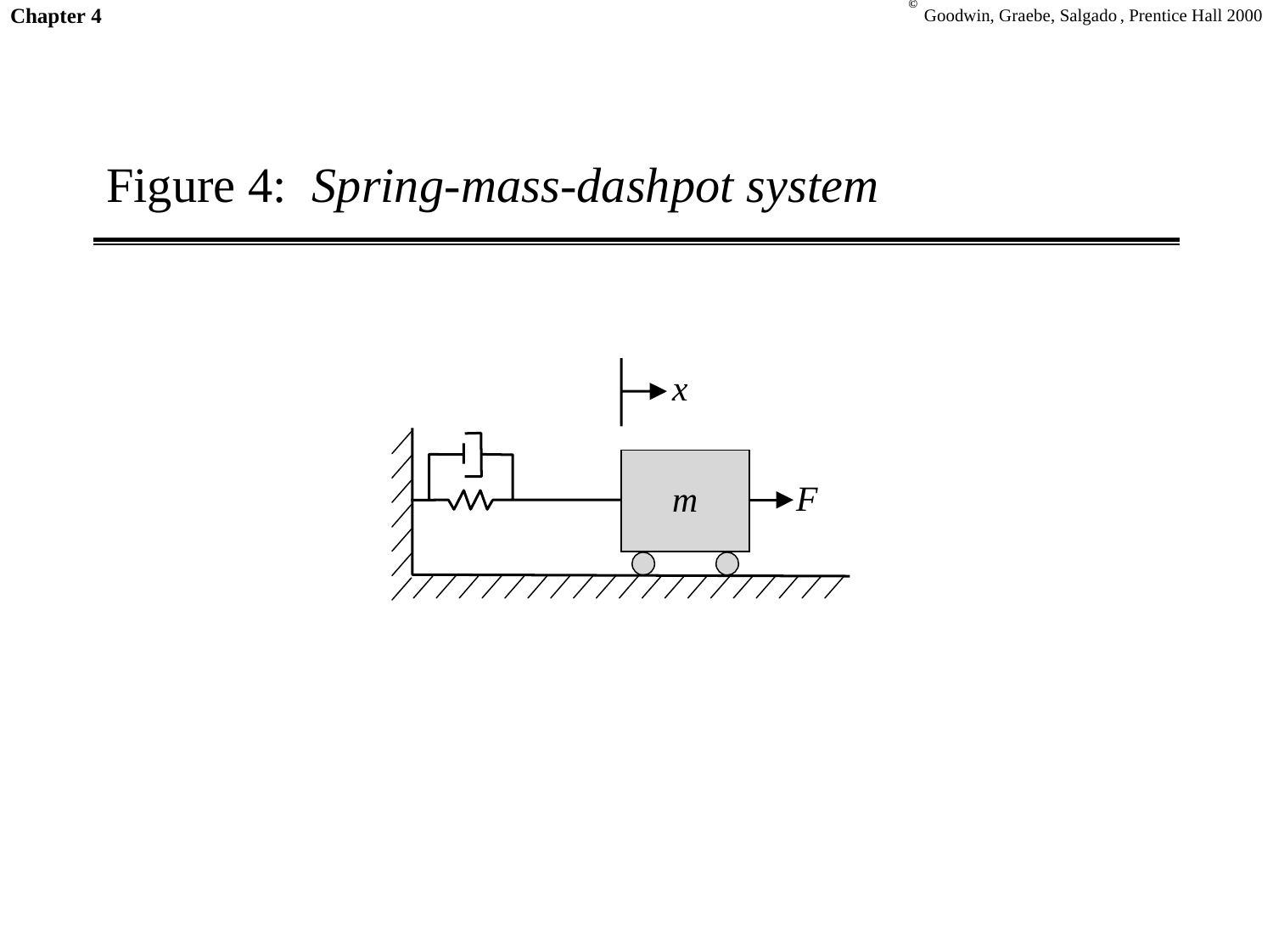Figure 5 depicts this system using primitive block diagram components.

The ratio of the Laplace transform of the output  $(X(s))$  to the Laplace transform of the input  $(F(s))$  is the transfer function

$$
G(s) = \frac{X(s)}{F(s)} = \frac{(1/m)}{s^2 + \frac{c}{m}s + \frac{k}{m}}
$$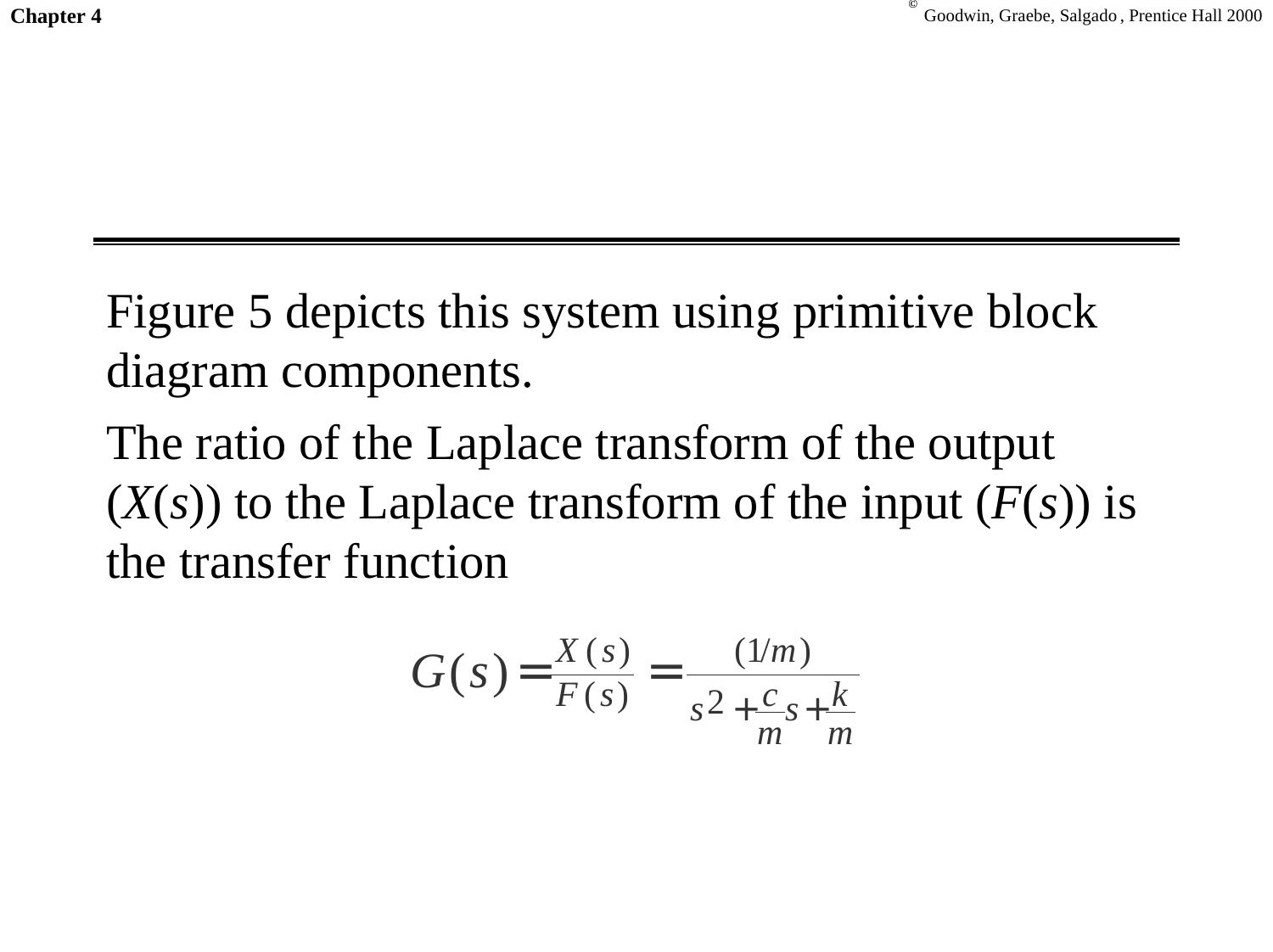Chapter 4<sup> **Chapter 4 Chapter 4 Chapter 4 Chapter 4 Chapter 4 Chapter 4 Chapter 4 Chapter 4 C** Goodwin, Graebe, Salgado , Prentice Hall 2000</sup>

### Figure 5: *Block diagram of spring-mass-dashpot system*

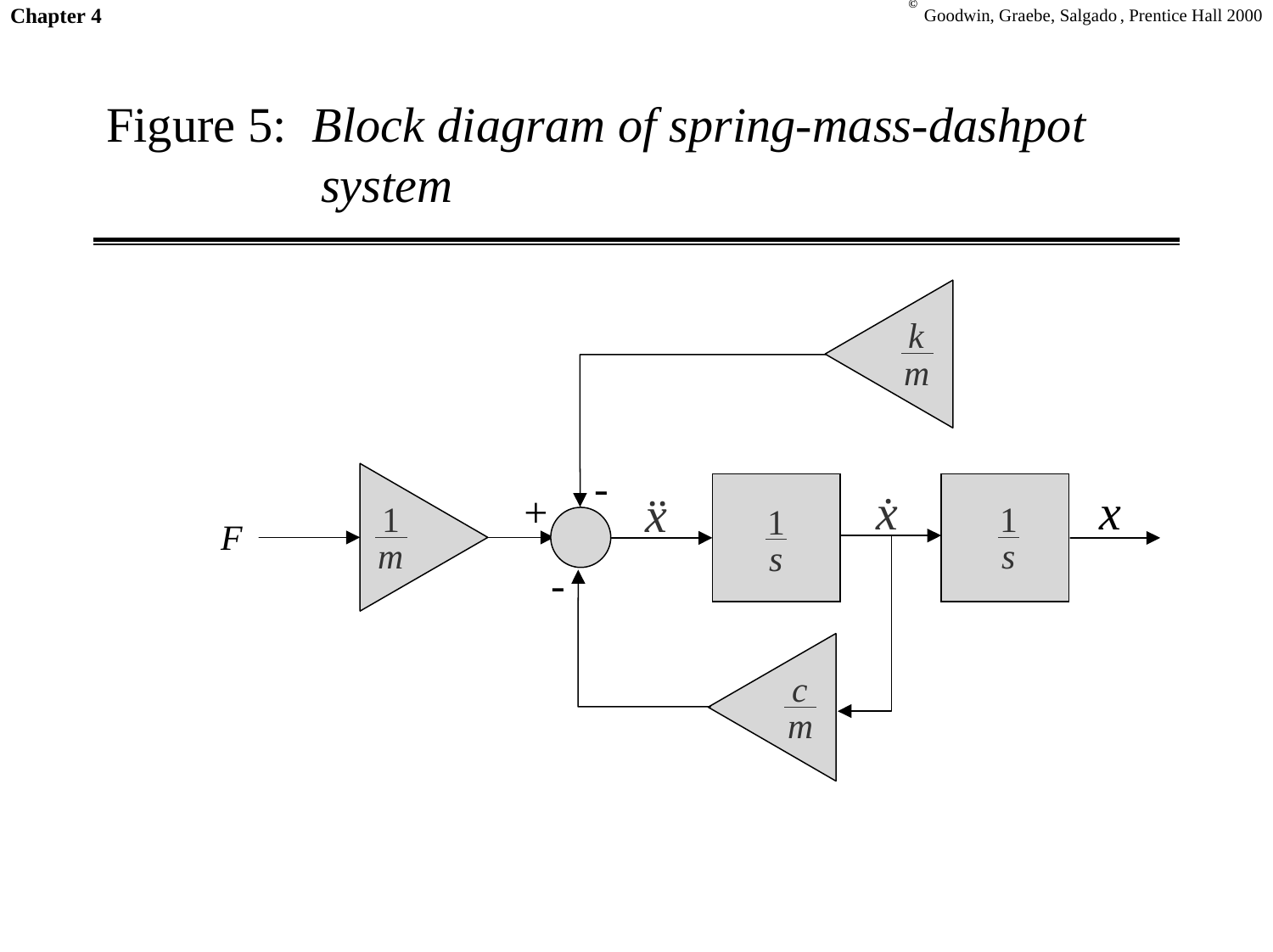Figure 6(a) represents the same system in transfer function form. The transfer function representation is more compact, and it is useful in understanding the system dynamics.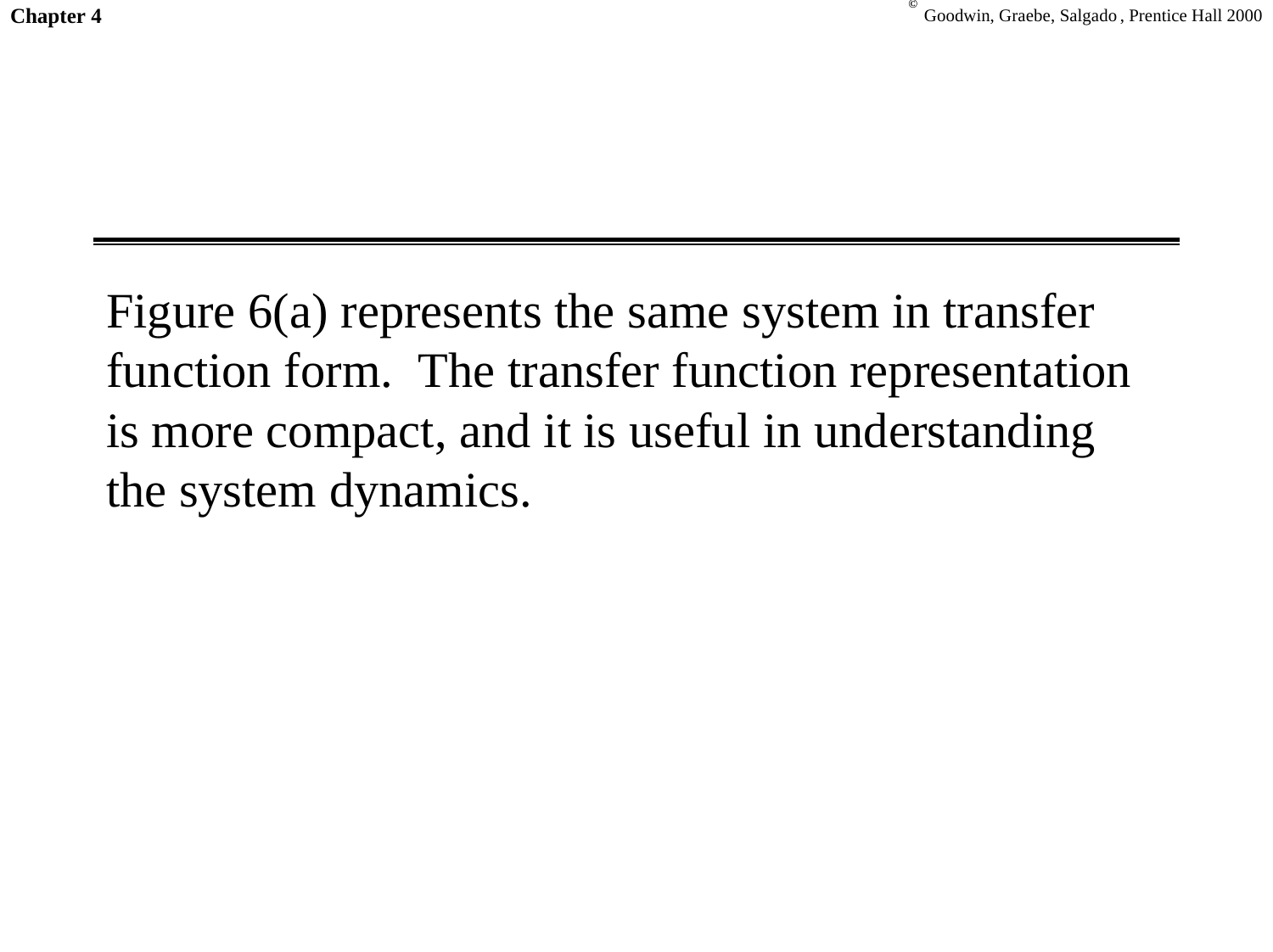Chapter 4<sup> **Chapter 4 Chapter 4 Chapter 4 Chapter 4 Chapter 4 Chapter 4 Chapter 4 Chapter 4 C** Goodwin, Graebe, Salgado , Prentice Hall 2000</sup>

### Figure 6: *Transfer function representations of a spring-mass-dashpot system*

$$
F \longrightarrow \left\lceil \frac{(1/m)}{s^2 + (c/m)s + (k/m)} \right\rceil \longrightarrow x \qquad F \longrightarrow G(s) \longrightarrow x
$$

(a) *Transfer function block* (b) *Alternate transfer*

*function block*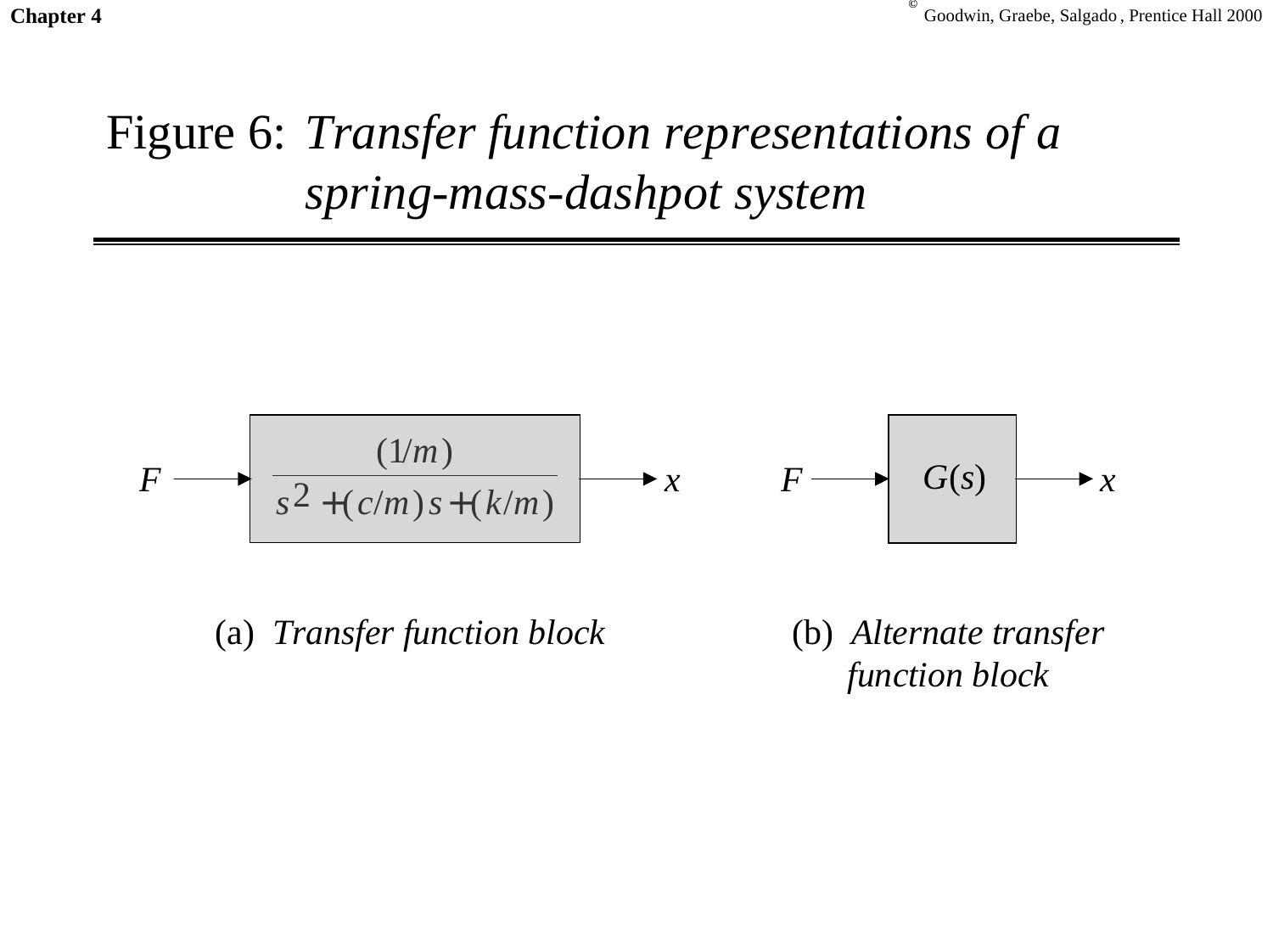Taking the Laplace transform and ignoring initial conditions yields

$$
ms^2X(s)+csX(s)+kX(s)=F(s)
$$

The ratio of the Laplace transform of the output  $(X(s))$  to the Laplace transform of the input  $(F(s))$  is the transfer function  $(G(s))$ :

$$
G(s) = \frac{X(s)}{F(s)} = \frac{(1/m)}{s^2 + \frac{c}{m}s + \frac{k}{m}}
$$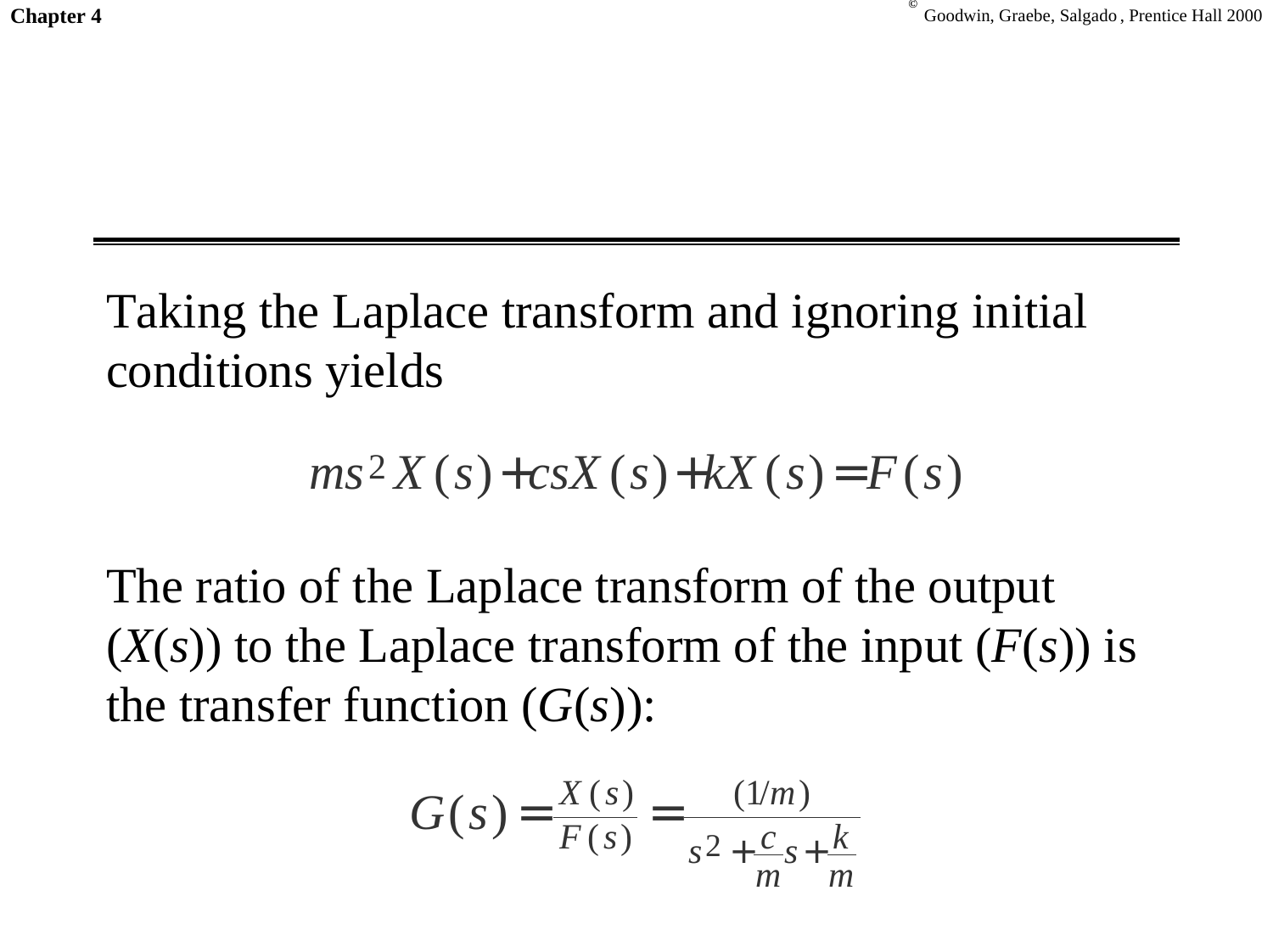Chapter 4<sup> **Chapter 4 Chapter 4 Chapter 4 Chapter 4 Chapter 4 Chapter 4 Chapter 4 Chapter 4 C** Goodwin, Graebe, Salgado , Prentice Hall 2000</sup>

### Figure 8: *Forced second-order system with primitive blocks*

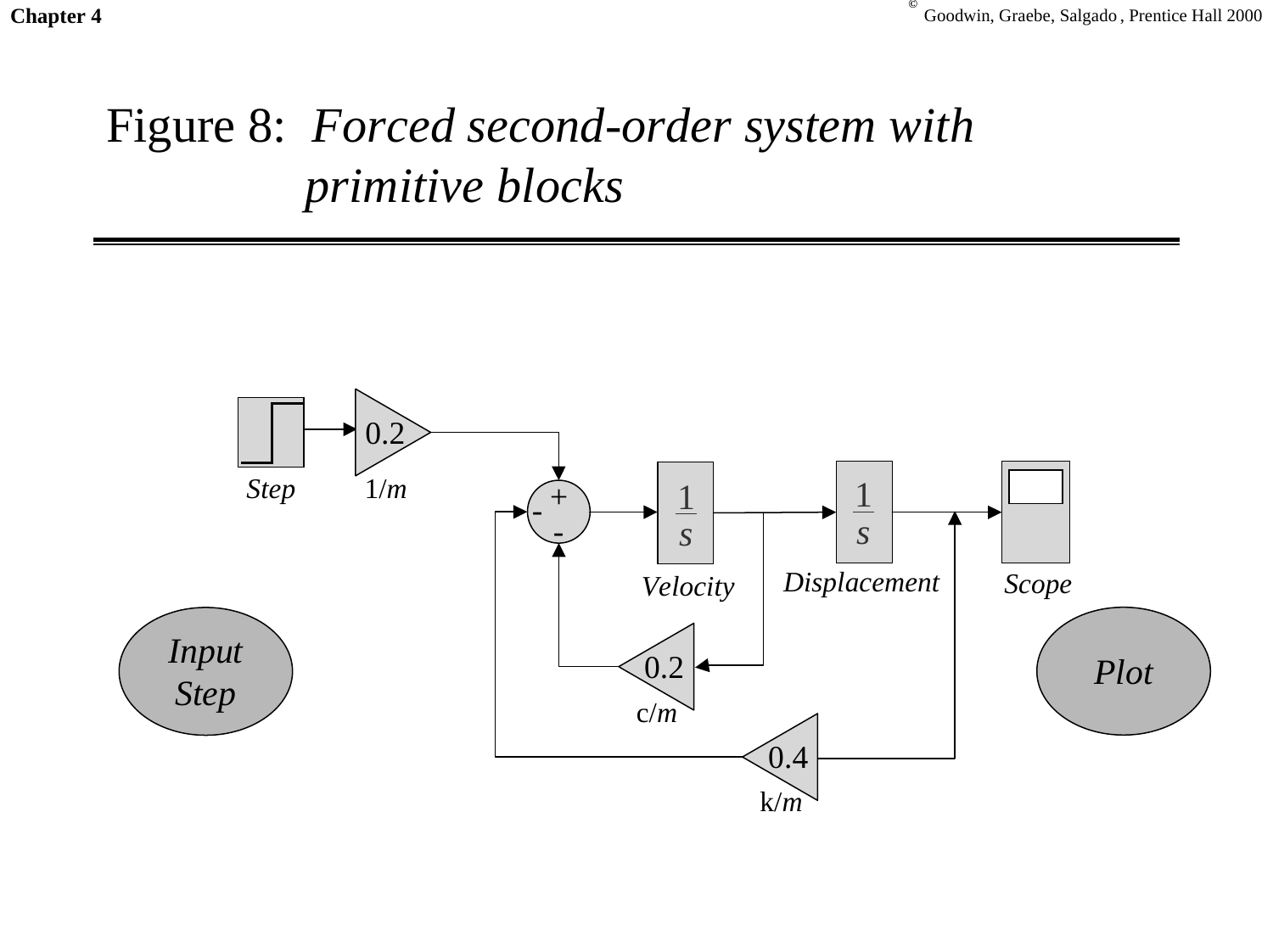Chapter 4<sup> **Chapter 4 Chapter 4 Chapter 4 Chapter 4 Chapter 4 Chapter 4 Chapter 4 Chapter 4 C** Goodwin, Graebe, Salgado , Prentice Hall 2000</sup>

### Figure 9: *Forced second-order system using a Transfer Function block*

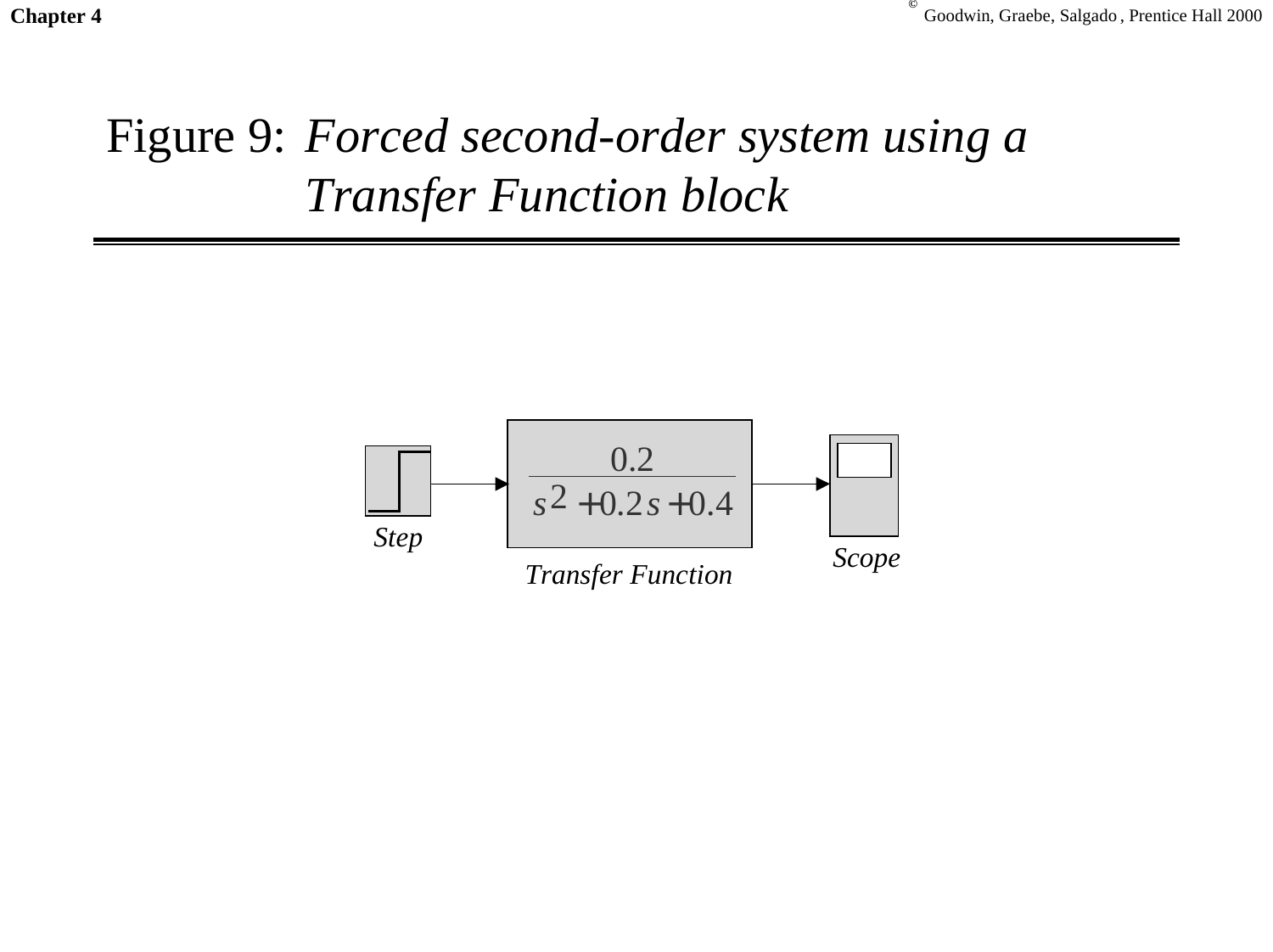#### Figure 10: *Damped second-order system response*

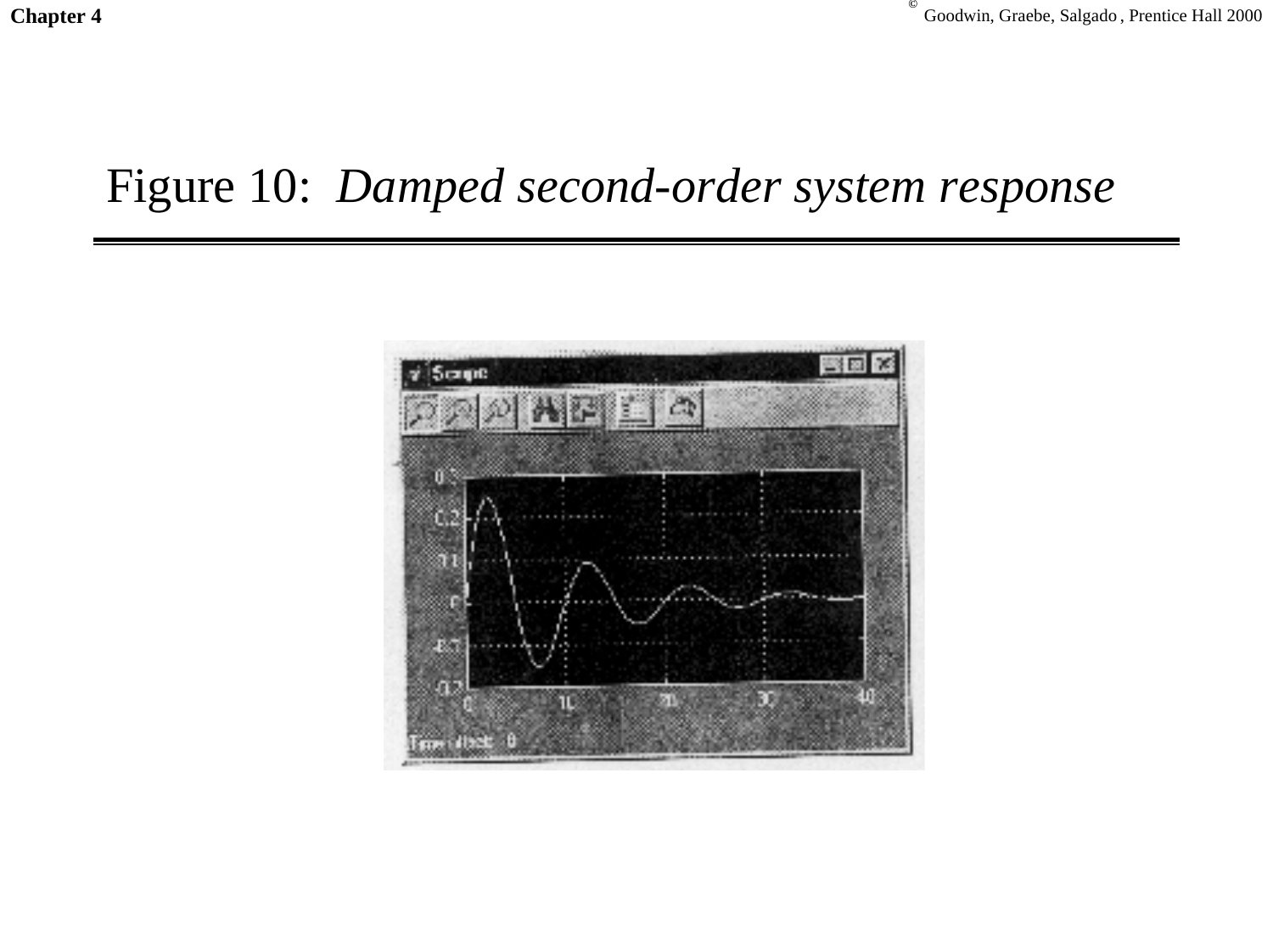## Stability of Transfer Functions

We say that a system is stable if any bounded input produces a bounded output for all bounded initial conditions. In particular, we can use a partial fraction expansion to decompose the total response of a system into the response of each pole taken separately. For continuous-time systems, we then see that stability requires that the poles have strictly negative real parts, i.e., they need to be in the open left half plane (OLHP) of the complex plane  $\boxed{s}$ . This implies that, for continuous time systems, the stability boundary is the imaginary axis.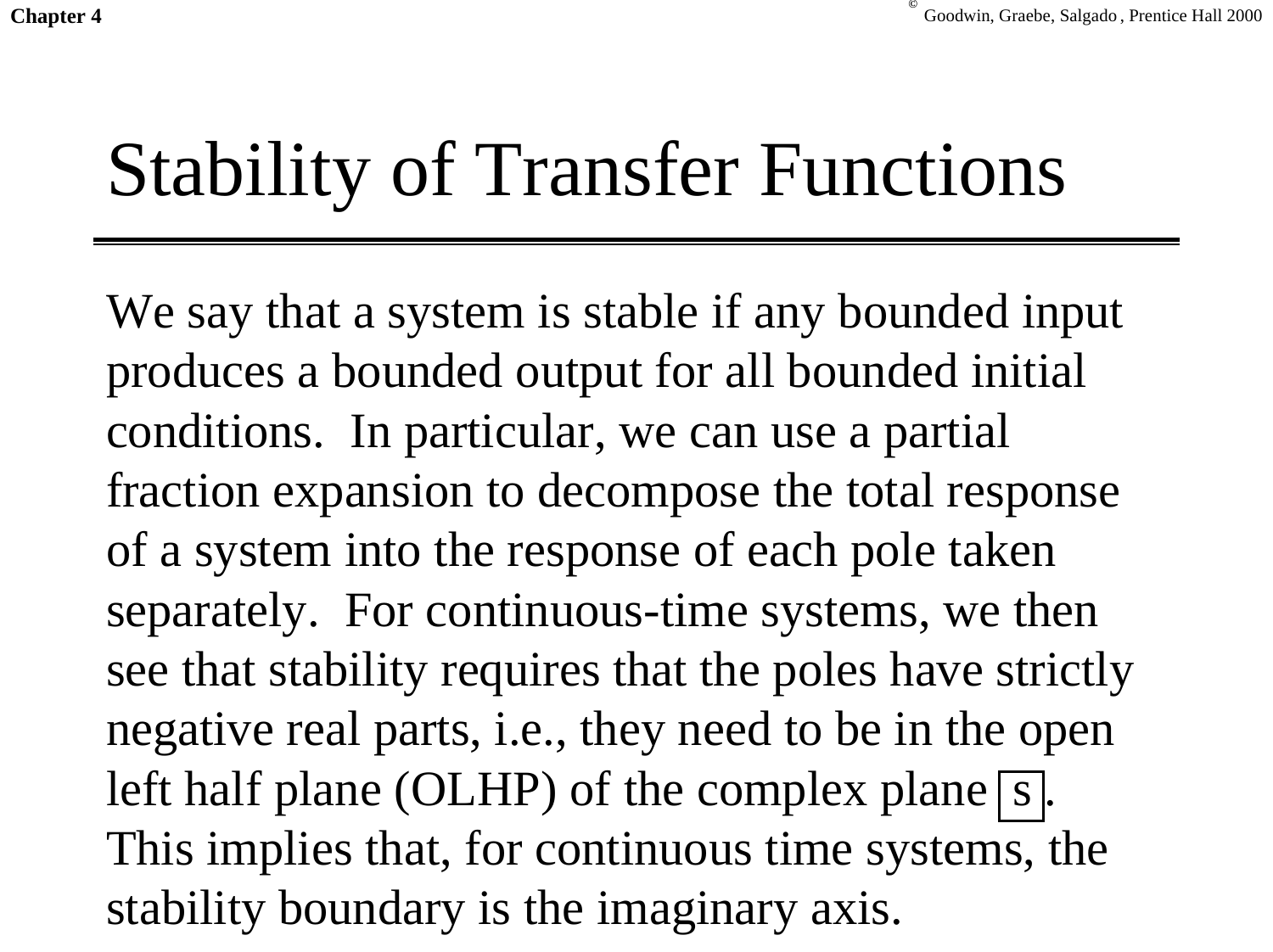# Impulse and Step Responses of Continuous-Time Linear Systems

*The transfer function of a continuous time system is the Laplace transform of its response to an impulse (Dirac's delta) with zero initial conditions.*

*The impulse function can be thought of as the limit*  $(\Delta \rightarrow 0)$  of the pulse shown on the next slide.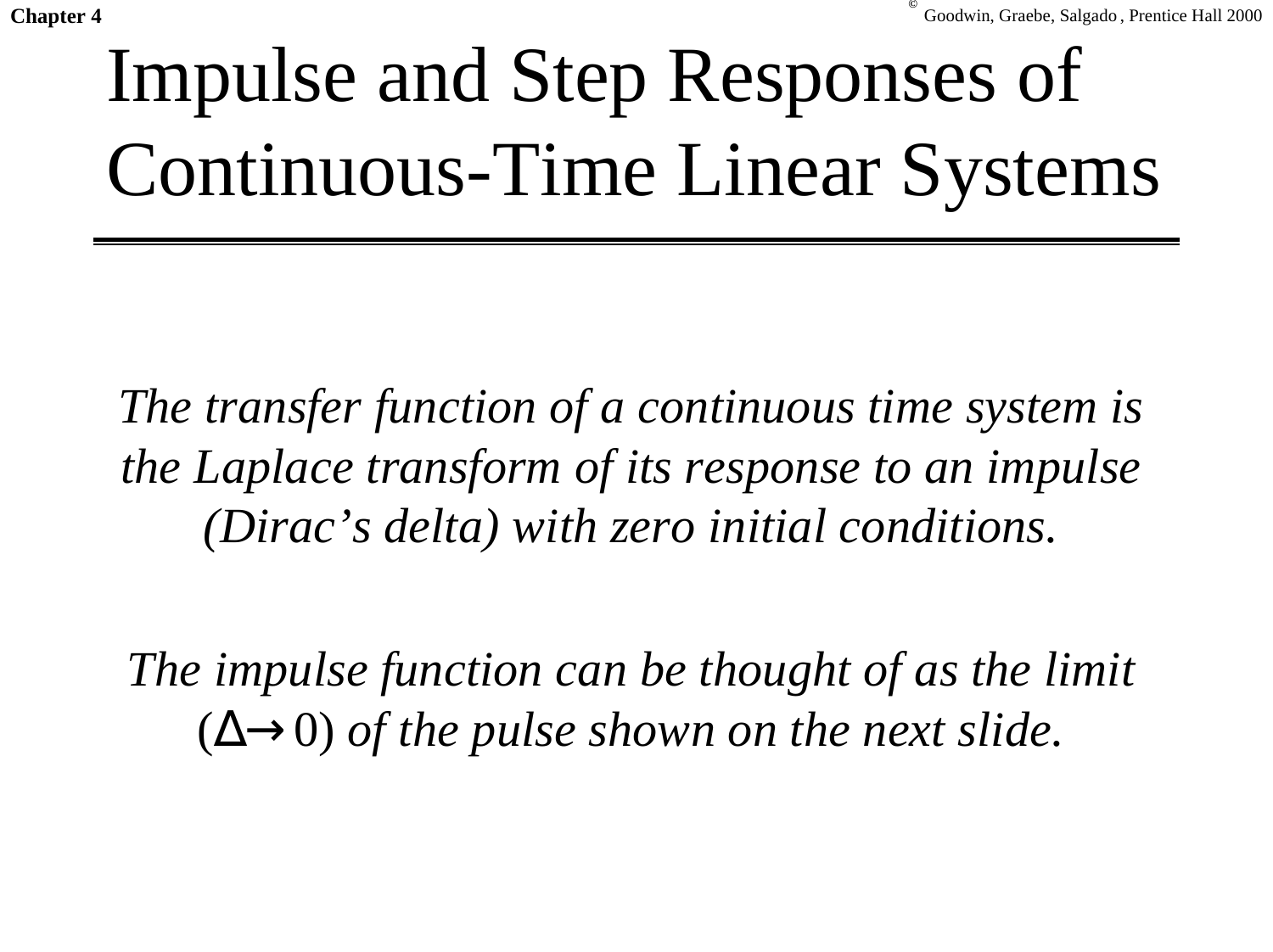Chapter 4<sup>Chapter 4</sub><sup>C</sup> Goodwin, Graebe, Salgado , Prentice Hall 2000</sup>

Figure 4.2: *Discrete pulse*

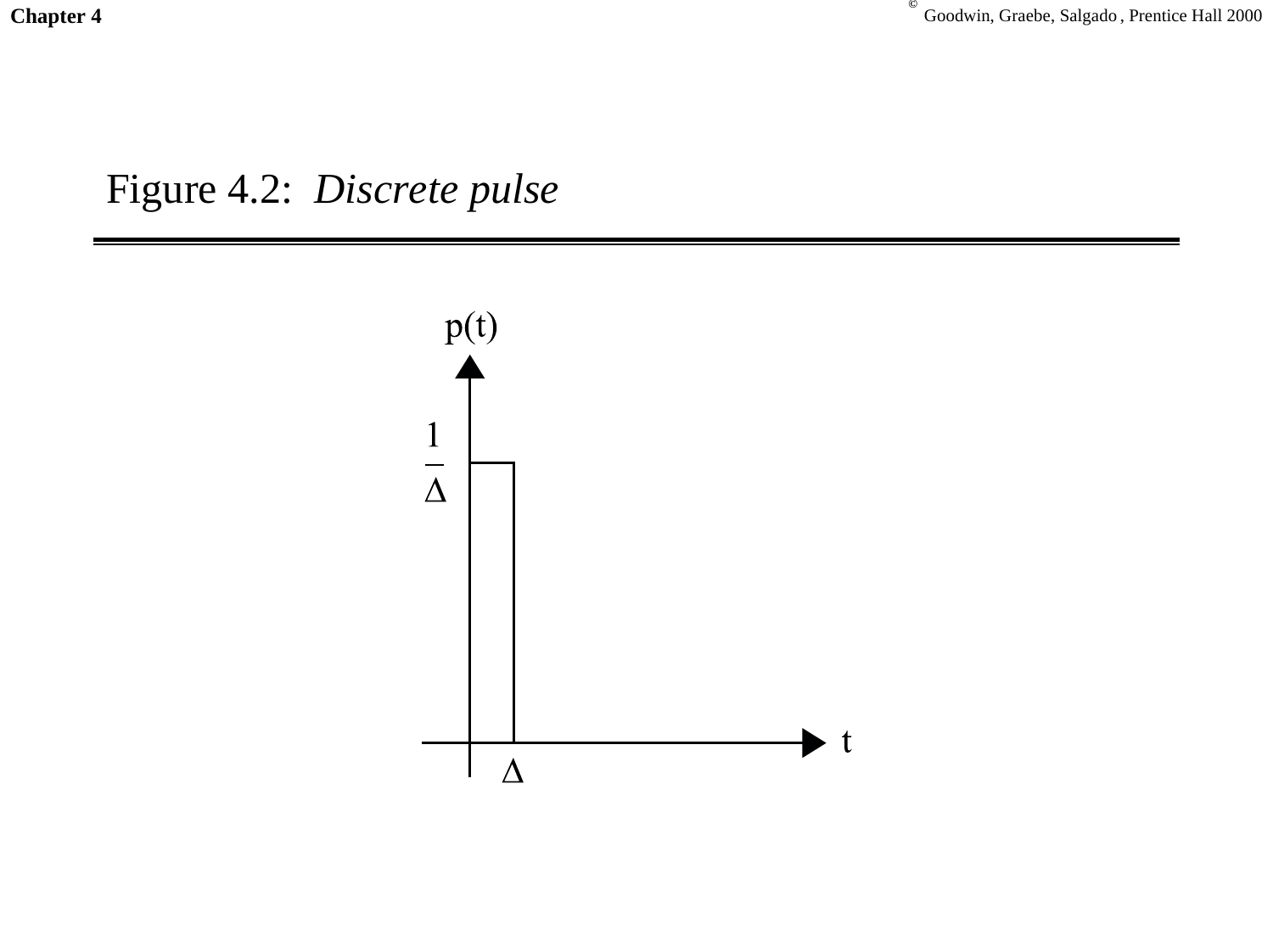## Steady State Step Response

The steady state response (provided it exists) for a unit step is given by

$$
\lim_{t \to \infty} y(t) = y_{\infty} = \lim_{s \to \infty} sG(s) \frac{1}{s} = G(0)
$$

where *G*(*s*) is the transfer function of the system.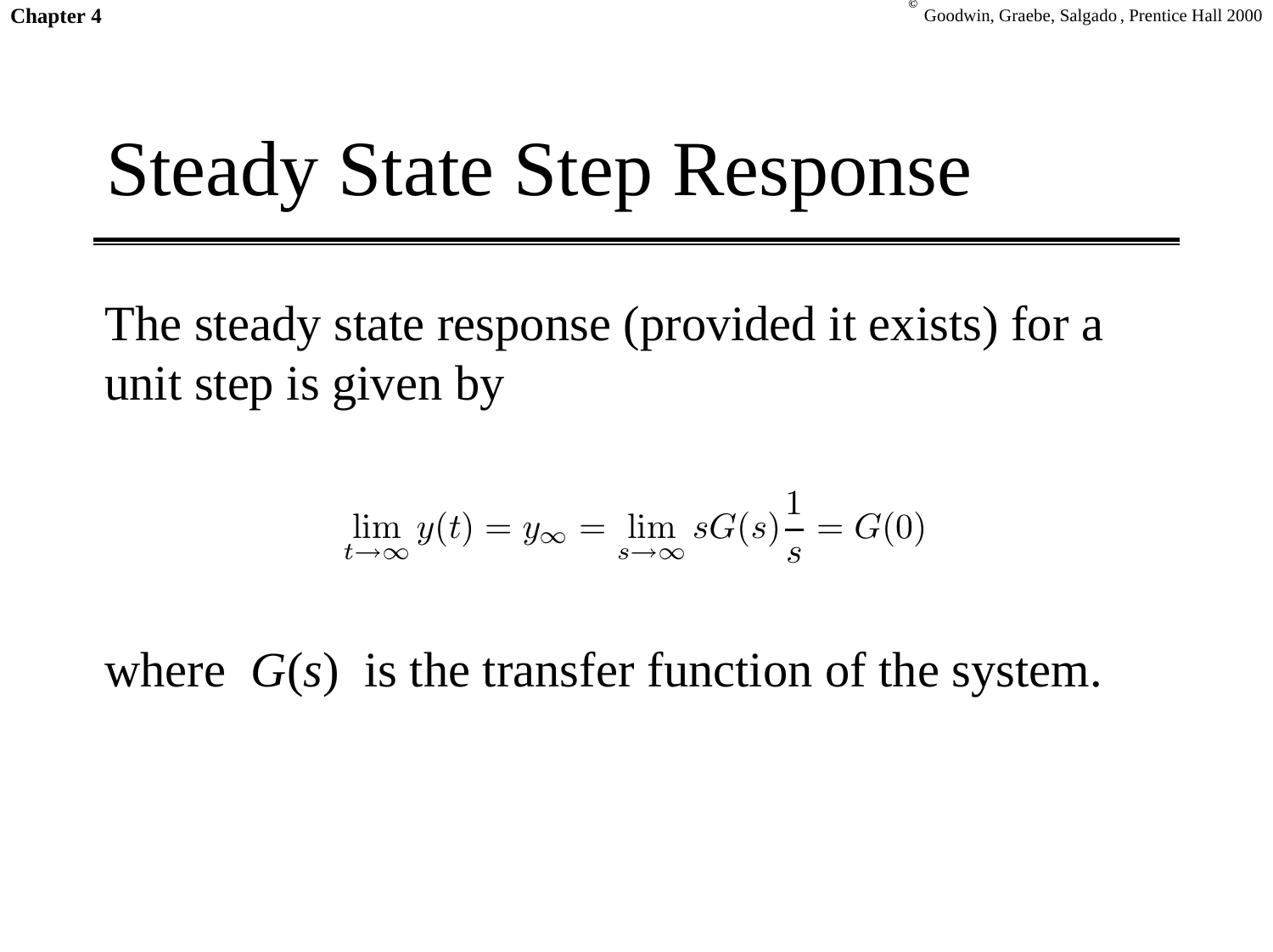We define the following indicators:

- **Steady state value, y**∞**:** the final value of the step response (this is meaningless if the system has poles in the CRHP).
- **Rise time, t.:** The time elapsed up to the instant at which the step response reaches, for the first time, the value  $k_y$ <sub>∞</sub>. The constant  $k_r$  varies from author to author, being usually either 0.9 or 1.
- **Overshoot, M<sub>p</sub>:** The maximum instantaneous amount by which the step response exceeds its final value. It is usually expressed as a percentage of *y*∞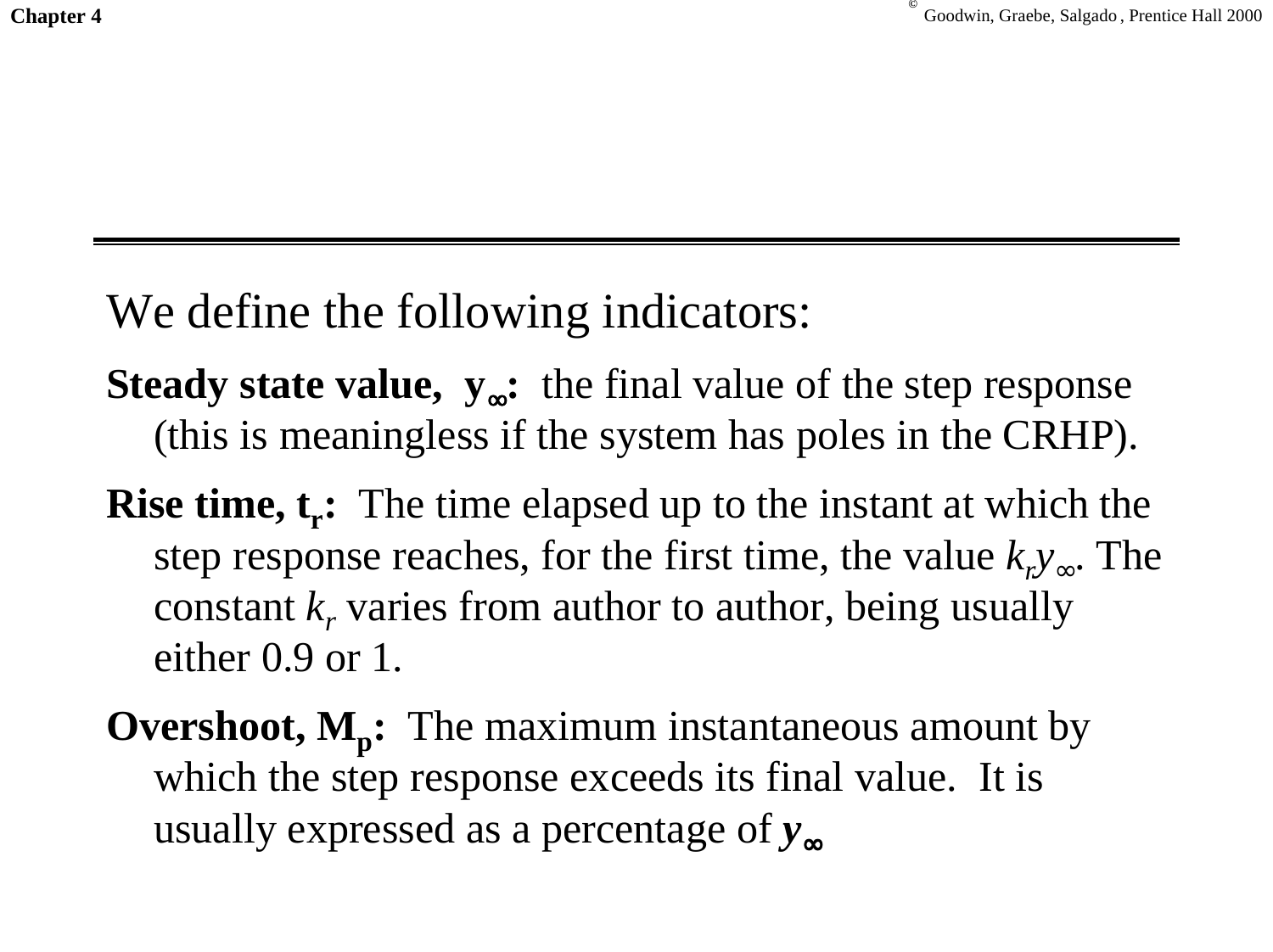- **Undershoot, M<sub>u</sub>:** the (absolute value of the) maximum instantaneous amount by which the step response falls below zero.
- **Settling time, t<sub>s</sub>:** the time elapsed until the step response enters (without leaving it afterwards) a specified deviation band,  $\pm \delta$ , around the final value. This deviation  $\delta$ , is usually defined as a percentage of  $y_{\infty}$ , say 2% to 5%.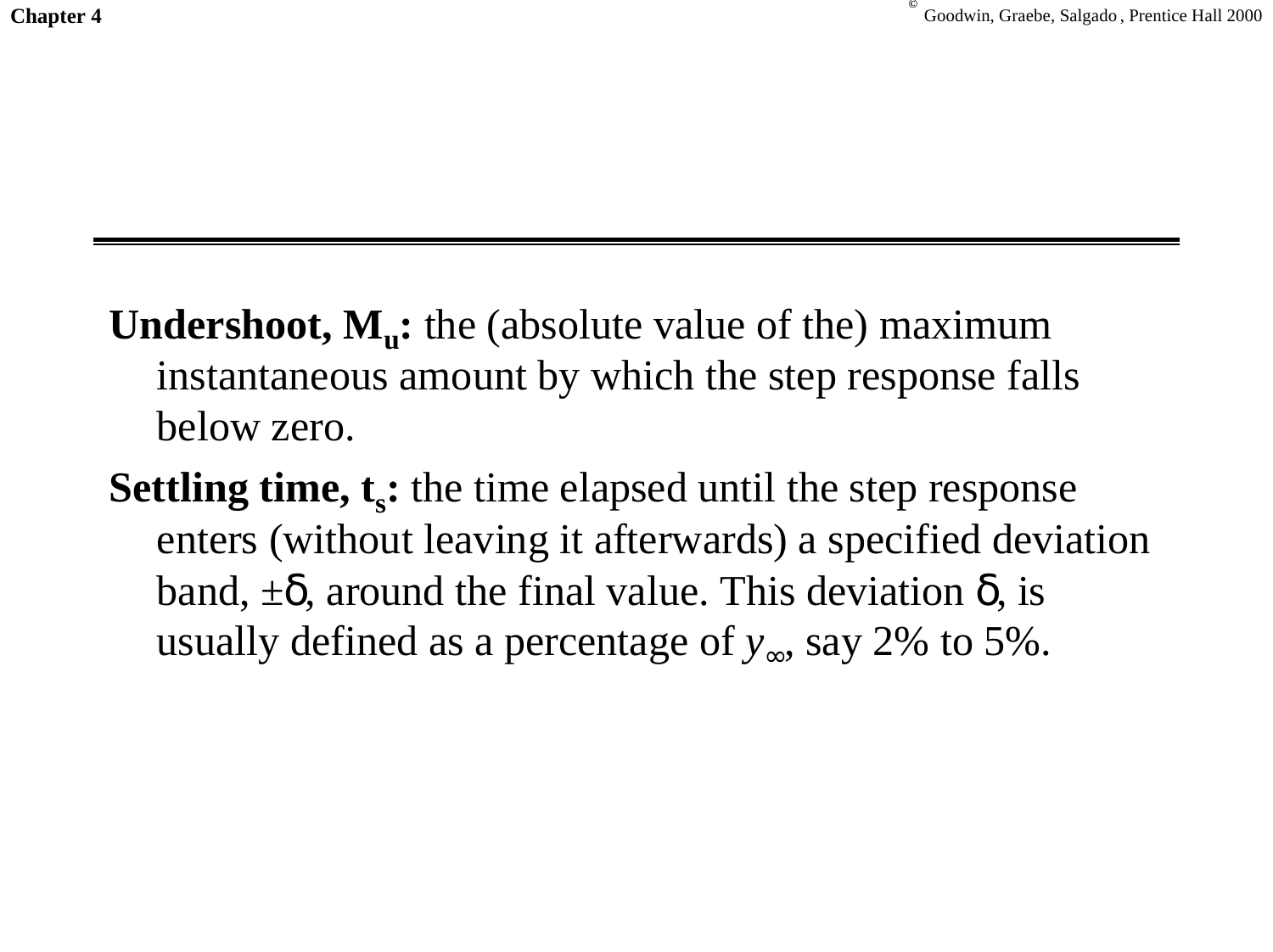Chapter 4<sup>Chapter 4</sub><sup>C</sup> Goodwin, Graebe, Salgado , Prentice Hall 2000</sup>

#### Figure 4.3: *Step response indicators*

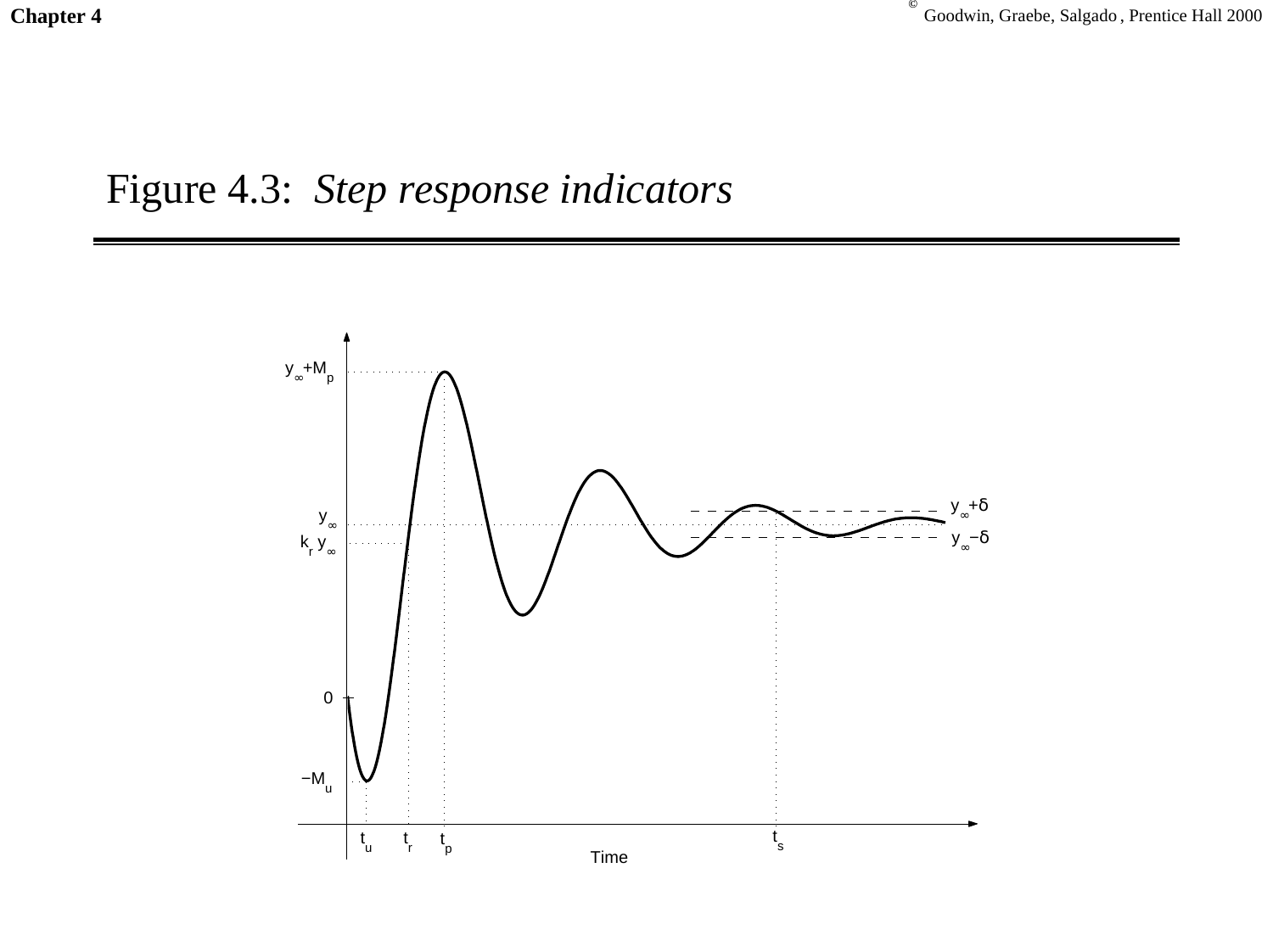### Poles, Zeros and Time Responses

We will consider a general transfer function of the form

$$
H(s) = K \frac{\prod_{i=1}^{m} (s - \beta_i)}{\prod_{l=1}^{n} (s - \alpha_l)}
$$

 $\beta_1, \beta_1, \ldots, \beta_m$  and  $\alpha_1, \alpha_2, \ldots, \alpha_n$  are the zeros and poles of the transfer function, respectively. The relative degree is  $n_r \stackrel{\Delta}{=} n-m$ .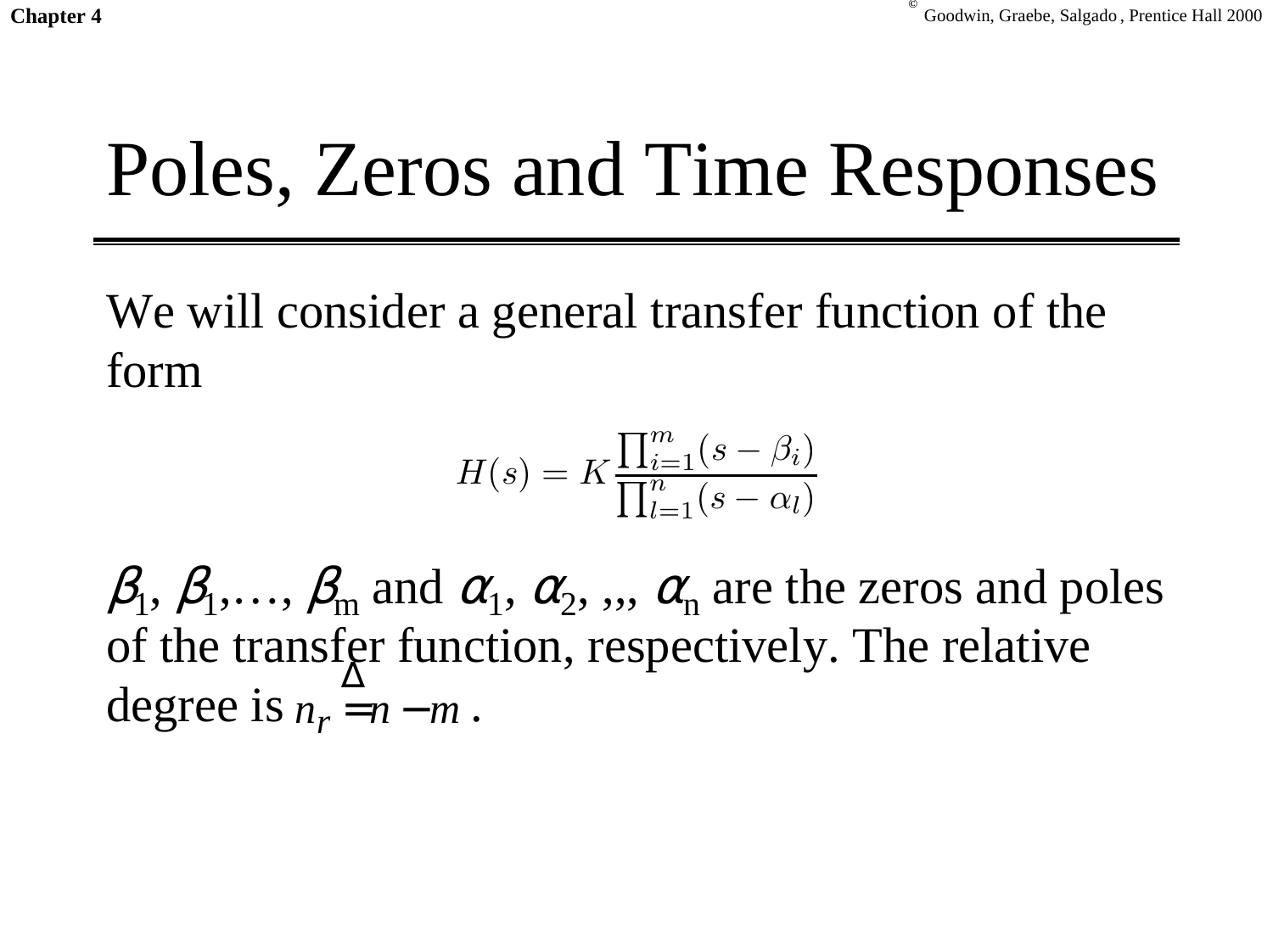### Poles

Recall that any scalar rational transfer function can be expanded into a partial fraction expansion, each term of which contains either a single real pole, a complex conjugate pair or multiple combinations with repeated poles.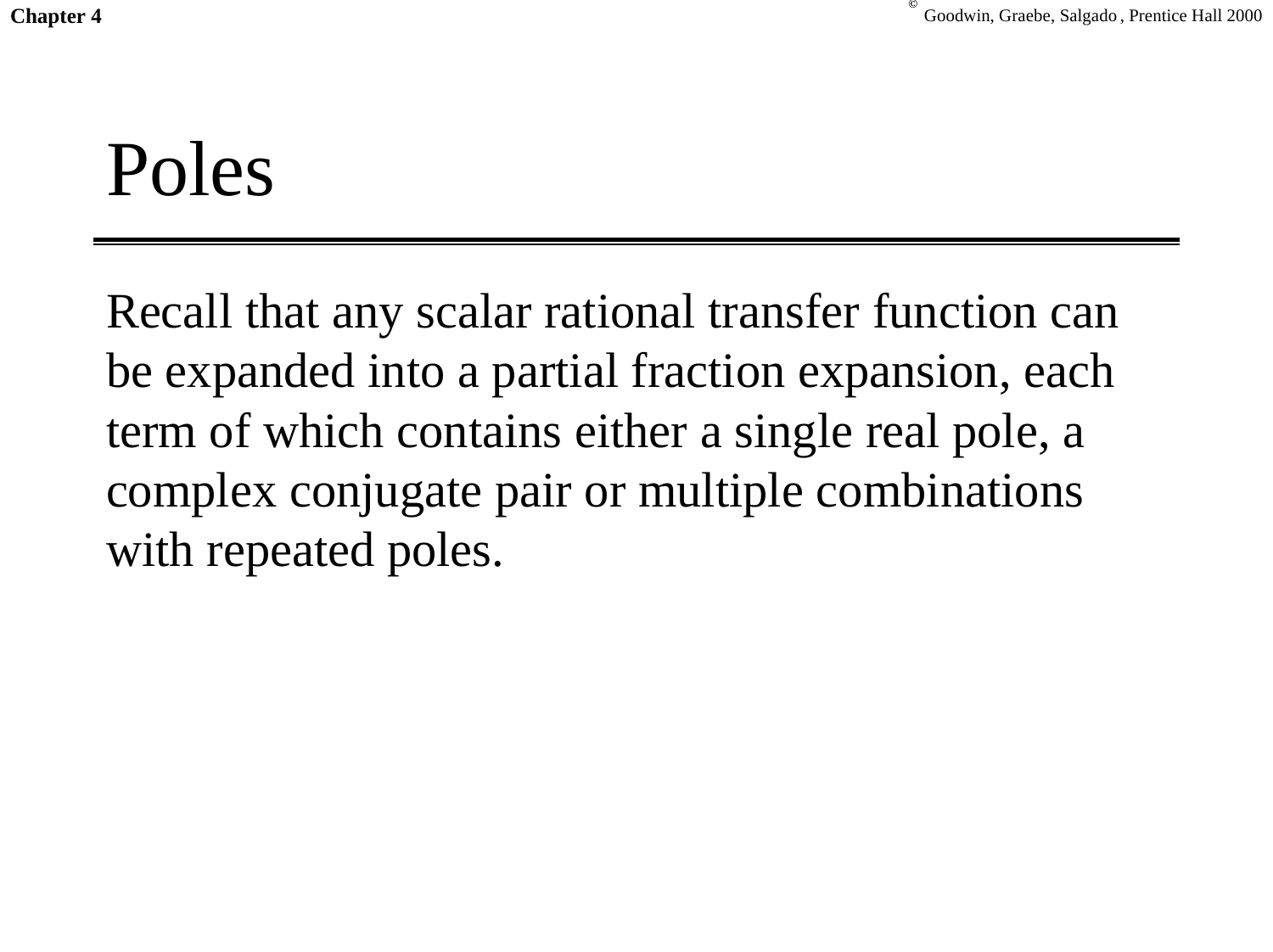### First Order Pole

A general first order pole contributes

$$
H_1(s) = \frac{K}{\tau s + 1}
$$

The response of this system to a unit step can be computed as

$$
y(t) = \mathcal{L}^{-1}\left[\frac{K}{s(\tau s + 1)}\right] = \mathcal{L}^{-1}\left[\frac{K}{s} - \frac{K\tau}{\tau s + 1}\right] = K(1 - e^{-\frac{t}{\tau}})
$$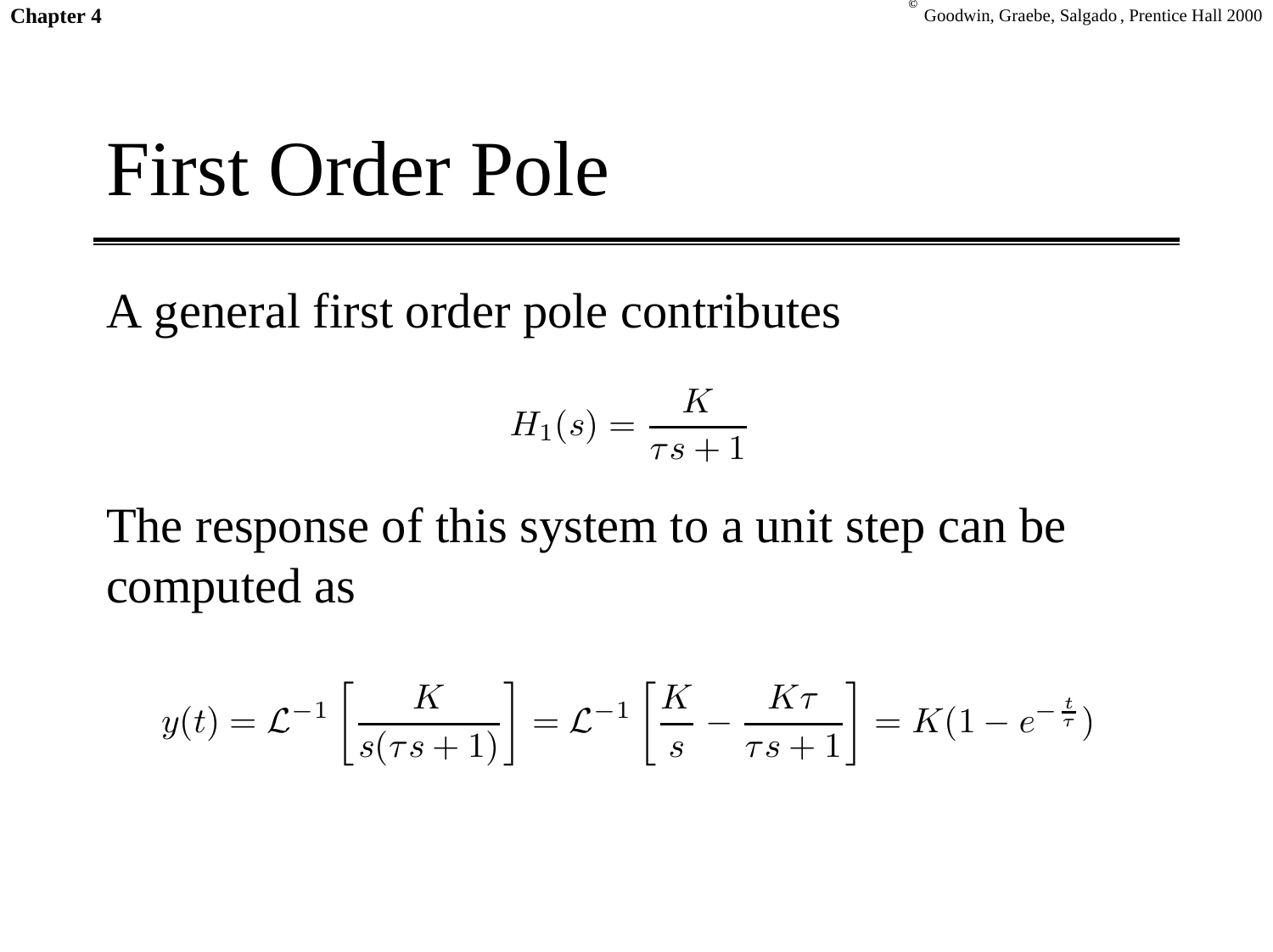Chapter 4<sup>Chapter 4</sub><sup> **Chapter 4 Chapter 4 Chapter 4 Chapter 4 Chapter 4 Chapter 4 Chapter 4 C** Goodwin, Graebe, Salgado , Prentice Hall 2000</sup></sup>

#### Figure 4.4: *Step response of a first order system*

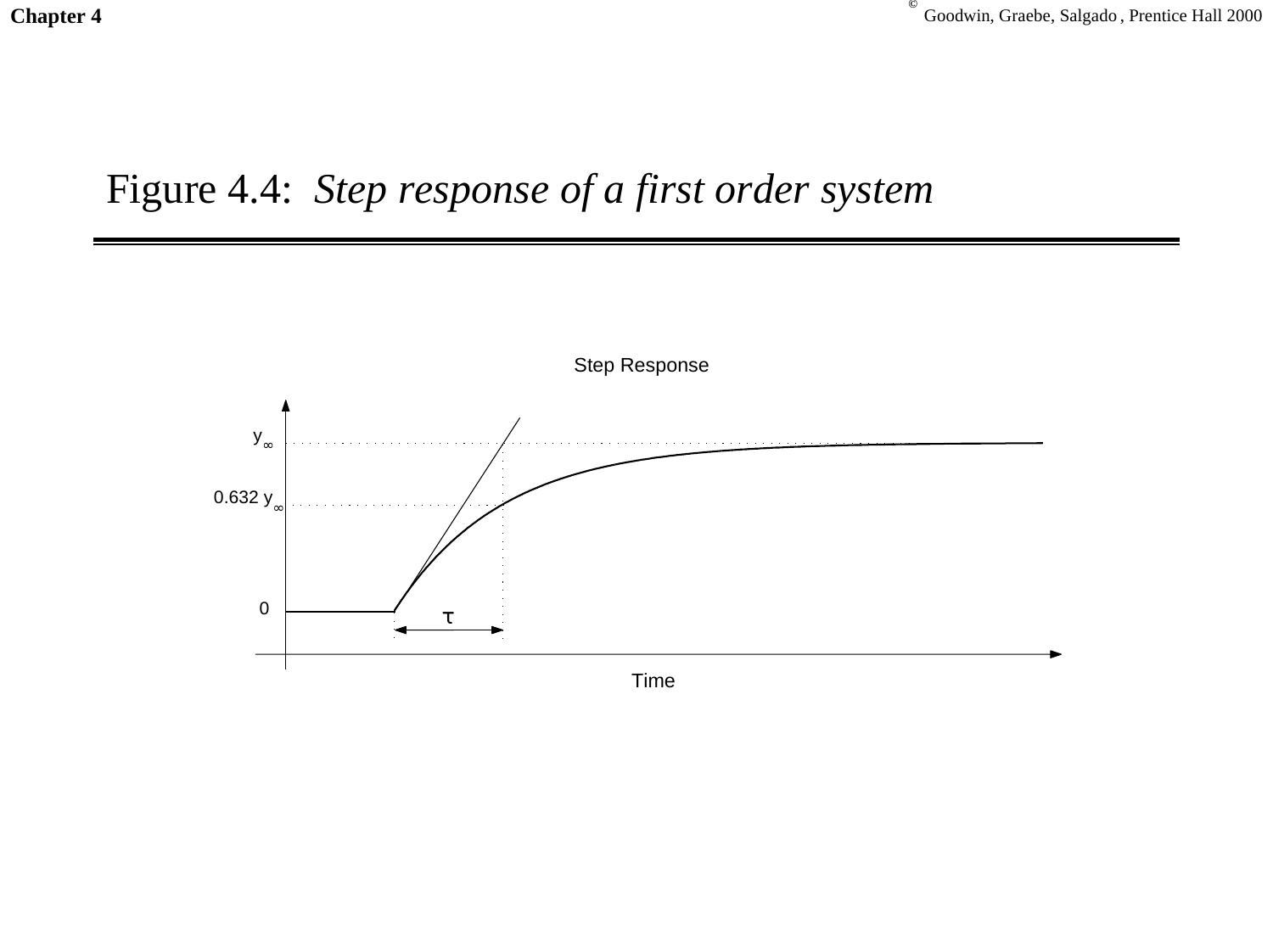# A Complex Conjugate Pair

For the case of a pair of complex conjugate poles, it is customary to study a *canonical second order system* having the transfer function.

$$
H(s) = \frac{\omega_n^2}{s^2 + 2\psi\omega_n s + \omega_n^2}
$$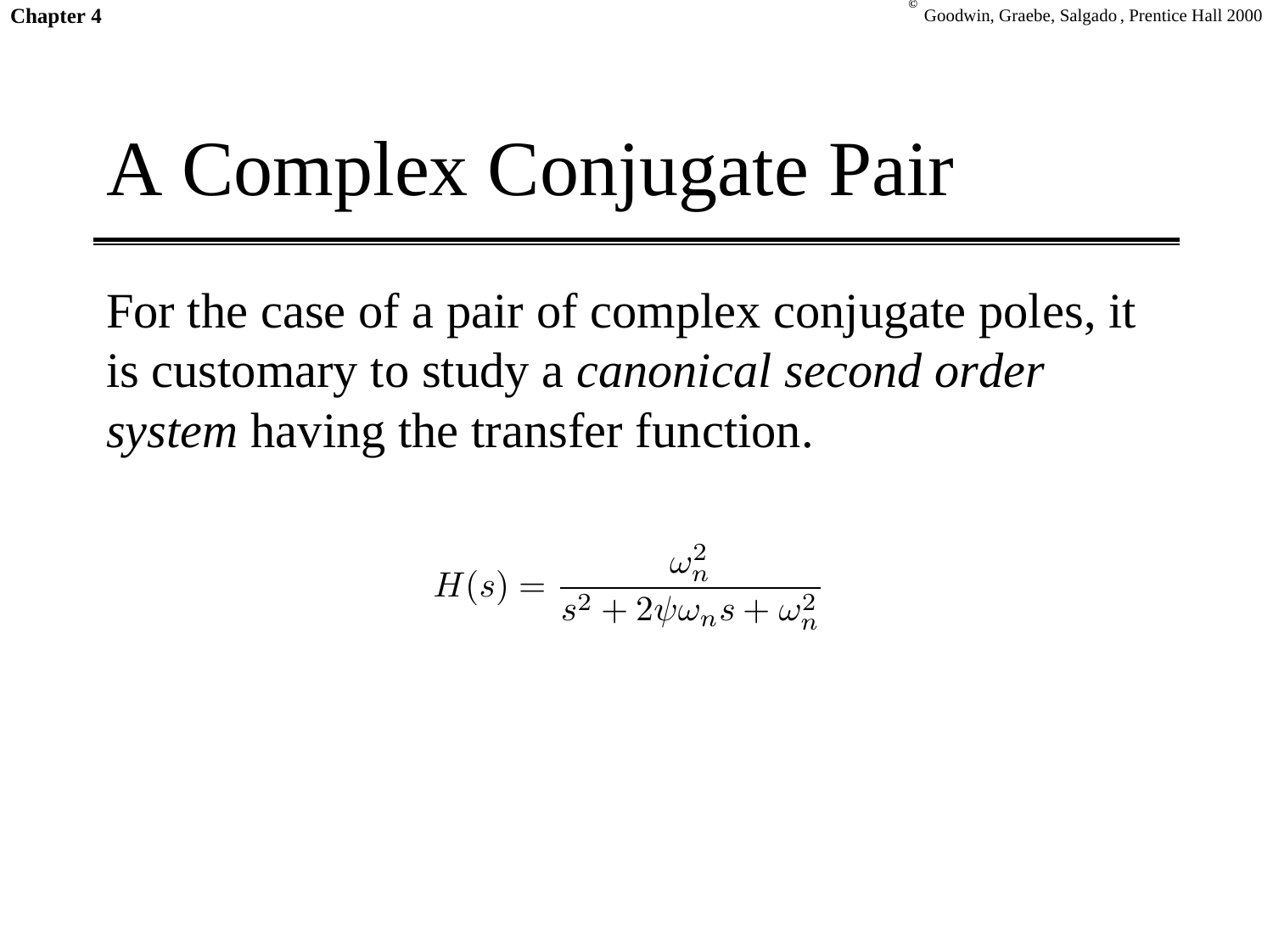# Step Response for Canonical Second Order Transfer Function

$$
Y(s) = \frac{1}{s} - \frac{s + \psi \omega_n}{(s + \psi \omega_n)^2 + \omega_d^2} - \frac{\psi \omega_n}{(s + \psi \omega_n)^2 + \omega_d^2}
$$
  
= 
$$
\frac{1}{s} - \frac{1}{\sqrt{1 - \psi^2}} \left[ \sqrt{1 - \psi^2} \frac{s + \psi \omega_n}{(s + \psi \omega_n)^2 + \omega_d^2} - \psi \frac{\omega_d}{(s + \psi \omega_n)^2 + \omega_d^2} \right]
$$

On applying the inverse Laplace transform we finally obtain

$$
y(t) = 1 - \frac{e^{-\psi \omega_n t}}{\sqrt{1 - \psi^2}} \sin(\omega_d t + \beta)
$$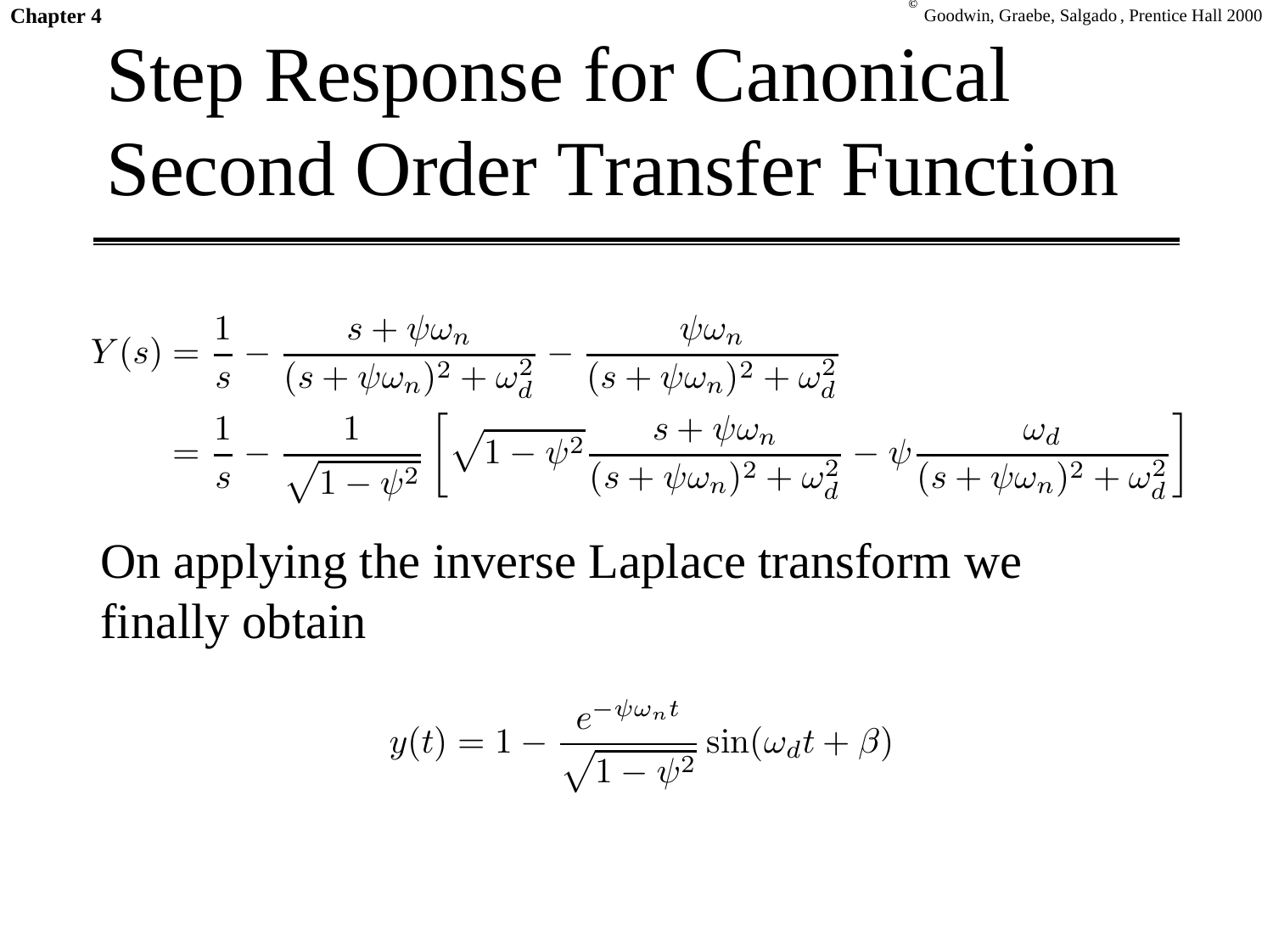Chapter 4<sup> **Chapter 4 Chapter 4 Chapter 4 Chapter 4 Chapter 4 Chapter 4 Chapter 4 Chapter 4 C** Goodwin, Graebe, Salgado , Prentice Hall 2000</sup>

#### Figure 4.5: *Pole location and unit step response of a canonical second order system.*

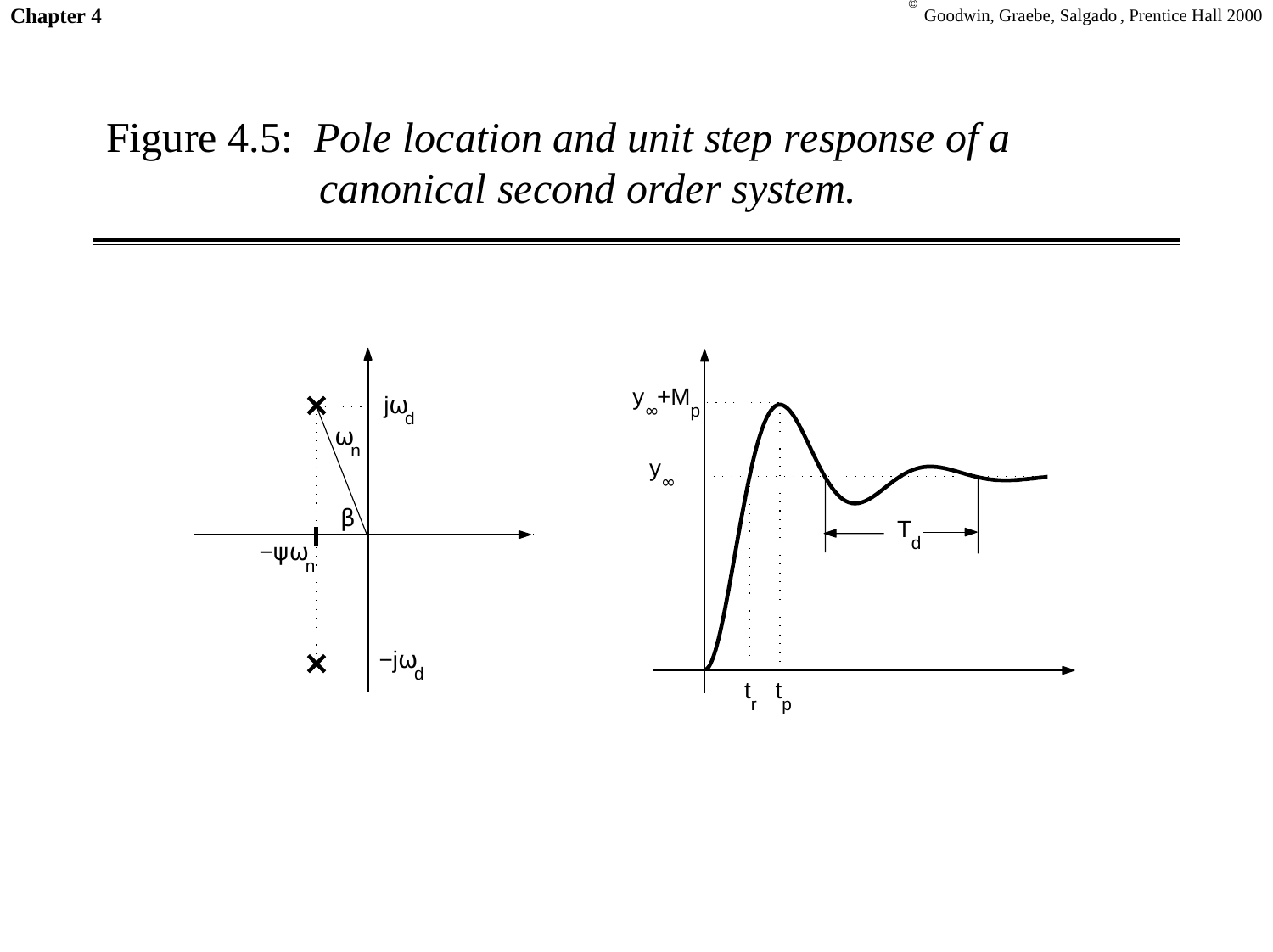### Zeros

The effect that zeros have on the response of a transfer function is a little more subtle than that dueto poles. One reason for this is that whilst poles are associated with the states in isolation, zeros rise from additive interactions amongst the states associated with different poles. Moreover, the zeros of a transfer function depend on where the input is applied and how the output is formed as a function of the states.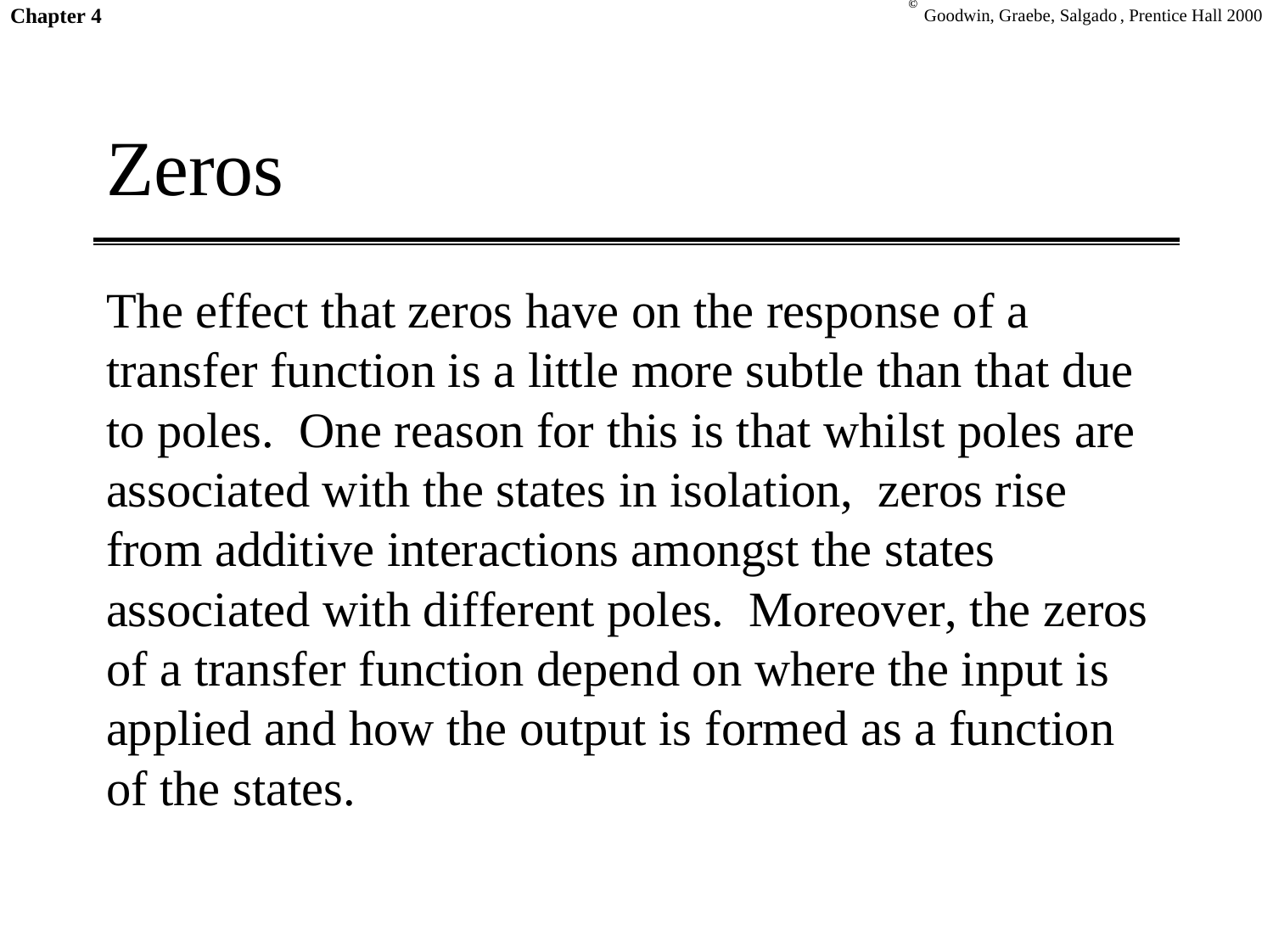Chapter 4<sup>Chapter 4</sub><sup> **Chapter 4 Chapter 4 Chapter 4 Chapter 4 Chapter 4 Chapter 4 Chapter 4 C** Goodwin, Graebe, Salgado , Prentice Hall 2000</sup></sup>

#### Consider a system with transfer function given by

$$
H(s) = \frac{-s + c}{c(s+1)(0.5s+1)}
$$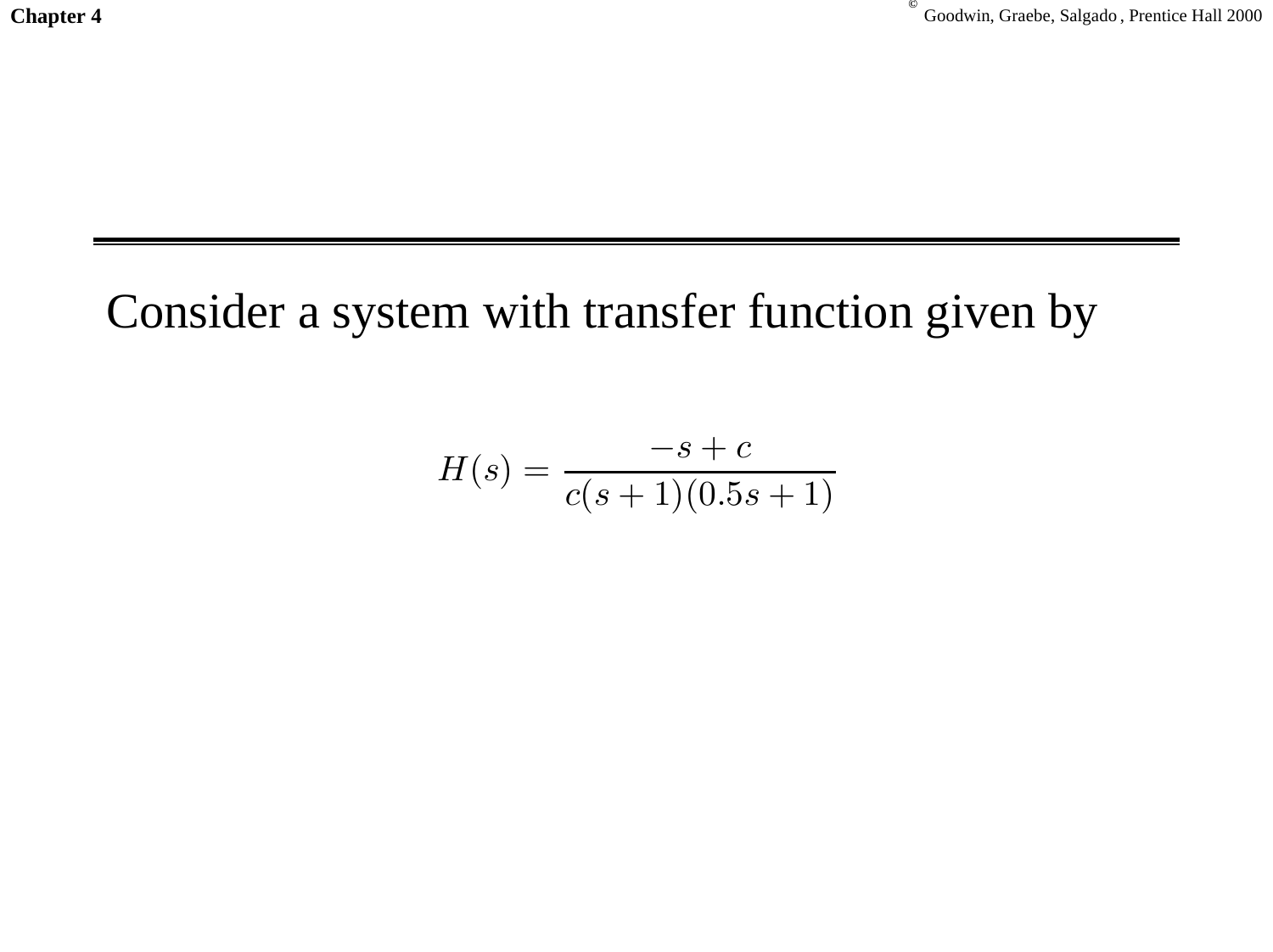**Chapter 4** Goodwin, Graebe, Salgado, Prentice Hall 2000

#### Figure 4.6: *Effect of different zero locations on the step response*



These results can be explained as we show on the next slides.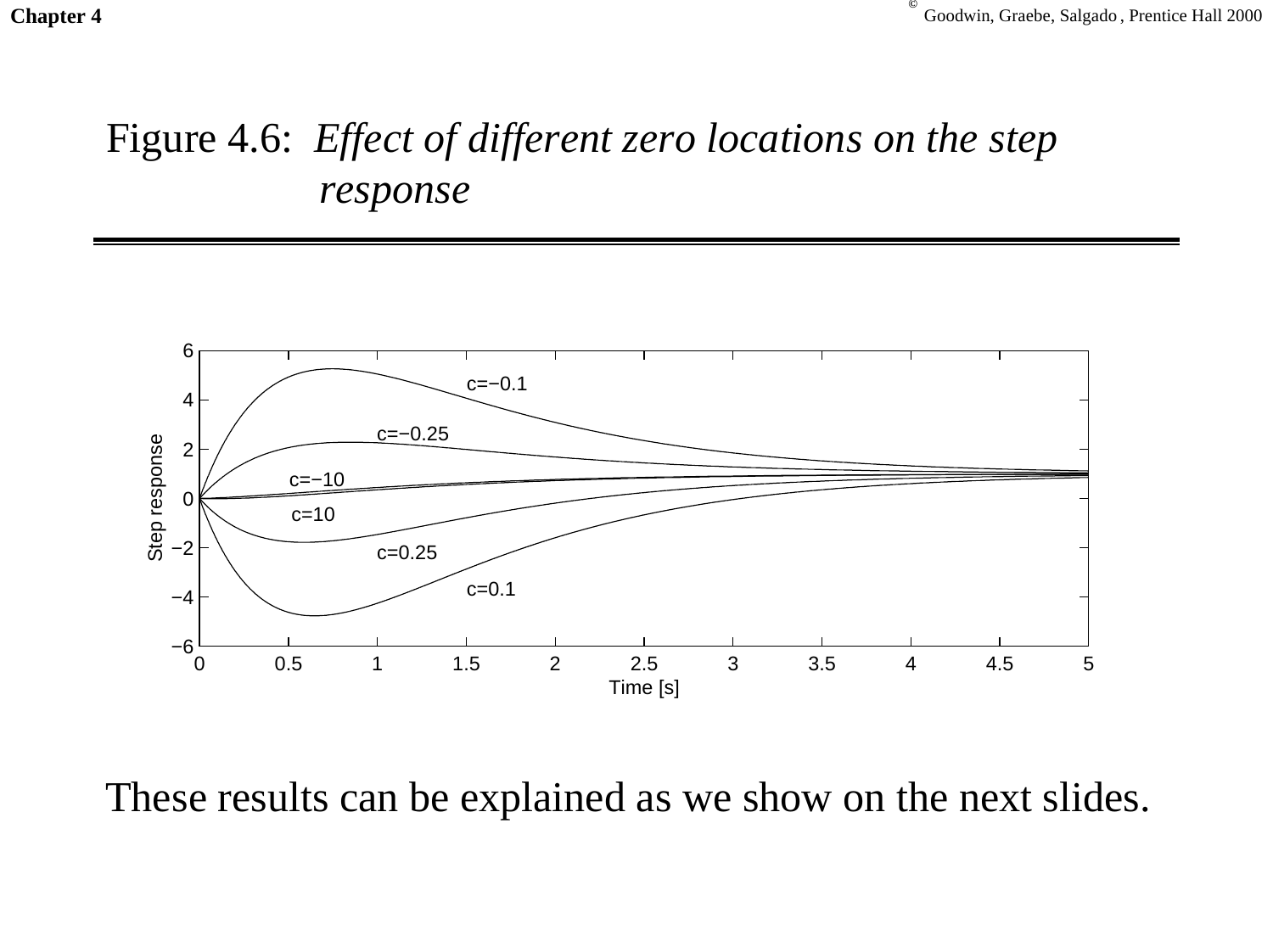# Analysis of Effect of Zeros on Step Response

A useful result is:

**Lemma 4.1:** Let *H*(*s*) be a strictly proper function of the Laplace variable *s* with region of convergence  $\Re\{s\} > -\alpha$ . Denote the corresponding time function by  $h(t)$ ,

 $H(s) = \mathcal{L}[h(t)]$ 

Then, for any  $z_0$  such that  $\Re\{z_0\} > -\alpha$ , we have

$$
\int_0^\infty h(t)e^{-z_0t}dt = \lim_{s \to z_0} H(s)
$$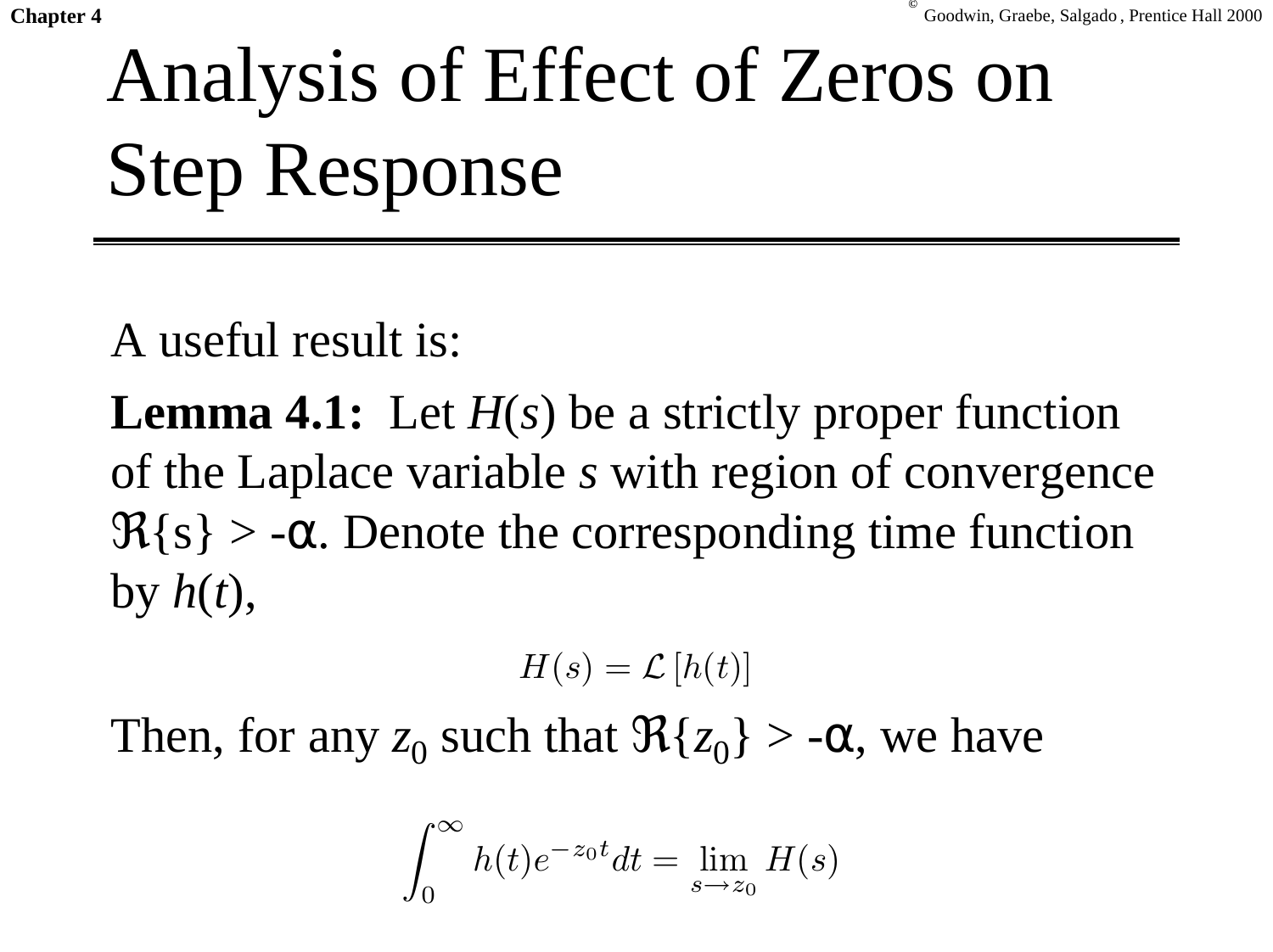#### **Non minimum phase zeros and undershoot.**

Assume a linear, stable system with transfer function  $H(s)$  having unity d.c. gain and a zero at s=c, where  $c \in \mathbb{R}^+$ . Further assume that the unit step response,  $y(t)$ , has a settling time  $t<sub>s</sub>$  (see Figure 4.3) i.e.  $1 + \delta \ge |y(t)| \ge 1 - \delta \le 1$ ,  $\forall t \ge t_s$ . Then  $y(t)$  exhibits an undershoot  $M_{\mu}$  which satisfies

$$
M_u \ge \frac{1-\delta}{e^{ct_s} - 1}
$$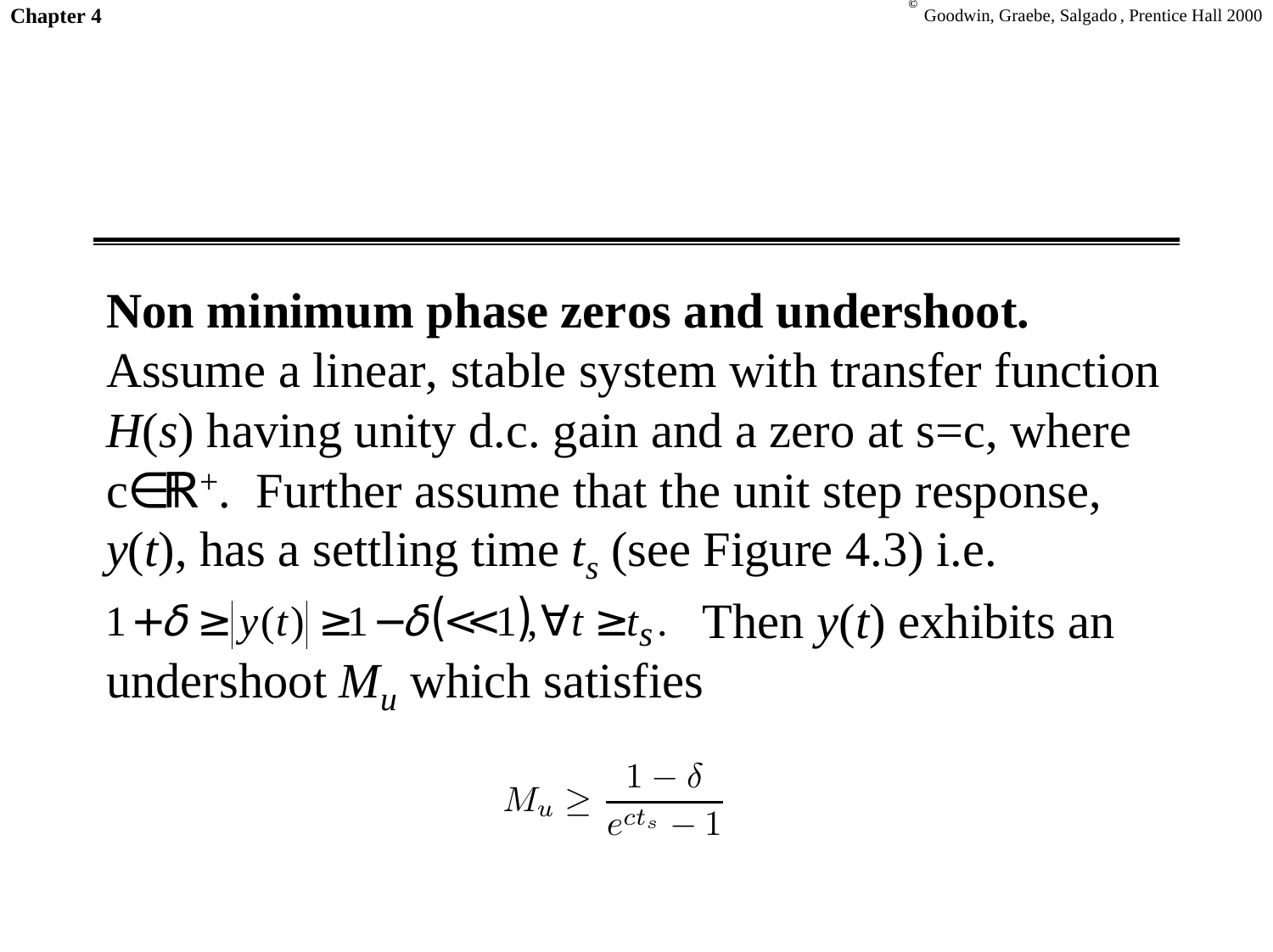**Chapter 4** Goodwin, Graebe, Salgado *, Prentice Hall 2000* 

*The lemma above establishes that, when a system has non minimum phase zeros, there is a trade off between having a fast step response and having small undershoot.*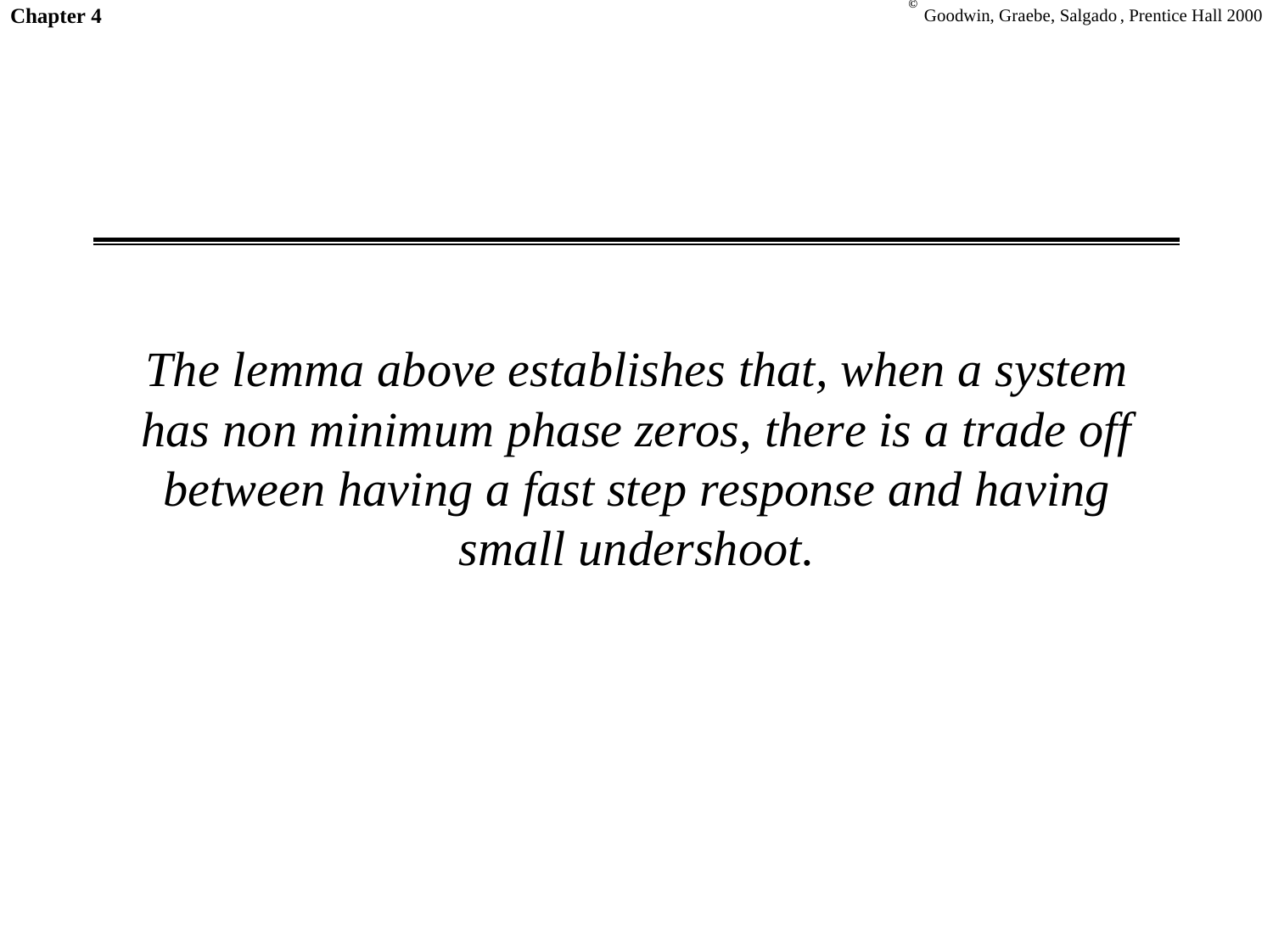**Slow zeros and overshoot.** Assume a linear, stable system with transfer function *H*(*s*) having unity d.c. gain and a zero at  $s=c$ ,  $c<0$ . Define  $v(t) = 1 - v(t)$ , where  $y(t)$  is the unit step response. Further assume that

- A-1 The system has dominant pole(s) with real part equal to  $-p$ ,  $p>0$
- A-2 The zero and the dominant pole are related by

$$
\eta \stackrel{\triangle}{=} \left| \frac{c}{p} \right| \ll 1
$$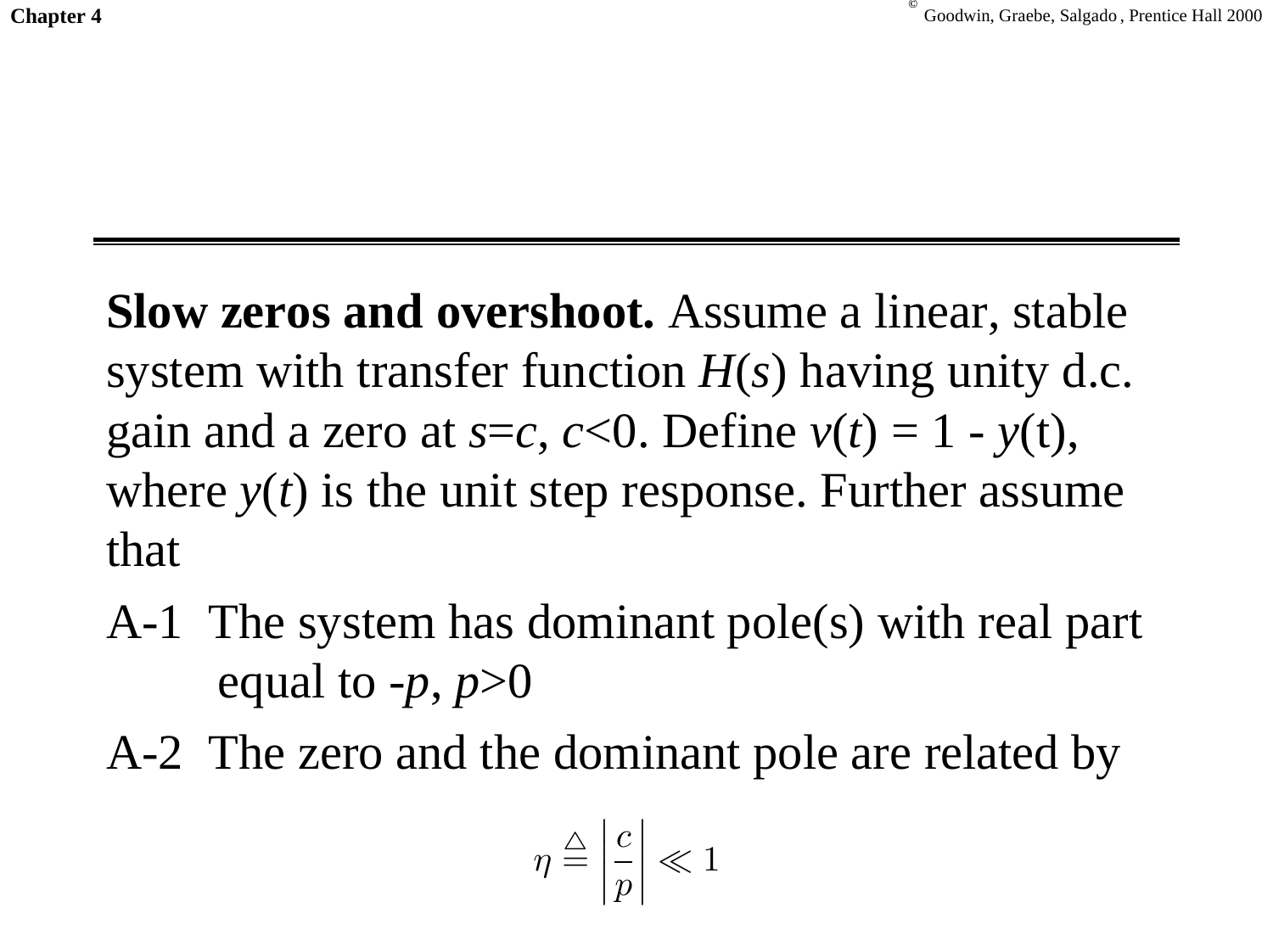### A-3 The value of  $\delta$  defining the settling time (see Figure 4.3) is chosen such that there exists  $0 < K$ which yields

$$
|v(t)| < Ke^{-pt} \qquad \forall t \ge t_s
$$

Then the step response has an overshoot which is bounded below according to

$$
M_p \geq \frac{1}{e^{-ct_s}-1}\left(1-\frac{K\eta}{1-\eta}\right)
$$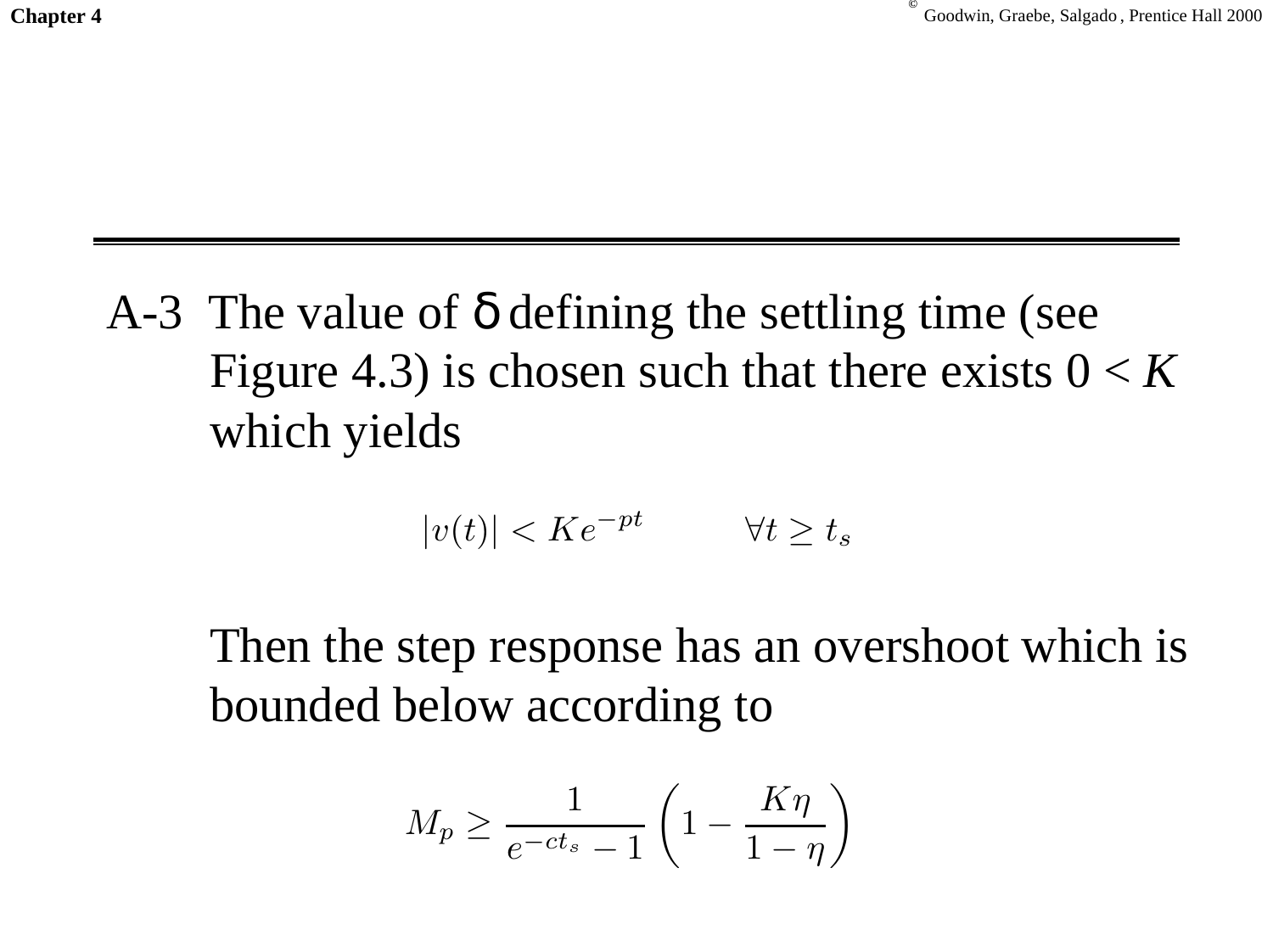**Chapter 4** Goodwin, Graebe, Salgado *Chapter 4* Goodwin, Graebe, Salgado *Chapter 4* Goodwin, Graebe, Salgado *Chapter 4* Goodwin, Graebe, Salgado *Chapter 4* Goodwin, Graebe, Salgado *Chapter 4* Goodwin, Graebe, Salgado

# Frequency Response

We next study the system response to a rather special input, namely a sine wave. The reason for doing so is that the response to sine waves also contains rich information about the response to other signals.

Let the transfer function be

$$
H(s) = K \frac{\sum_{i=0}^{m} b_i s^i}{s^n + \sum_{k=1}^{n-1} a_k s^k}
$$

Then the steady state response to the input sin(*wt*) is

$$
y(t) = |H(jw)|\sin(wt + \phi(w))
$$

where

$$
H(j\omega) = |H(j\omega)|e^{j\phi(\omega)}
$$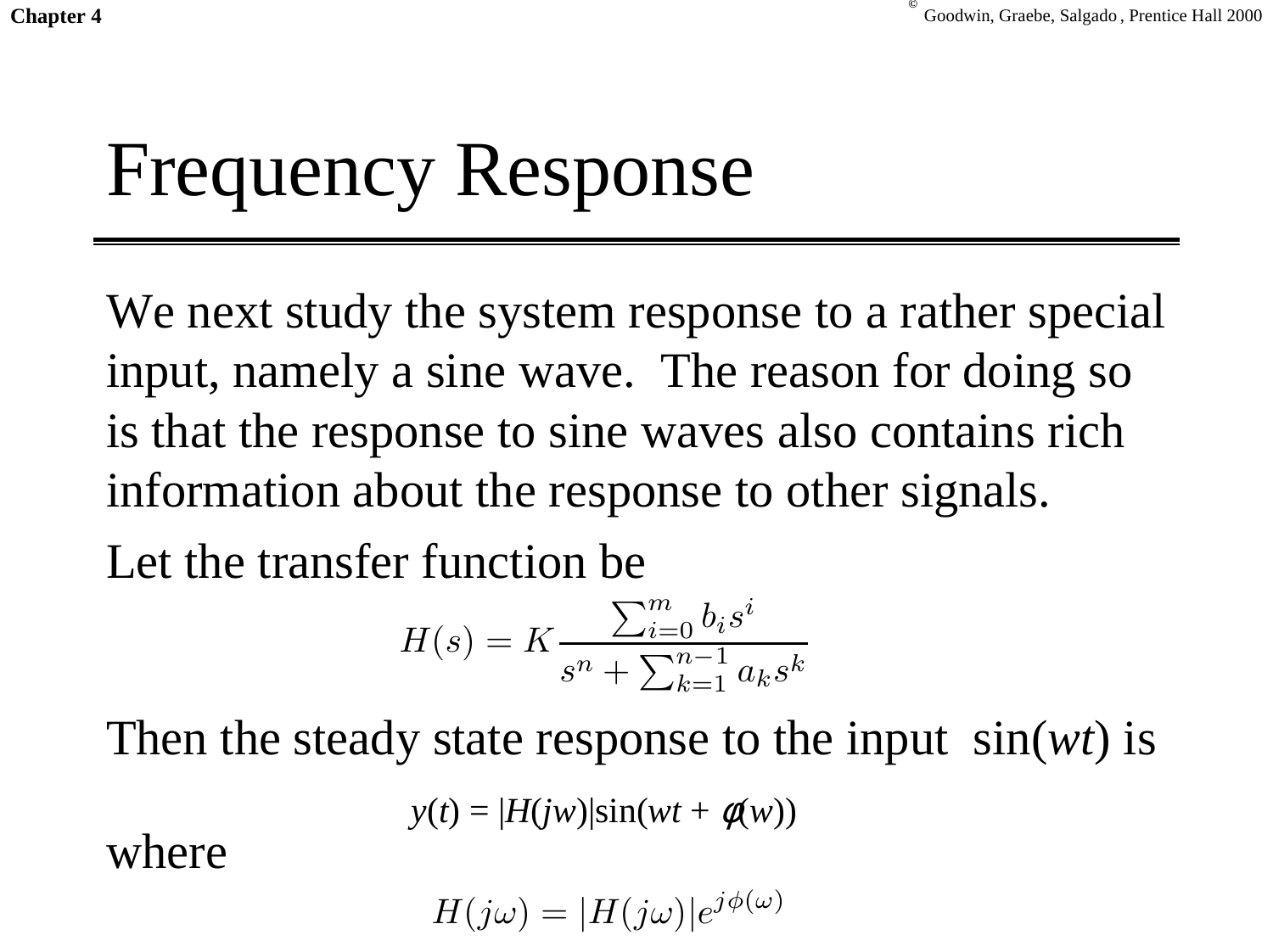**Chapter 4** Goodwin, Graebe, Salgado *Chapter 4* Goodwin, Graebe, Salgado *Chapter 4* Goodwin, Graebe, Salgado *Chapter 4* Goodwin, Graebe, Salgado *Chapter 4* Goodwin, Graebe, Salgado *Chapter 4* Goodwin, Graebe, Salgado

### In summary:

*A sine wave input forces a sine wave at the output with the same frequency. Moreover, the amplitude of the output sine wave is modified by a factor equal to the magnitude of H(jw) and the phase is shifted by a quantity equal to the phase of H(jw).*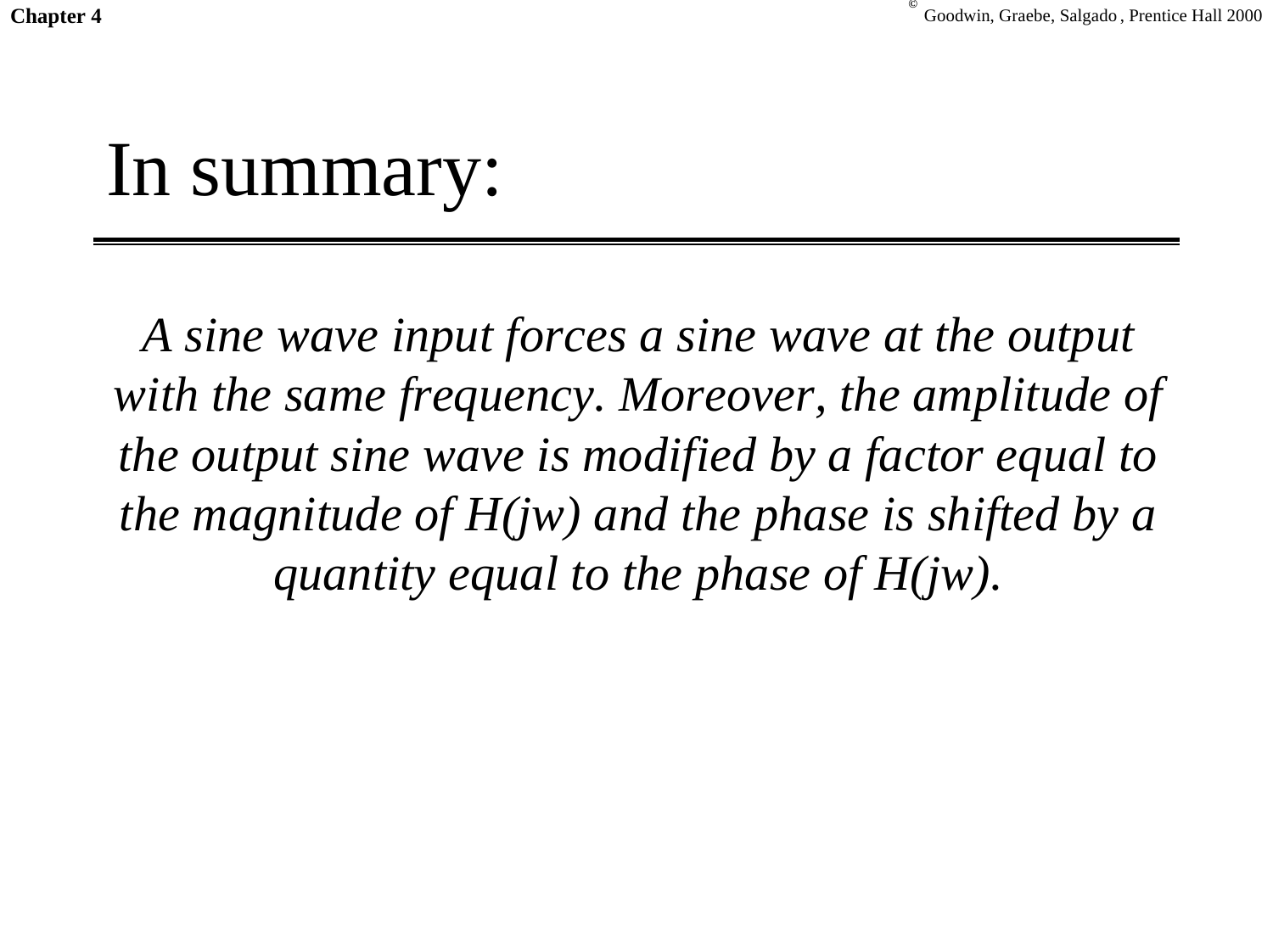### Bode Diagrams

Bode diagrams consist of a pair of plots. One of these plots depicts the magnitude of the frequency response as a function of the angular frequency, and the other depicts the angle of the frequency response, also as a function of the angular frequency.

Usually, Bode diagrams are drawn with special axes:

❖ The abscissa axis is linear in log(*w*) where the log is base 10. This allows a compact representation of the frequency response along a wide range of frequencies. The unit on this axis is the decade, where a *decade* is the distance between  $w_1$  and  $10w_1$  for any value of  $w_1$ .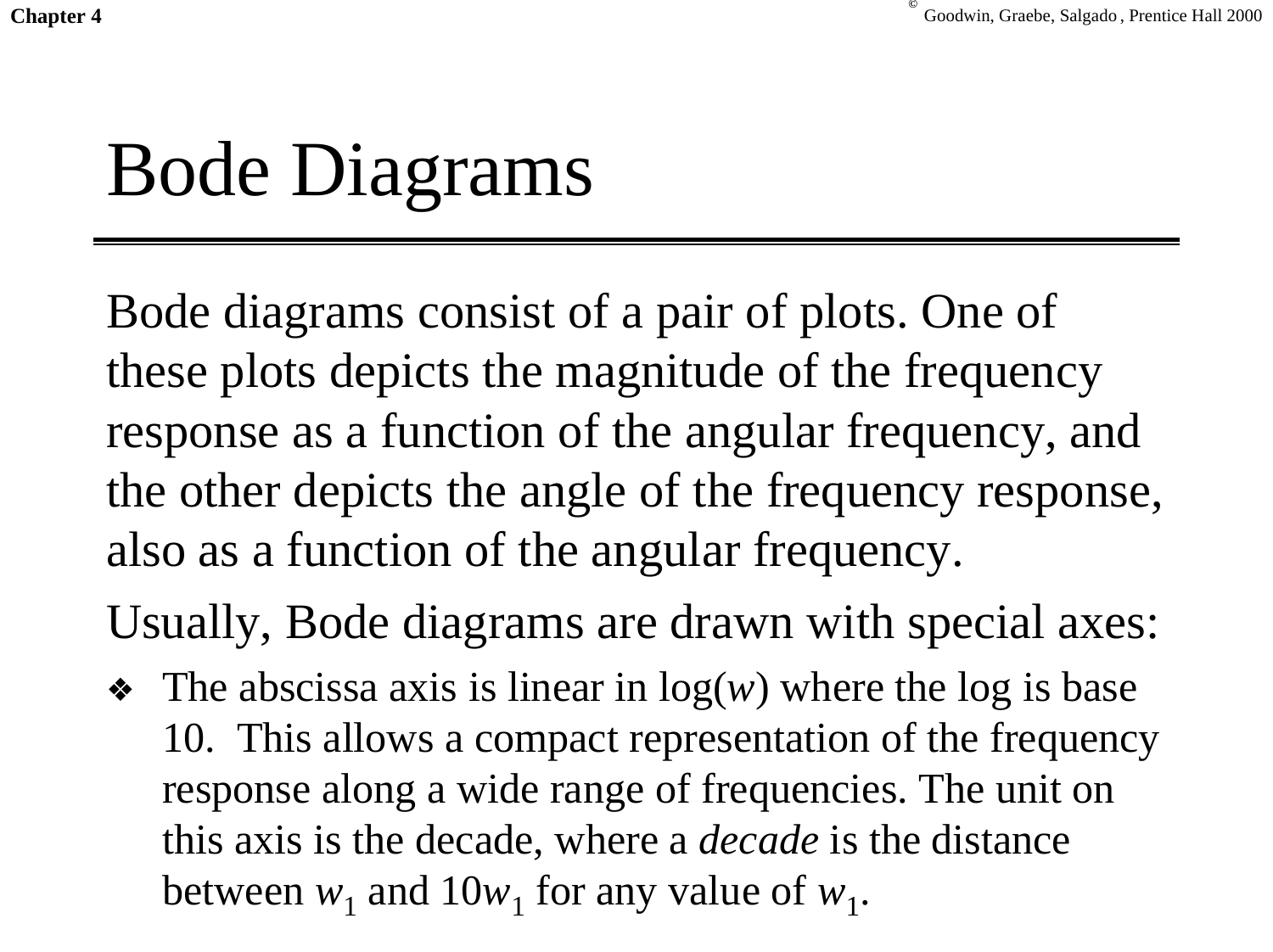- ❖ The magnitude of the frequency response is measured in *decibels* [dB], i.e. in units of 20log|*H*(*jw*)|. This has several advantages, including good accuracy for small and large values of  $|H(jw)|$ , facility to build simple approximations for  $20\log|H(jw)|$ , and the fact that the frequency response of cascade systems can be obtained by adding the individual frequency responses.
- ❖ The angle is measured on a linear scale in radians or degrees.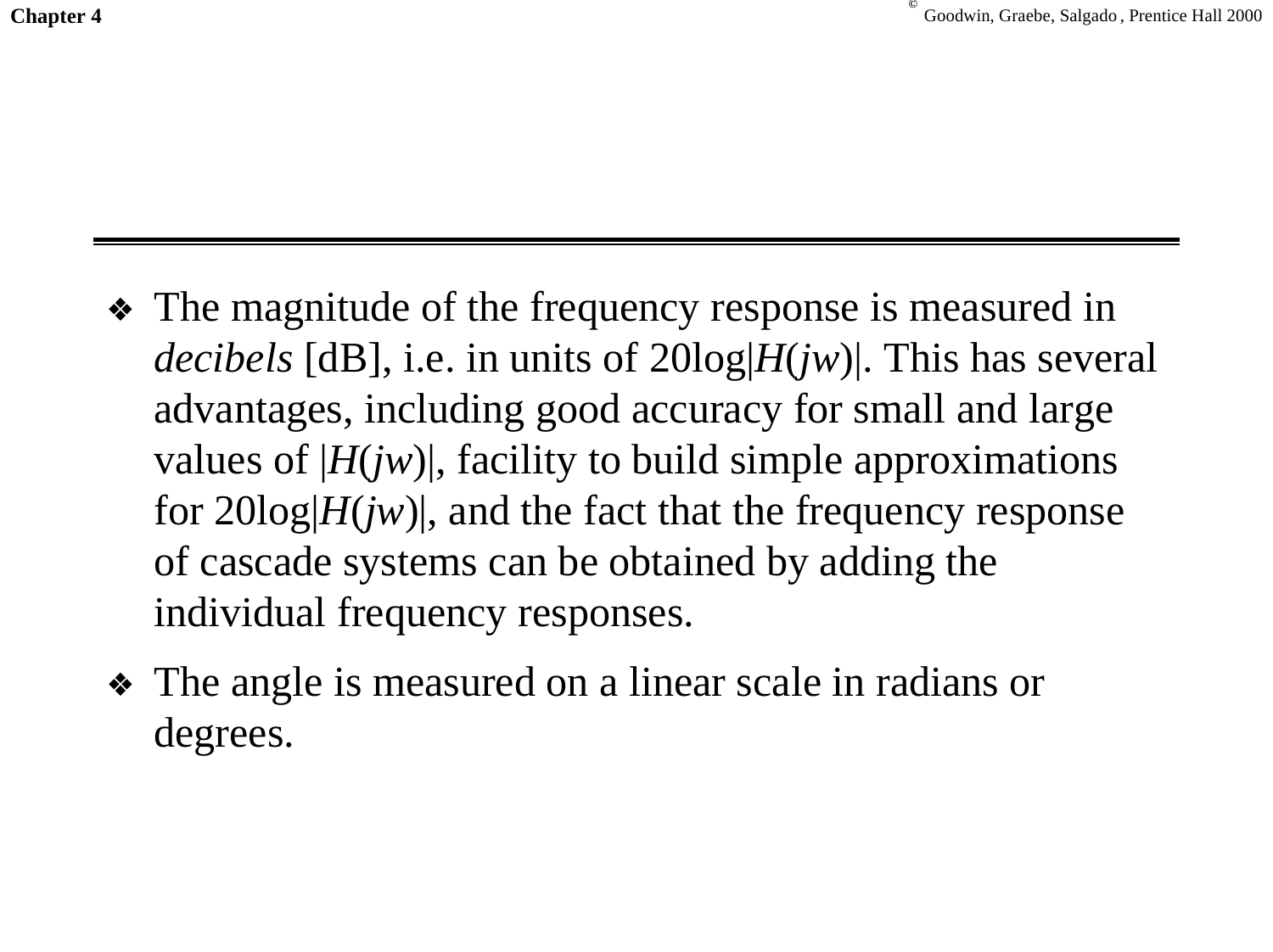### Drawing Approximate Bode Diagrams

- ❖ A simple gain *K* has constant magnitude and phase Bode diagram. The magnitude diagram is a horizontal line at 20log|*K*|[dB] and the phase diagram is a horizontal line at  $0[rad]$  (when  $K \in \mathbb{R}^2$ ).
- ❖ The factor *s<sup>k</sup>* has a magnitude diagram which is a straight line with slope equal to 20*k*[dB/*decade*] and constant phase, equal to  $k\pi/2$ . This line crosses the horizontal axis (0[dB]) at  $w = 1$ .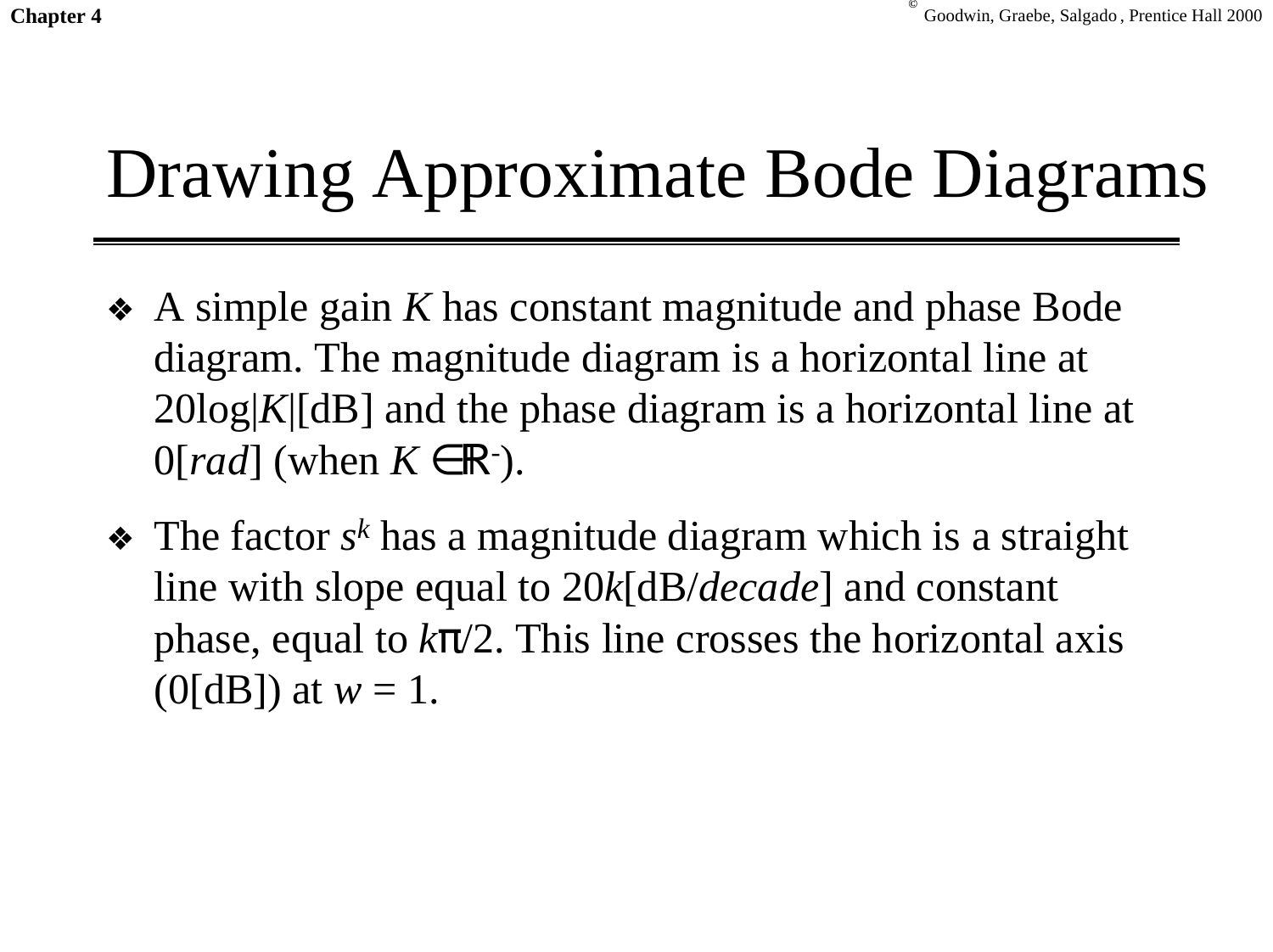- ❖ The factor *as* + 1 has a magnitude Bode diagram which can be asymptotically approximated as follows:
	- ◆ for  $|aw| \lt 1$ , 20  $log|ajw + 1| \approx 20 log(1) = 0$  [dB], i.e. for low frequencies, this magnitude is a horizontal line. This is known as *the low frequency asymptote*.
	- ◆ For |*aw*|>>1, 20 log|*ajw* + 1| ≈ 20 log(|*aw*|) i.e. for high frequencies, this magnitude is a straight line with a slope of 20[dB/*decade*] which crosses the horizontal axis (0[dB]) at  $w = |a|^{-1}$ . This is known as the *high frequency asymptote*.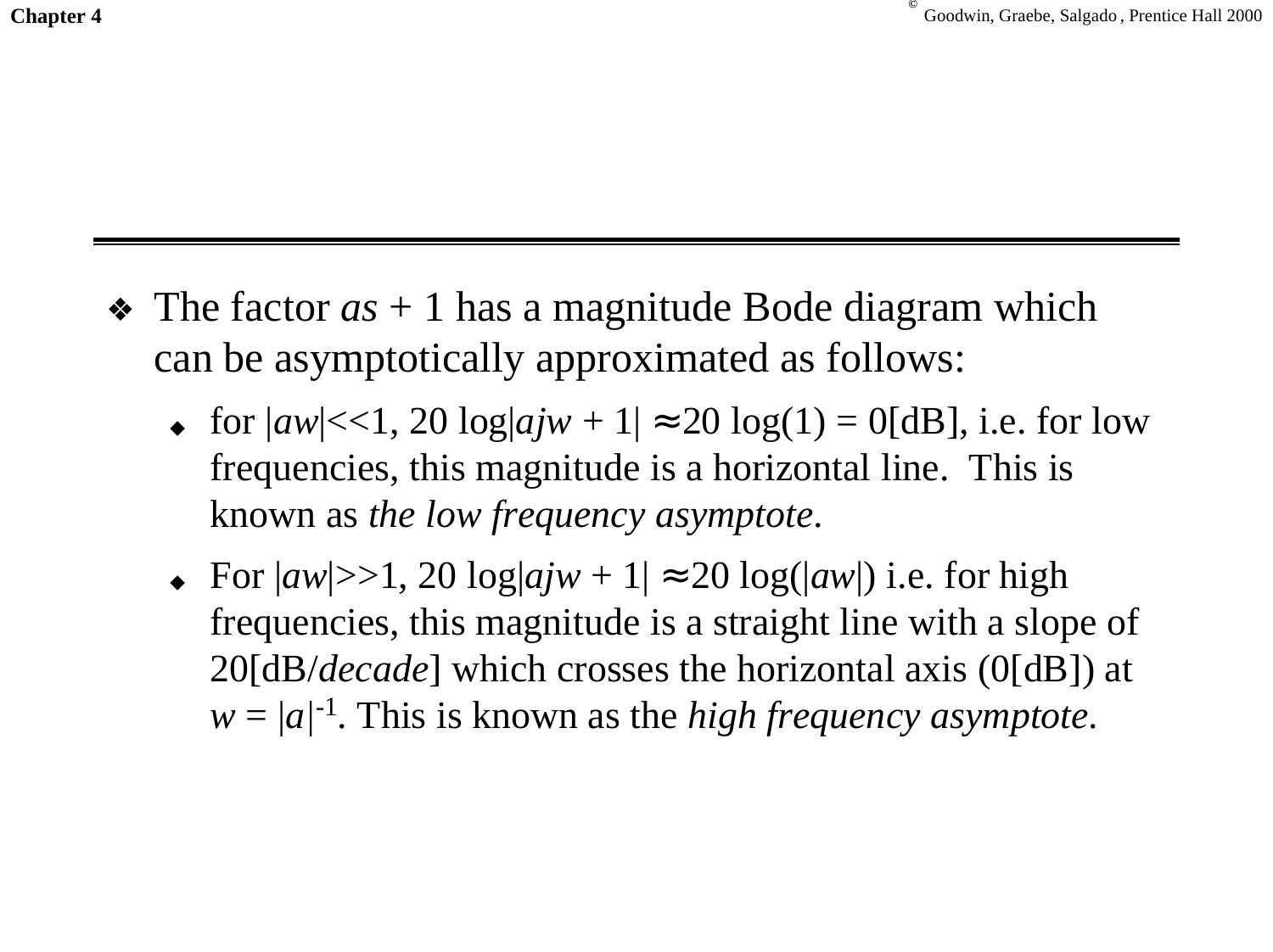- the phase response is more complex. It roughly changes over two decades. One decade below  $|a|^{-1}$  the phase is approximately zero. One decade above  $|a|$ <sup>-1</sup> the phase is approximately  $sign(a)0.5\pi[rad]$ . Connecting the points  $(0.1|a|^{-1}, 0)$  and  $(10|a|^{-1}, 0)$  by a straight line, gives sign(*a*)0.25  $\pi$  for the phase at  $w = |a|^{-1}$ . This is a very rough approximation.
- $\triangleleft$  For  $a = a_1 + ja_2$ , the phase Bode diagram of the factor *as* + 1 corresponds to the angle of the complex number with real part  $1 - wa_2$  and imaginary part  $a_1w$ .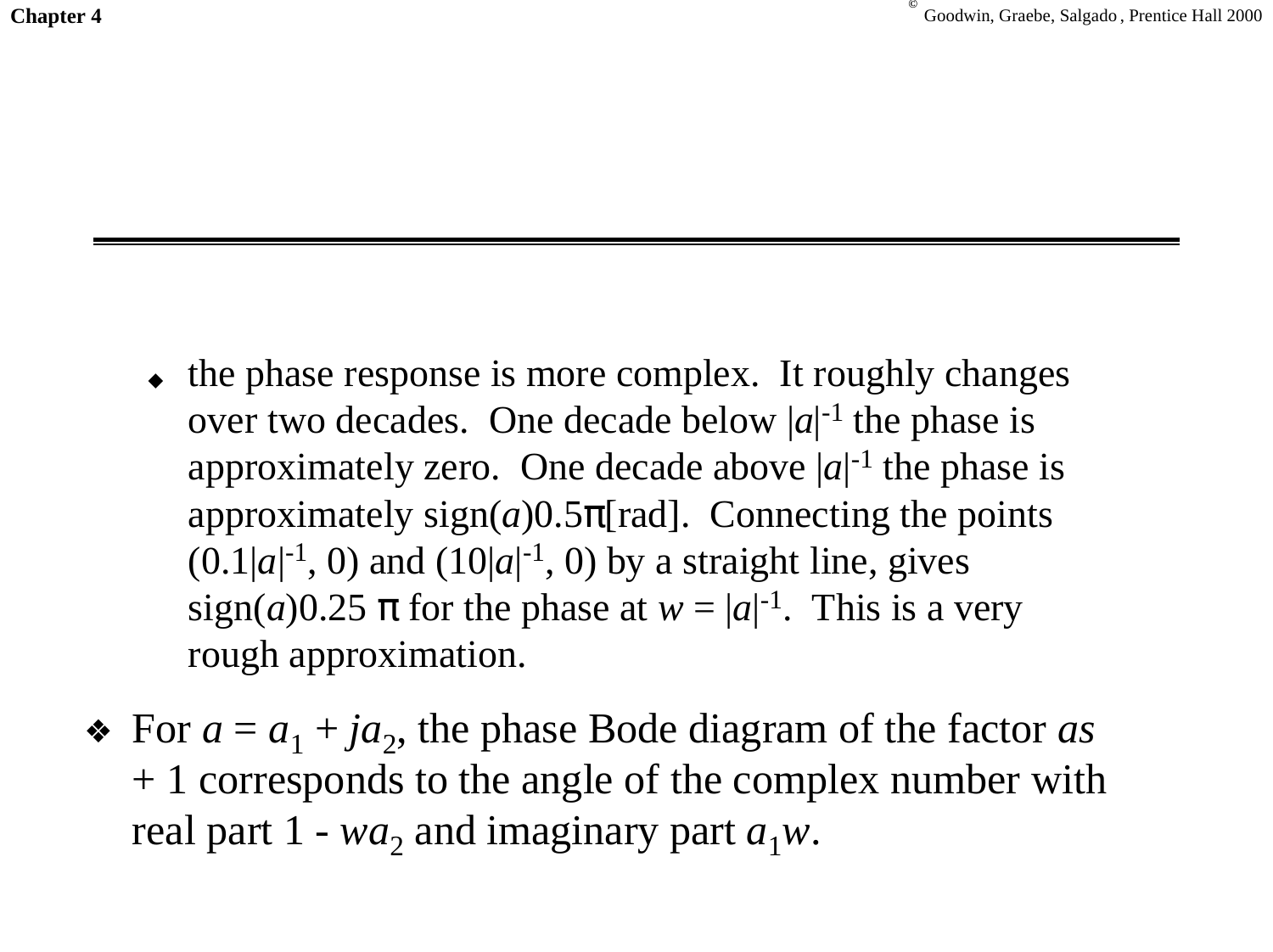Example

Consider a transfer function given by

$$
H(s) = 640 \frac{(s+1)}{(s+4)(s+8)(s+10)}
$$

To draw the asymptotic behavior of the gain diagram we first arrange *H*(*s*) into a form where the poles and zeros are designated, i.e.

$$
H(s) = 2\frac{(s+1)}{(0.25s+1)(0.125s+1)(0.1s+1)}
$$

Then using the approximate rules gives the result below: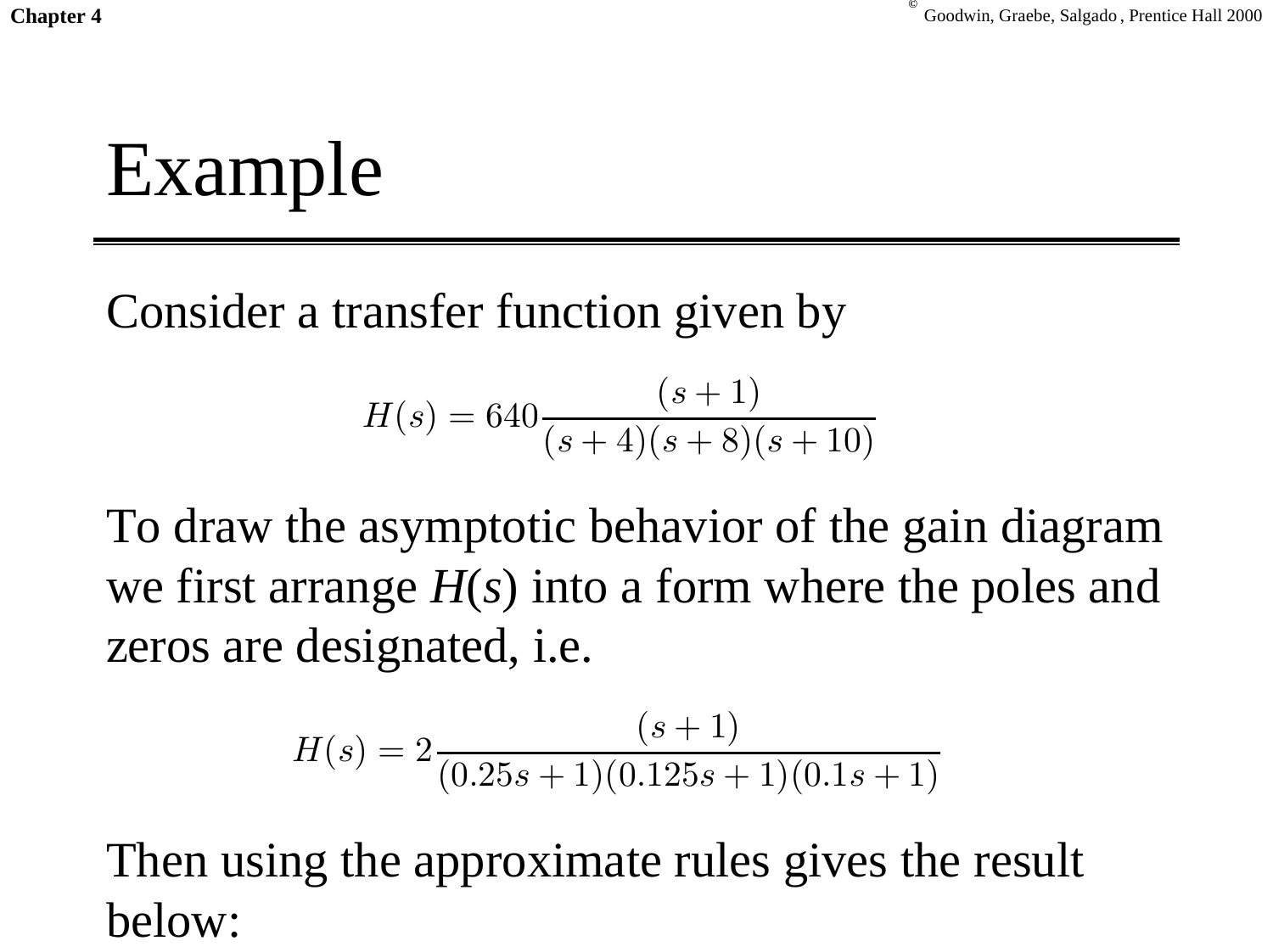Chapter 4<sup> **Chapter 4 Chapter 4 Chapter 4 Chapter 4 Chapter 4 Chapter 4 Chapter 4 Chapter 4 Chapter 4 C** Goodwin, Graebe, Salgado , Prentice Hall 2000</sup>

#### Figure 4.7: *Exact (thick line) and asymptotic (thin line) Bode plots*

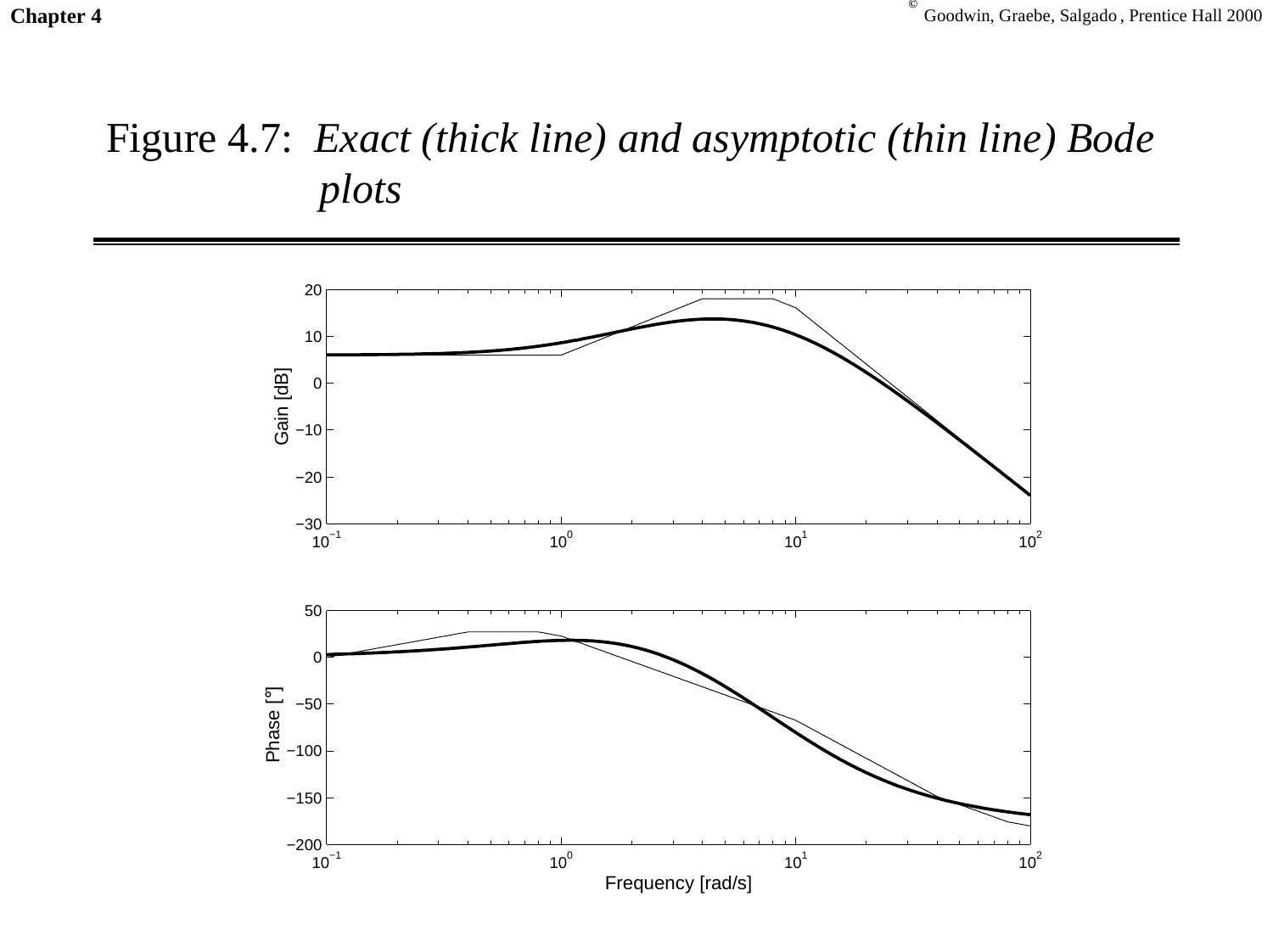# Filtering

In an ideal amplifier, the frequency response would be  $H(iw) = K$ , constant ∀w, i.e. every frequency component would pass through the system with equal gain and no phase.

We define:

❖ The *pass band* in which all frequency components pass through the system with approximately the same amplification (or attenuation) and with a phase shift which is approximately proportional to *<sup>w</sup>*.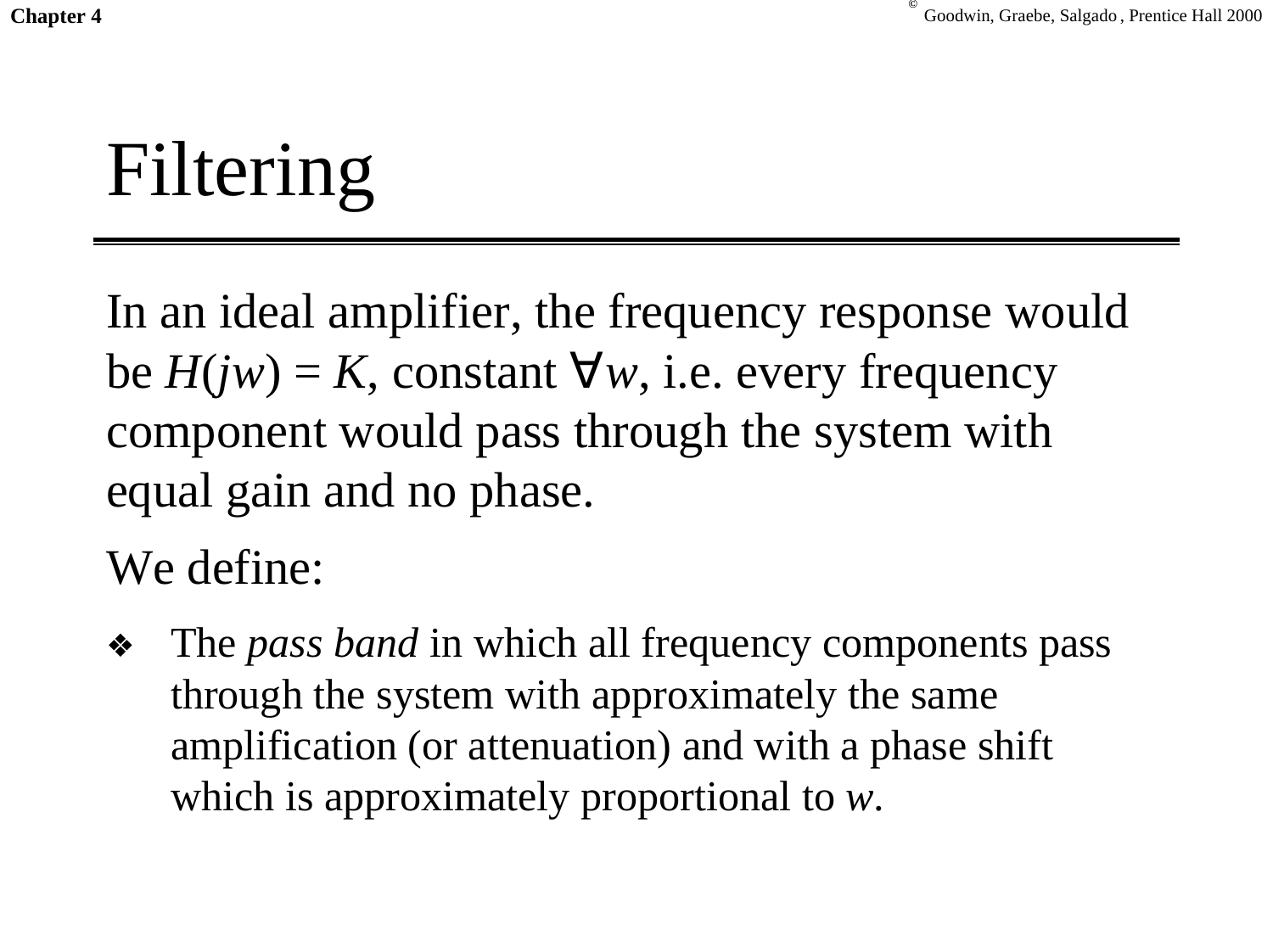**Chapter 4** Goodwin, Graebe, Salgado *, Prentice Hall 2000* 

- ❖ The *stop band*, in which all frequency components are stopped. In this band  $|H(jw)|$  is small compared to the value of  $|H(jw)|$  in the pass band.
- ❖ The *transition band(s),* which are intermediate between a pass band and a stop band.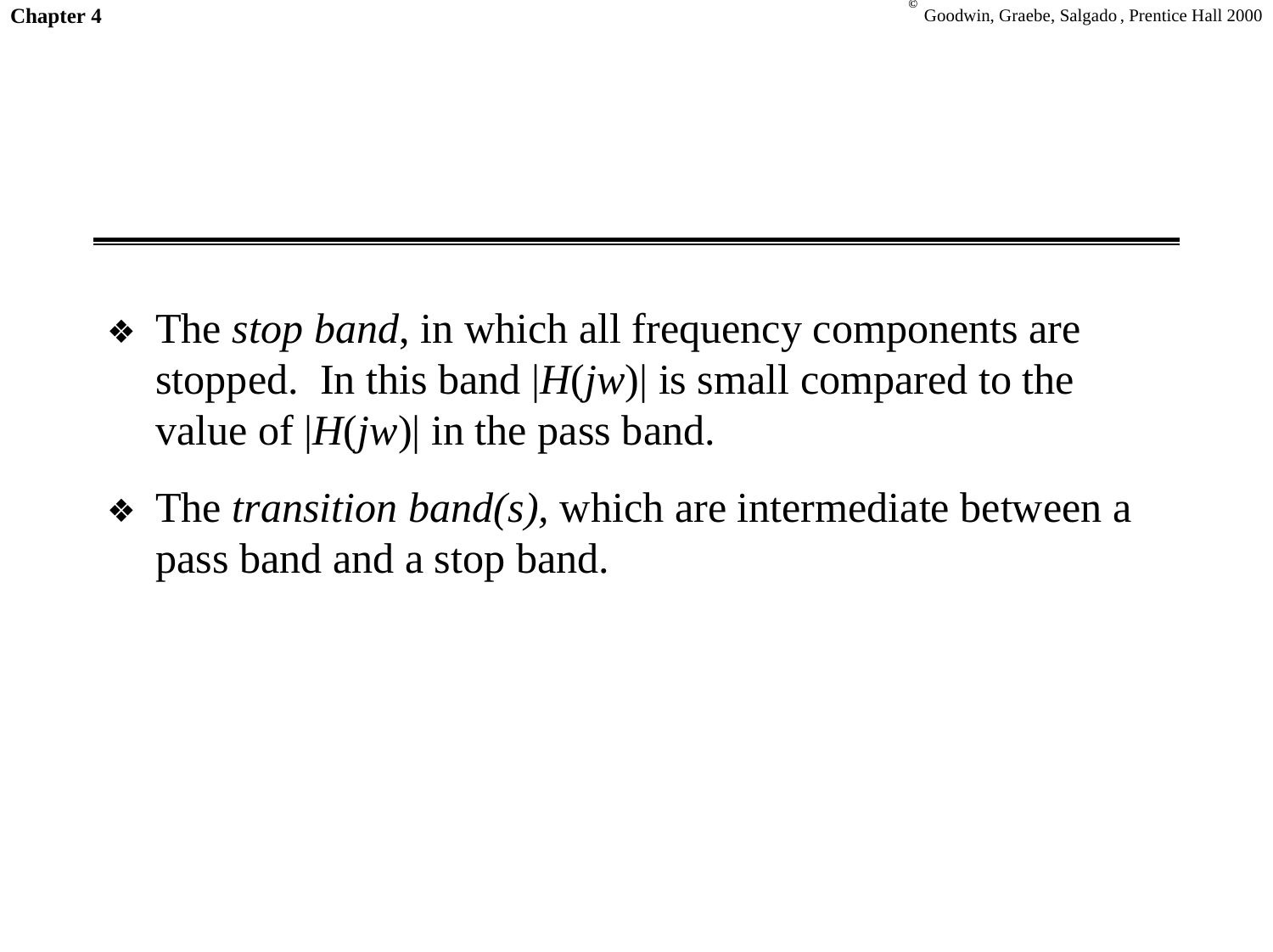- Cut-off frequency  $w_c$ . This is a value of w, such that  $|H(jw_c)| = \hat{H}/\sqrt{2}$ , where  $\hat{H}$  is respectively
	- ◆ |*H*(0)| for low pass filters and band reject filters
	- ◆ |*H*(∞)| for high pass filters
	- ◆ the maximum value of |*H*(*jw*)| in the pass band, for band pass filters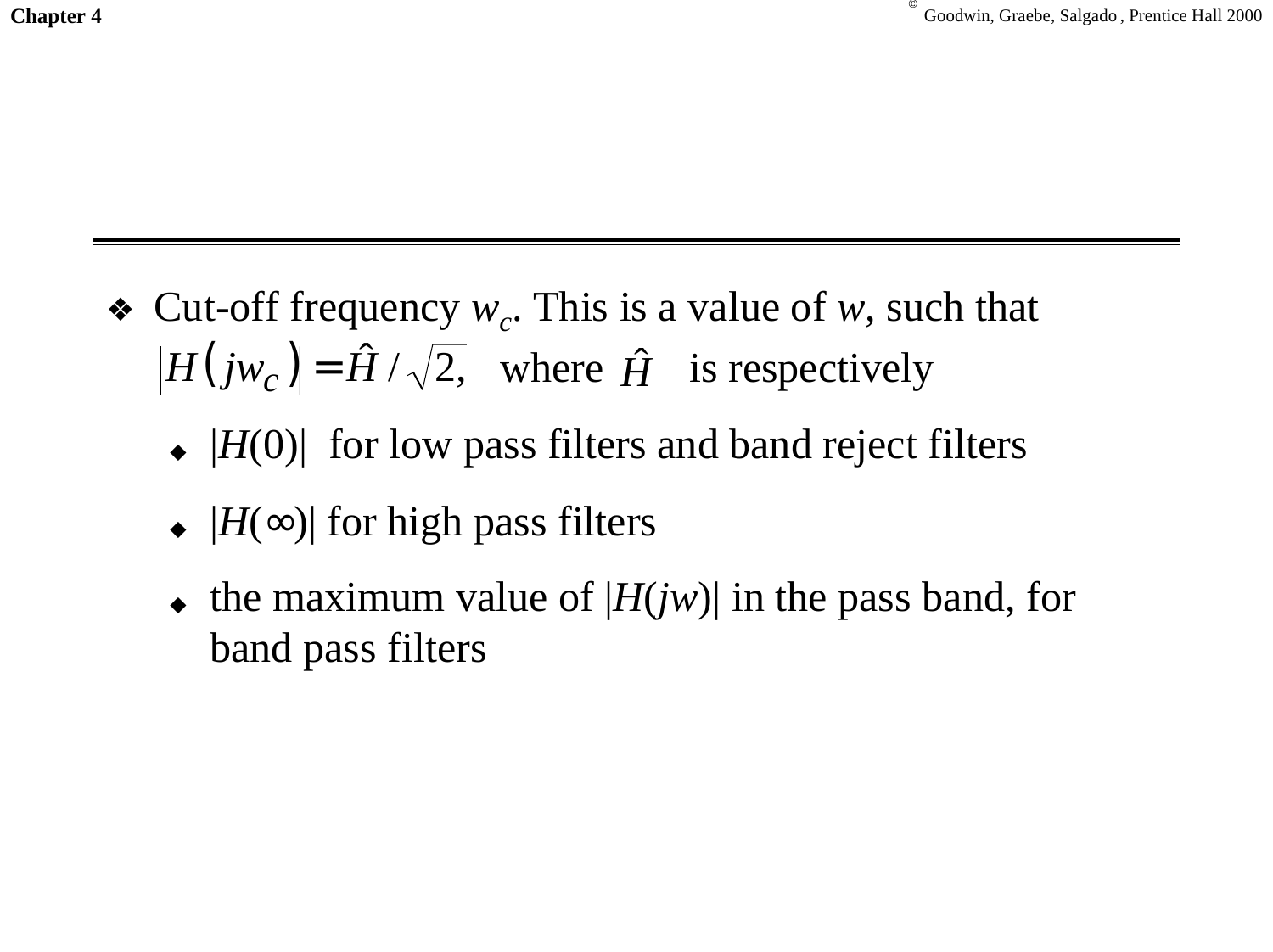• Bandwidth  $B_w$ . This is a measure of the frequency width of the pass band (or the reject band). It is defined as  $B_w =$  $w_{c2}$  -  $w_{c1}$ , where  $w_{c2} > w_{c1} \ge 0$ . In this definition,  $w_{c1}$  and  $w_c$  are cut-off frequencies on either side of the pass band or reject band (for low pass filters,  $w_{c1} = 0$ ).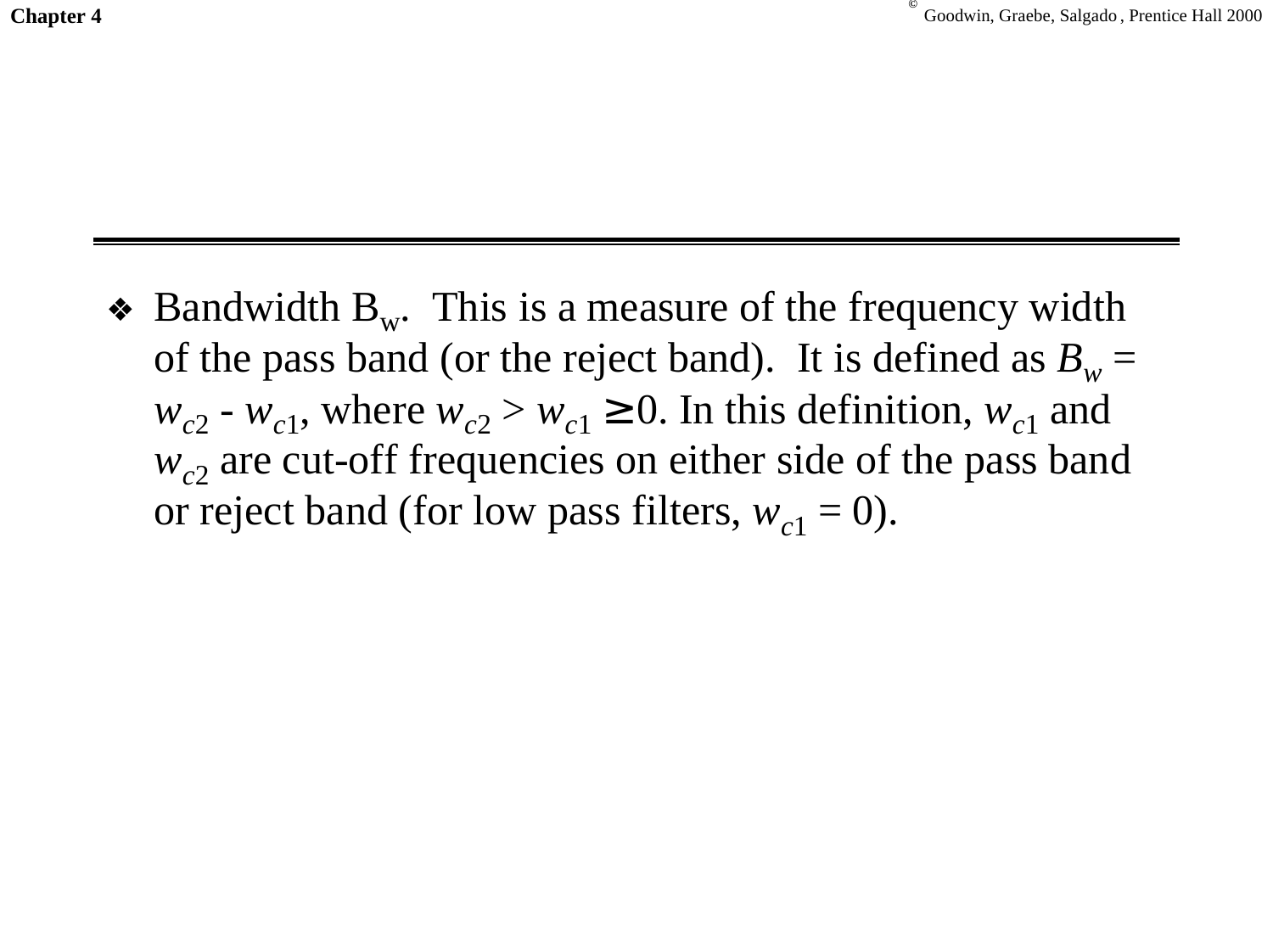Chapter 4<sup> **Chapter 4 Chapter 4 Chapter 4 Chapter 4 Chapter 4 Chapter 4 Chapter 4 Chapter 4 Chapter 4 C** Goodwin, Graebe, Salgado , Prentice Hall 2000</sup>

### Figure 4.8: *Frequency response of a bandpass filter*

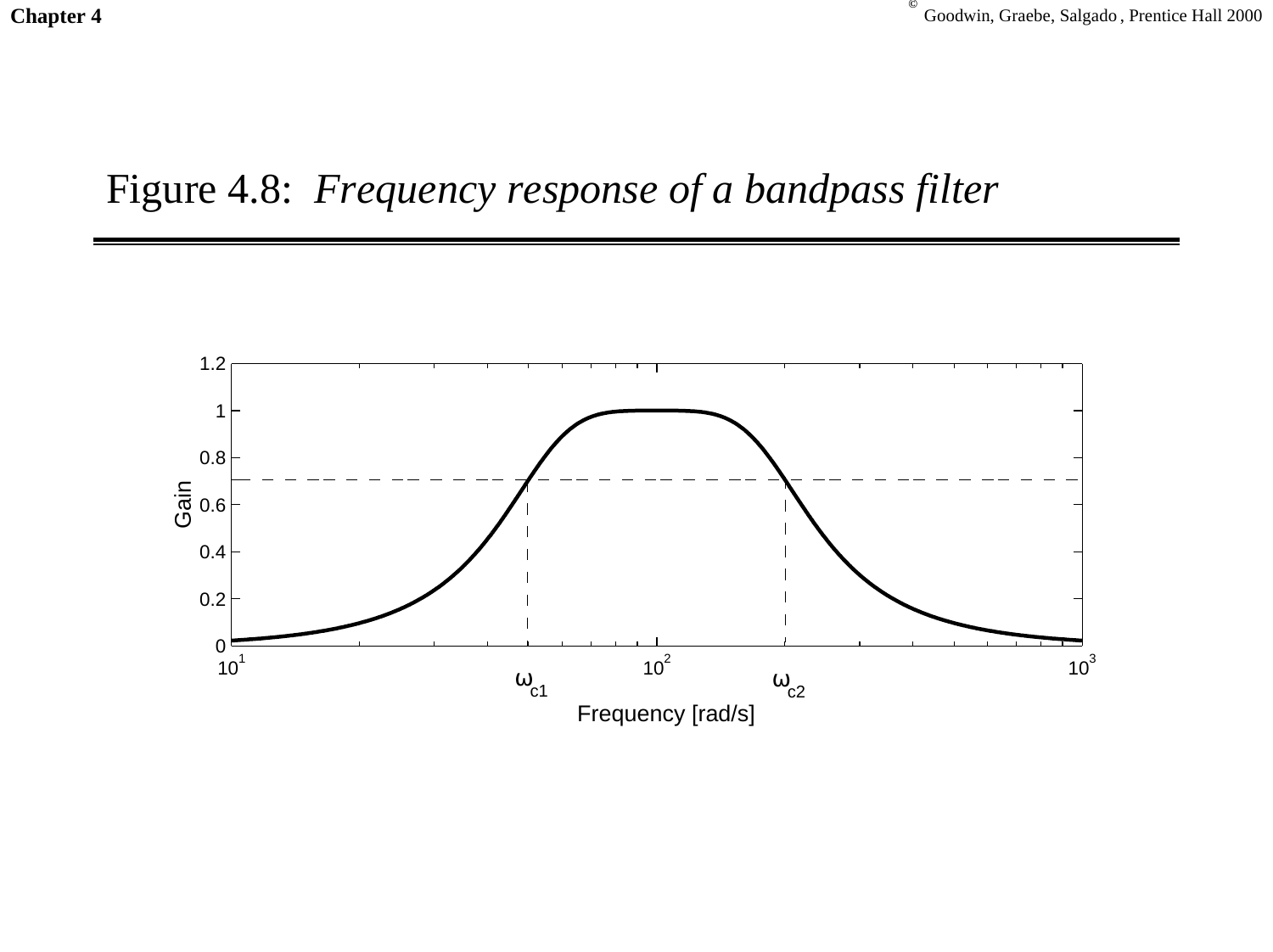## Fourier Transform

### Definition of the Fourier Transform

$$
\mathcal{F}[f(t)] = F(j\omega) = \int_{-\infty}^{\infty} e^{-j\omega t} f(t) dt
$$

$$
\mathcal{F}^{-1}[F(j\omega)] = f(t) = \frac{1}{2\pi} \int_{-\infty}^{\infty} e^{j\omega t} F(j\omega) d\omega
$$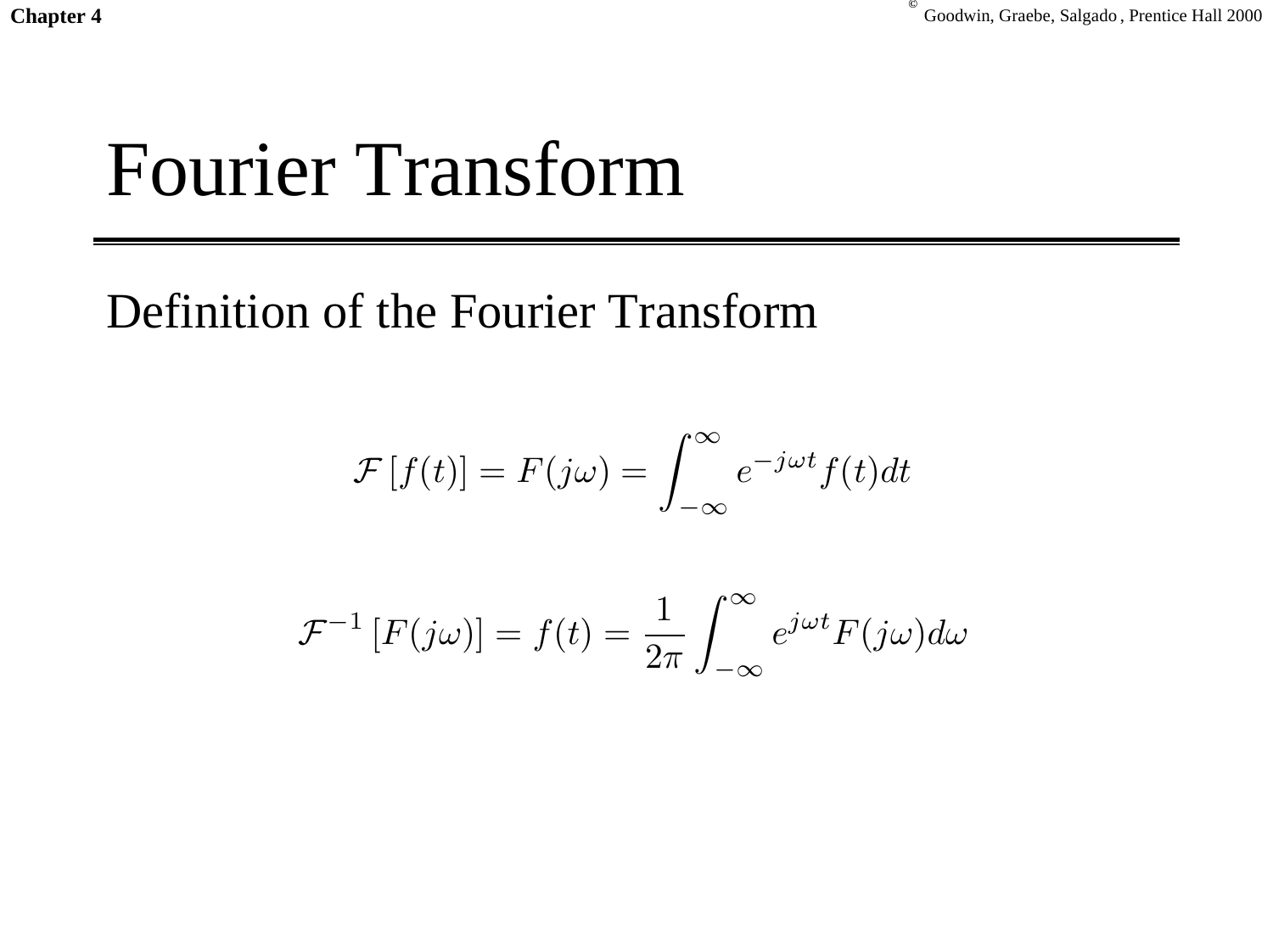Chapter 4<sup>Chapter 4</sub> Goodwin, Graebe, Salgado *, Prentice Hall 2000*</sup>

Table 4.3: *Fourier transform table*

| $2\pi\delta(\omega)$<br>$\mathbf{1}$<br>$\delta_D(t)$<br>1                                                                           |  |
|--------------------------------------------------------------------------------------------------------------------------------------|--|
|                                                                                                                                      |  |
|                                                                                                                                      |  |
| $\mu(t)$                                                                                                                             |  |
| $\pi\delta(\omega) + \frac{1}{j\omega}$<br>$\frac{1-e^{-j\omega t_o}}{}$<br>$\mu(t) - \mu(t - t_o)$<br>$\overline{j\omega}$          |  |
| $e^{\alpha t} \mu(t)$ $\Re{\alpha} < 0$<br>$j\omega - \alpha$                                                                        |  |
| $te^{\alpha t}\mu(t)$ $\Re{\alpha} < 0$<br>$(j\omega - \alpha)^2$ $2\alpha$                                                          |  |
| $e^{-\alpha t }$ $\alpha \in \mathbb{R}^+$<br>$\overline{\omega^2} + \alpha^2$                                                       |  |
| $\pi (\delta(\omega - \omega_o) + \delta(\omega - \omega_o))$<br>$\cos(\omega_o t)$                                                  |  |
| $j\pi\left(\delta(\omega+\omega_o)-\delta(\omega-\omega_o)\right)$<br>$\sin(\omega_o t)$                                             |  |
| $\pi (\delta(\omega - \omega_o) + \delta(\omega - \omega_o)) + \frac{j\omega}{-\omega^2 + \omega_o^2}$<br>$\cos(\omega_o t)\mu(t)$   |  |
| $j\pi\left(\delta(\omega+\omega_o)-\delta(\omega-\omega_o)\right)+\frac{\omega_o}{-\omega^2+\omega_o^2}$<br>$\sin(\omega_o t)\mu(t)$ |  |
| $j\omega + \alpha$<br>$e^{-\alpha t} \cos(\omega_o t) \mu(t) \qquad \alpha \in \mathbb{R}^+$<br>$(j\omega + \alpha)^2 + \omega_o^2$  |  |
| $e^{-\alpha t} \sin(\omega_o t) \mu(t) \qquad \alpha \in \mathbb{R}^+$<br>$(j\omega + \alpha)^2 + \omega_0^2$                        |  |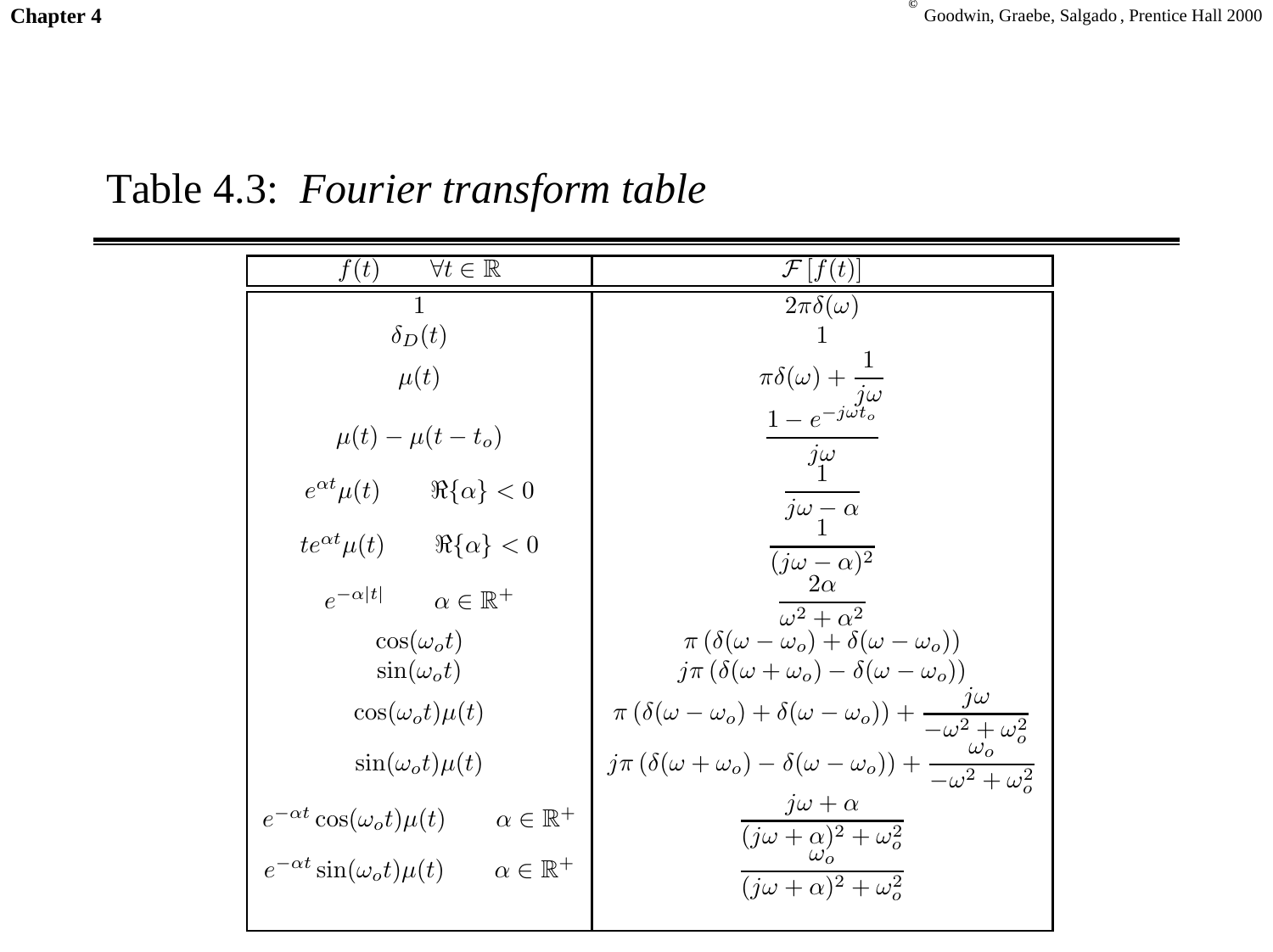Chapter 4<sup> **Chapter 4 Chapter 4 Chapter 4 Chapter 4 Chapter 4 Chapter 4 Chapter 4 Chapter 4 C** Goodwin, Graebe, Salgado , Prentice Hall 2000</sup>

### Table 4.4: *Fourier transforms properties. Note that*  $F_i(jw) =$ *F*[ $f_i(t)$ ] and  $Y(jw) = F[y(t)]$ .

| f(t)                                                           | :Æ<br>t(t)                                                                                                                                                                              | Description           |
|----------------------------------------------------------------|-----------------------------------------------------------------------------------------------------------------------------------------------------------------------------------------|-----------------------|
| $\sum a_i f_i(t)$                                              | $\sum a_i F_i(j\omega)$<br>$i=1$                                                                                                                                                        | Linearity             |
| $\overline{t=1}$<br>$\frac{dy(t)}{dt}$                         | $j\omega Y(j\omega)$                                                                                                                                                                    | Derivative law        |
| $\overline{d^k y(t)}$                                          | $(j\omega)^k Y(j\omega)$                                                                                                                                                                | High order derivative |
| $\int_{-\infty}^{t} \frac{dt^k}{y(\tau) d\tau}$<br>$y(t-\tau)$ | $\frac{1}{j\omega}Y(j\omega) + \pi Y(0)\delta(\omega)$<br>$e^{-j\omega\tau}Y(j\omega)$                                                                                                  | Integral law          |
|                                                                |                                                                                                                                                                                         | Delay                 |
| y(at)                                                          | $\frac{1}{ a }Y\left(j\frac{\omega}{a}\right)$                                                                                                                                          | Time scaling          |
|                                                                | $\dot{Y}(-i\omega)$                                                                                                                                                                     | Time reversal         |
| $\int_{-\infty}^{\infty} f_1(\tau) f_2(t-\tau) d\tau$          | $F_1(j\omega)F_2(j\omega)$                                                                                                                                                              | Convolution           |
| $y(t) \cos(\omega_o t)$                                        | $\frac{1}{2} \left\{ Y(j\omega - j\omega_o) + Y(j\omega + j\omega_o) \right\}$<br>$\frac{1}{j2} \left\{ Y(j\omega - j\omega_o) - Y(j\omega + j\omega_o) \right\}$<br>$2\pi f(-j\omega)$ | Modulation (cosine)   |
| $y(t)$ sin( $\omega_o t$ )                                     |                                                                                                                                                                                         | Modulation (sine)     |
| F(t)                                                           |                                                                                                                                                                                         | Symmetry              |
| $f_1(t) f_2(t)$                                                | $\frac{1}{2\pi j}\int_{\sigma - j\infty}^{\sigma + j\infty} F_1(\zeta) F_2(s - \zeta) d\zeta$                                                                                           | Time domain product   |
| $e^{at}f_1(t)$                                                 | $F_1(i\omega - a)$                                                                                                                                                                      | Frequency shift       |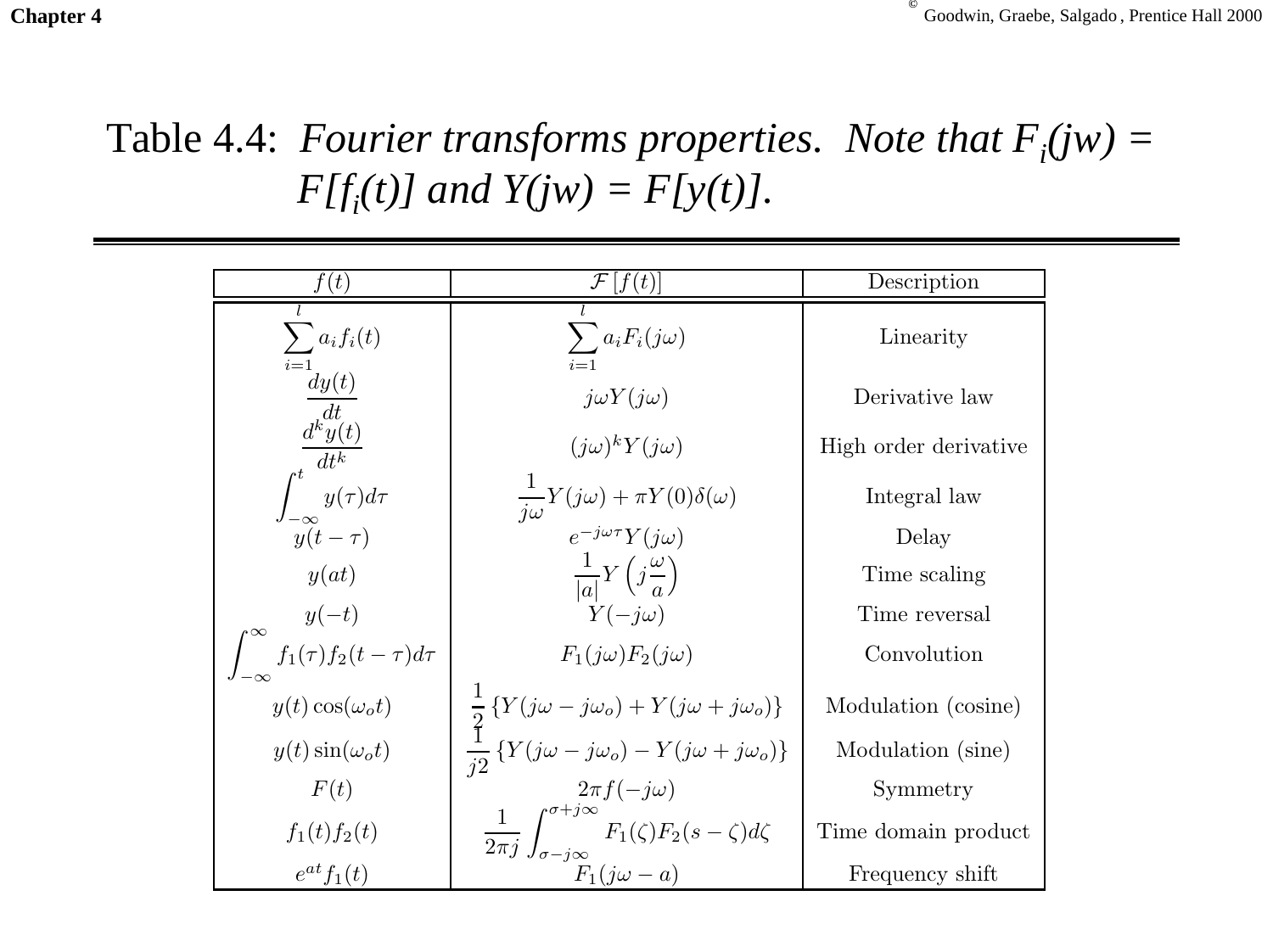## A useful result: *Parseval's Theorem*

Theorem 4.1: *Let F(jw) and G(jw) denote the Fourier transform of f(t) and g(t) respectively. Then*

$$
\int_{-\infty}^{\infty} f(t)g(t) dt = \frac{1}{2\pi} \int_{-\infty}^{\infty} F(j\omega)G(-j\omega) d\omega
$$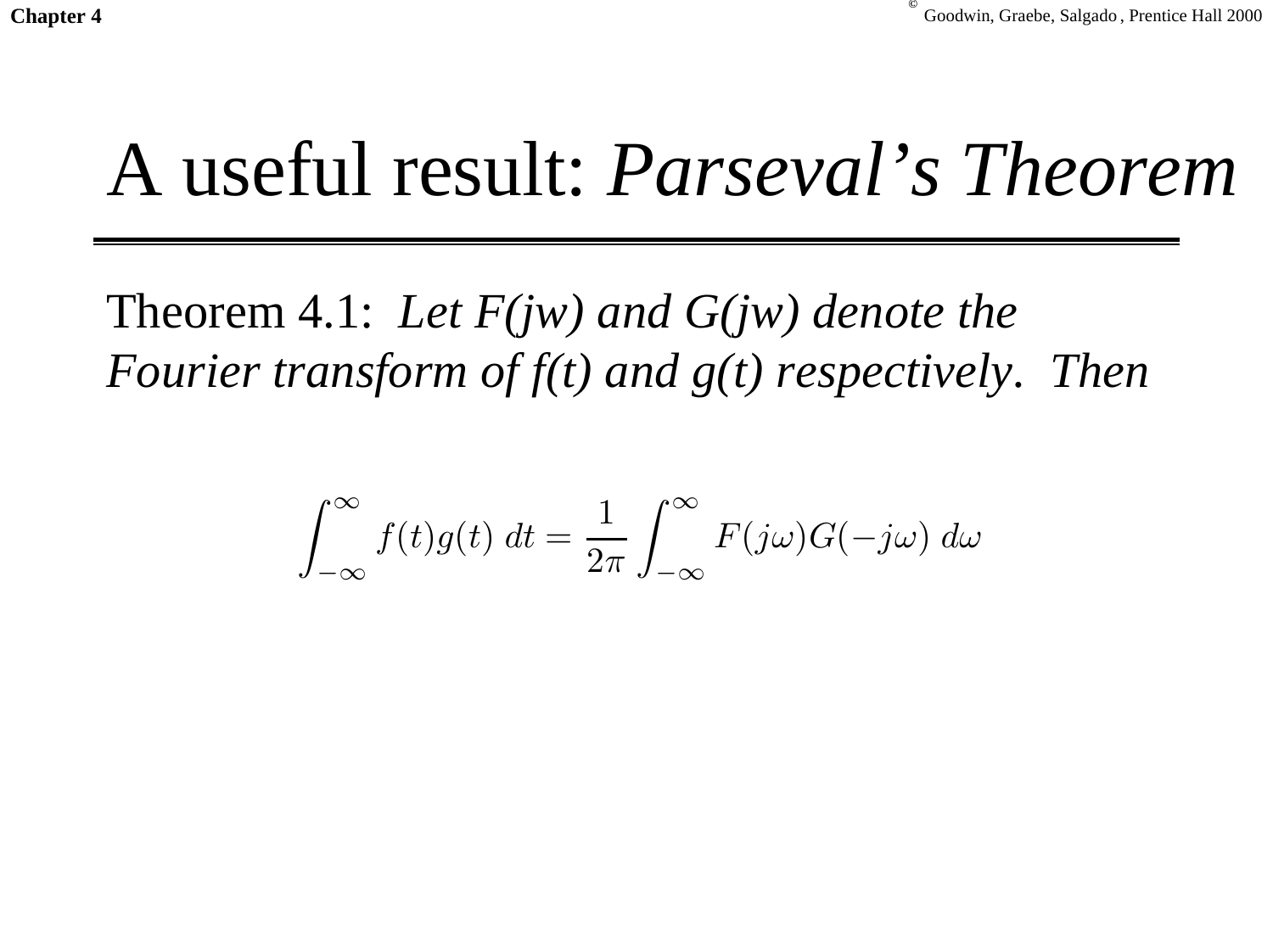### Table 4.5: *System models and influence of parameter variations*

| System                                            | Parameter        | Step response    | Bode (gain)      | Bode(phase)                  |
|---------------------------------------------------|------------------|------------------|------------------|------------------------------|
| $\frac{K}{\tau s+1}$                              | $\cal K$         | $\cal K$         | $\chi_K$         | $\frac{\pi}{2}$              |
|                                                   | $\tau$           |                  |                  | $\frac{\pi}{2}$              |
| $\frac{\omega_n^2}{s^2+2\psi\omega_n s+\omega^2}$ | $\psi$           |                  | $\psi$           |                              |
|                                                   | $\omega_n$       | $\omega_n$       |                  | $\omega\,n$<br>$\pi$         |
| $\frac{as+1}{(s+1)^2}$                            | $\boldsymbol{a}$ |                  | $\frac{a}{2}$    | $-\frac{\pi}{2}$             |
| $\frac{-as+1}{(s+1)^2}$                           | $\boldsymbol{a}$ | $\boldsymbol{a}$ | $\boldsymbol{a}$ | $\alpha$<br>$\frac{3\pi}{2}$ |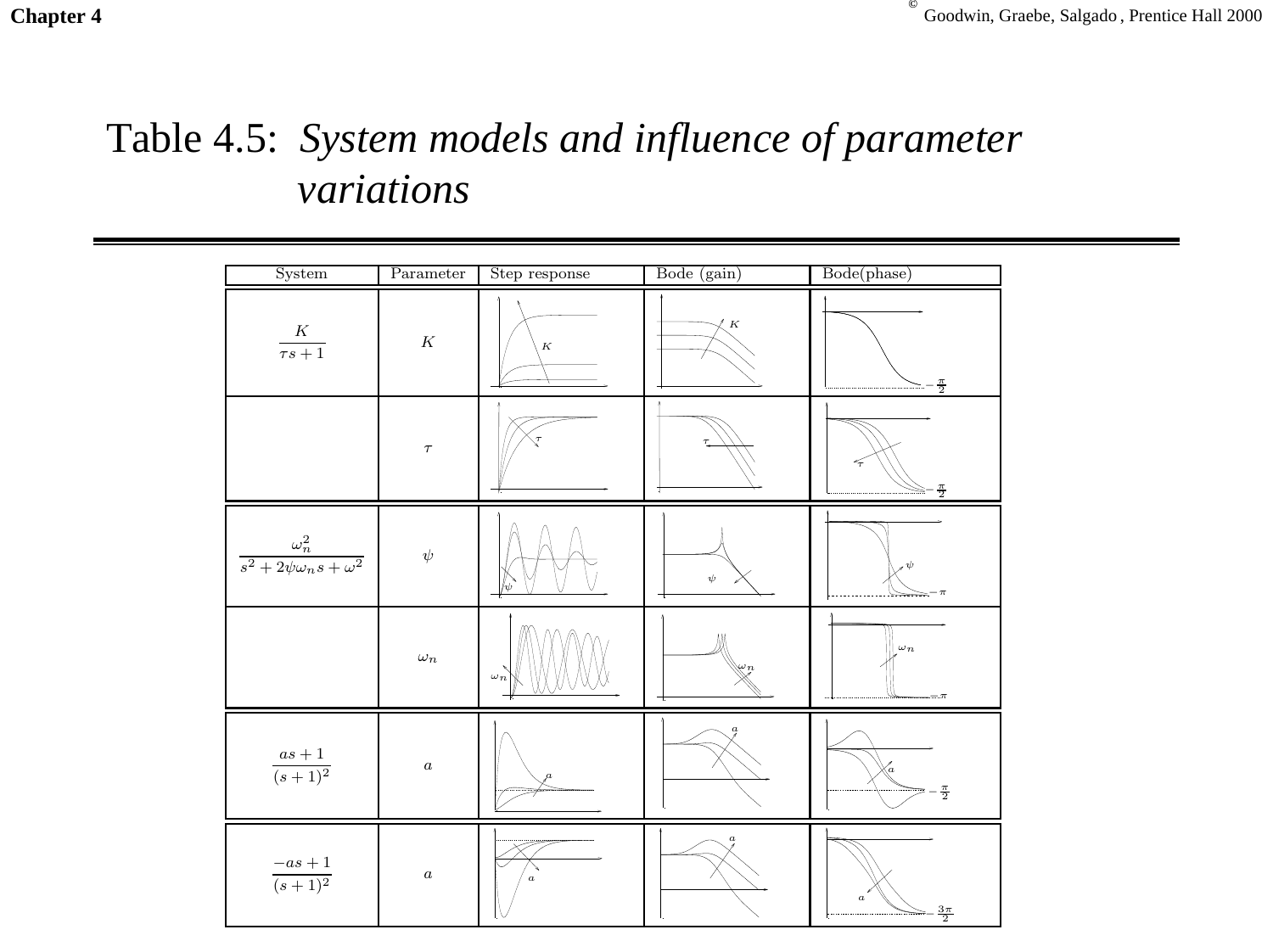# Modeling Errors for Linear Systems

If a linear model is used to approximate a linear system, then modeling errors due to errors in parameters and/or complexity can be expressed in transfer function form as

 $Y(s) = G(s)U(s) = (G_o(s) + G_\epsilon(s))U(s) = G_o(s)(1+G_\Delta(s))U(s)$ 

where  $G_{\epsilon}(s)$  denotes the AME and  $G_{\lambda}(s)$  denotes the MME, introduced in Chapter 3.

AME and MME are two different ways of capturing the same modeling error. The advantage of the MME is that it is a relative quantity, whereas the AME is an absolute quantity.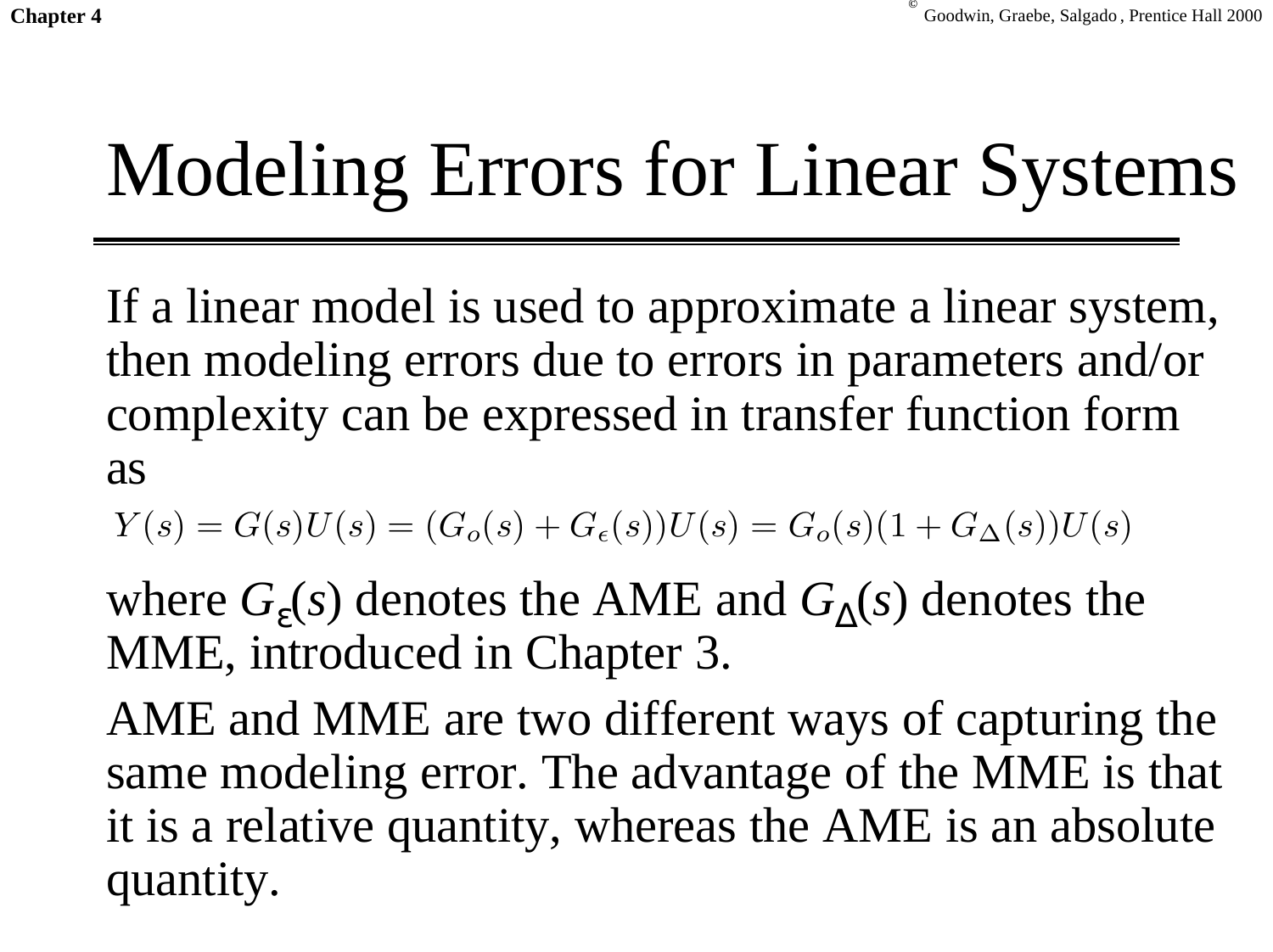# Example: Time Delays

Time delays do not yield rational functions in the Laplace domain. Thus a common strategy is to approximate the delay by a suitable rational expression. One possible approximation is

$$
e^{-\tau s} \approx \left(\frac{-\tau s + 2k}{\tau s + 2k}\right)^k \qquad k \in \langle 1, 2, \dots \rangle
$$

where *k* determines the accuracy of the approximation. For this approximation, we can determine the magnitude of the frequency response of the MME as shown below.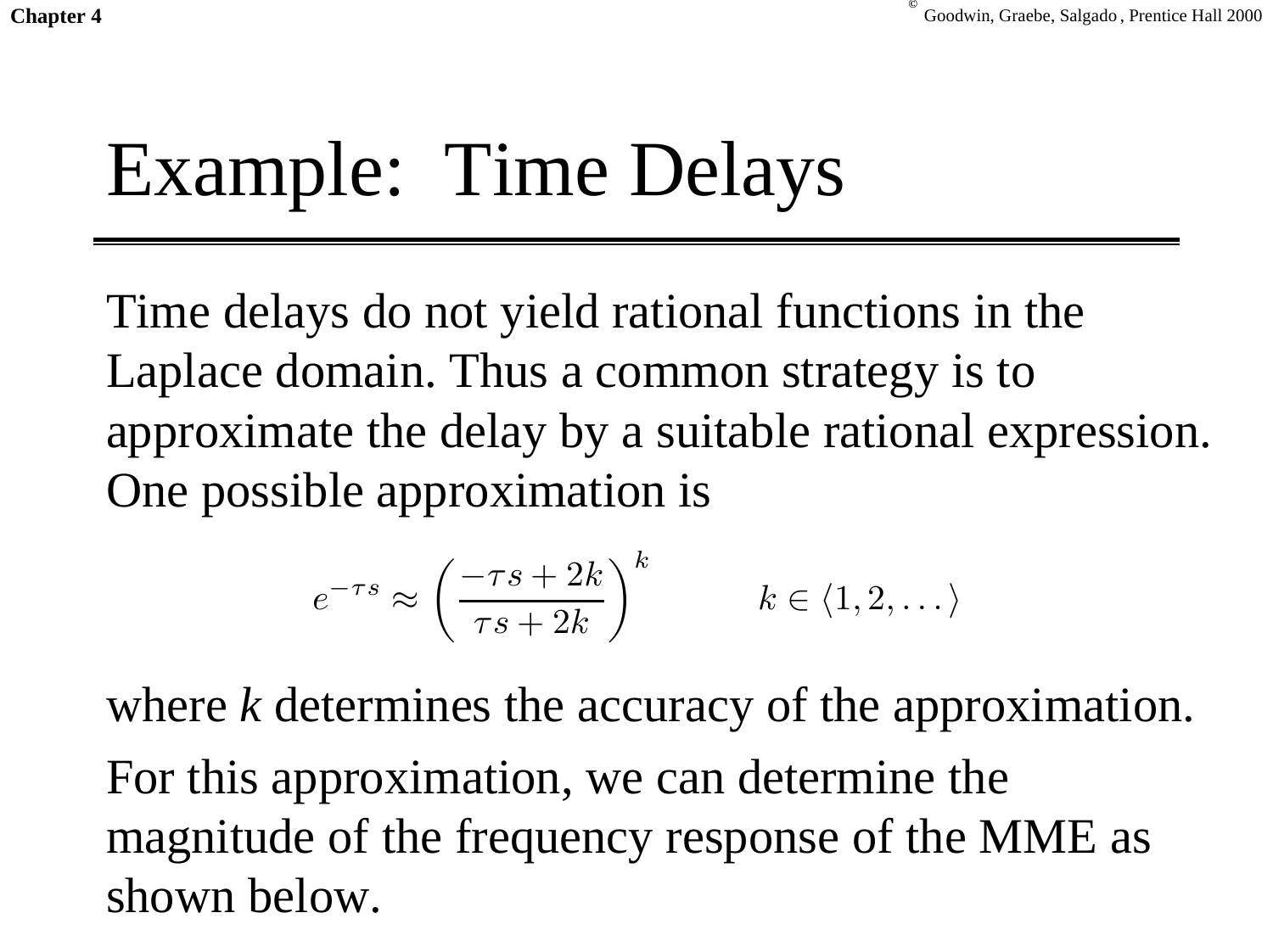### Figure 4.9: *MME for all pass rational approximation of time delays*

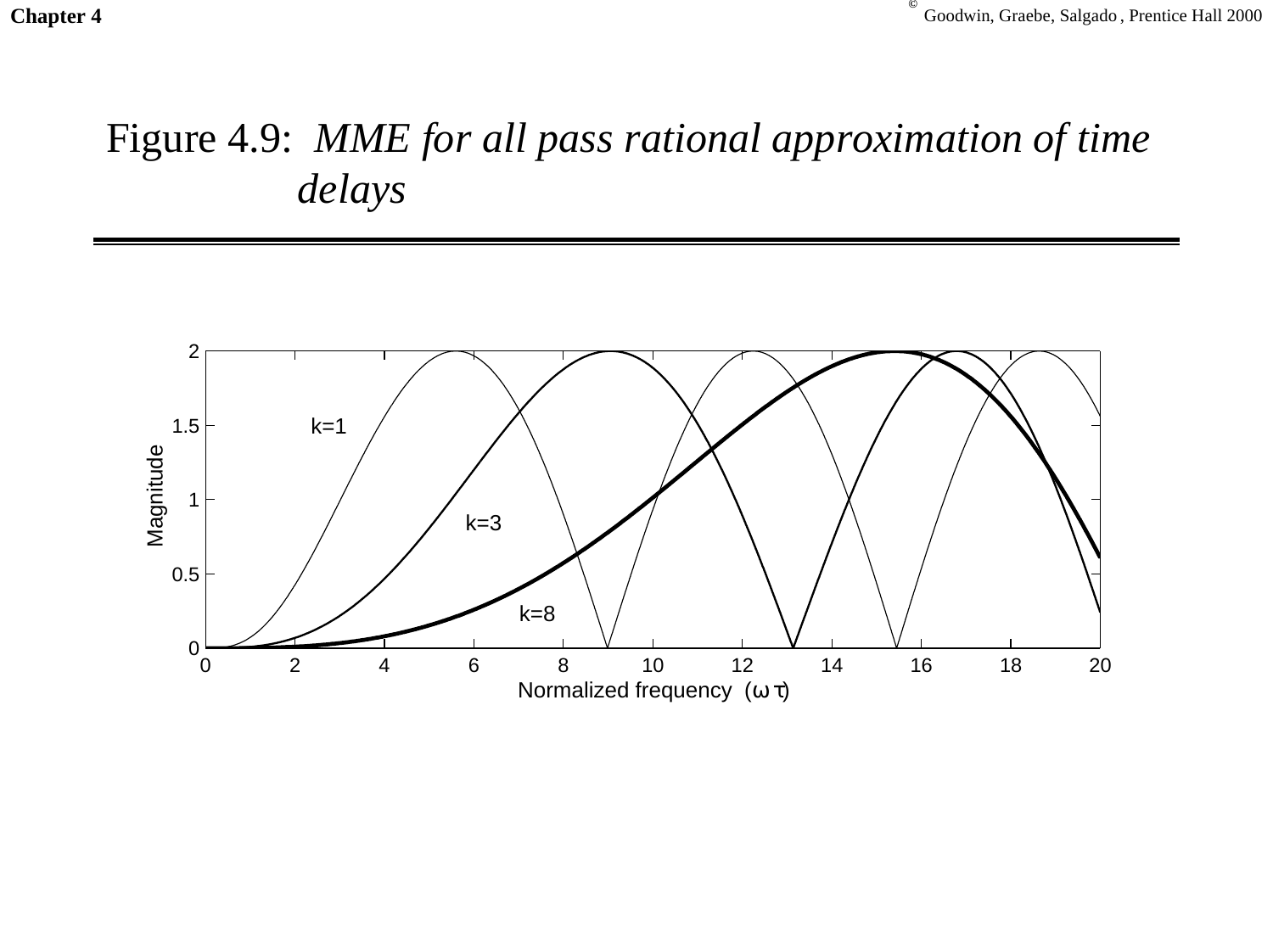## Missing resonance effect

The omission of resonant modes is very common when modeling certain classes of systems, such as robots, arms, antennas and other large flexible structures. This situation may be described by

$$
G_{\epsilon}(s) = \frac{-s(s + 2\psi\omega_n)}{s^2 + 2\psi\omega_n s + \omega_n^2} F(s) \qquad G_{\Delta}(s) = \frac{-s(s + 2\psi\omega_n)}{s^2 + 2\psi\omega_n s + \omega_n^2}
$$

The modeling errors are now given by

$$
G(s) = \frac{\omega_n^2}{s^2 + 2\psi\omega_n s + \omega_n^2} F(s) \qquad G_o(s) = F(s) \qquad 0 < \psi < 1
$$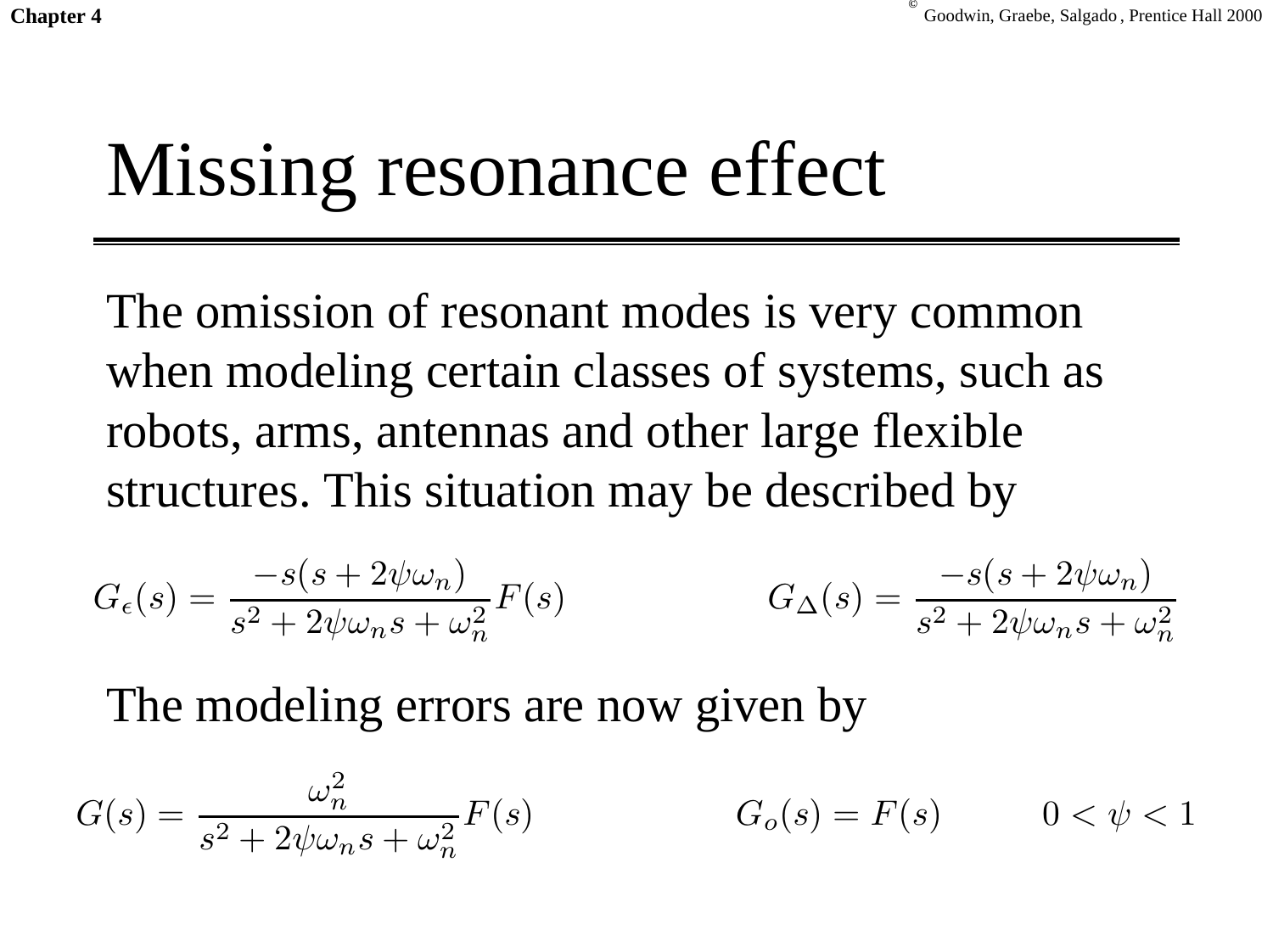Chapter 4<sup> **Chapter 4 Chapter 4 Chapter 4 Chapter 4 Chapter 4 Chapter 4 Chapter 4 Chapter 4 Chapter 4 C** Goodwin, Graebe, Salgado , Prentice Hall 2000</sup>

### Figure 4.10: *MME frequency response for omitted resonance, for different values of the damping factor*  $\varphi$

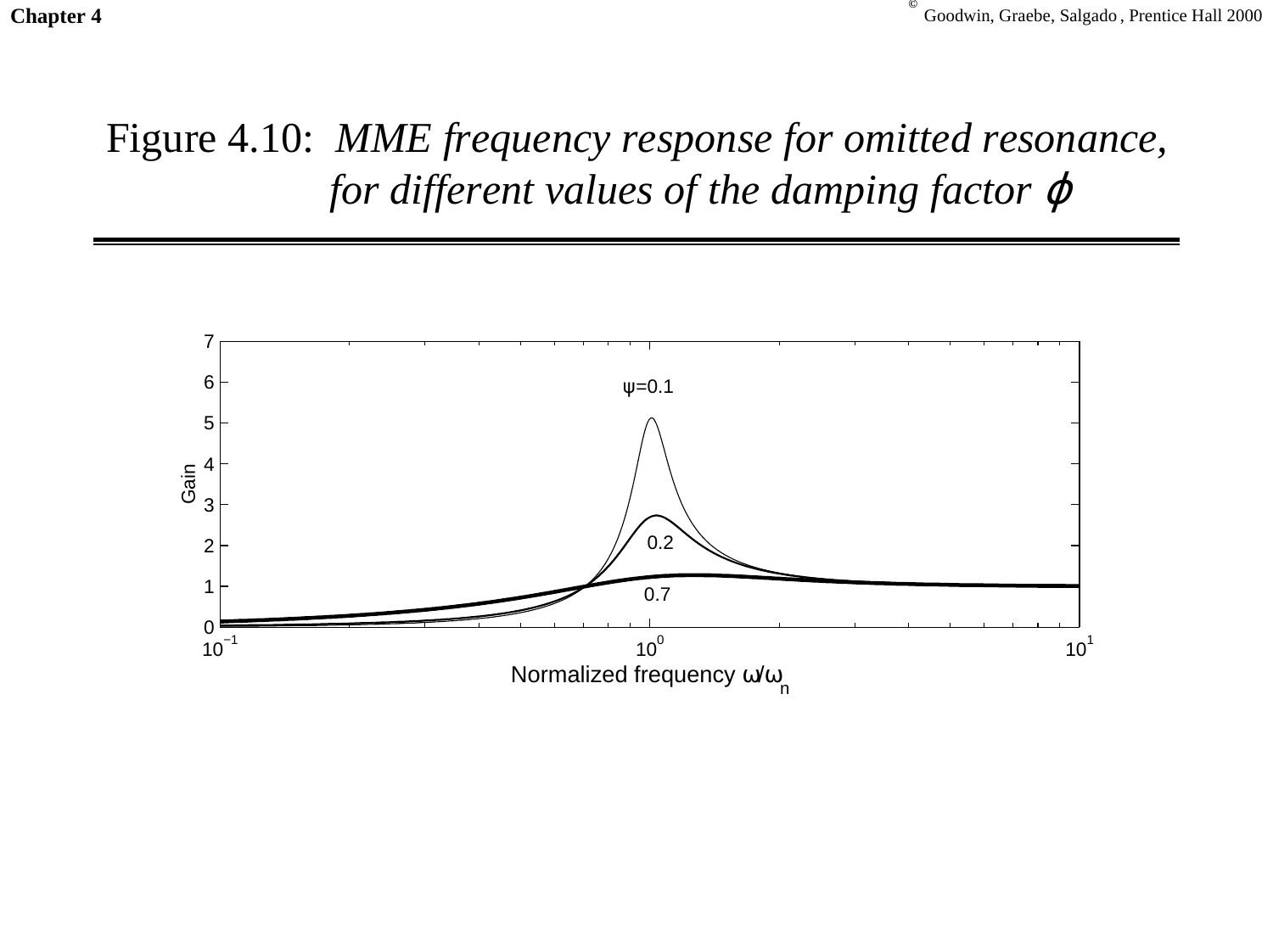## Bounds for Modeling Errors

In control system design it is often desirable to account for model errors in some way. A typical specification might be

 $|G_{\Delta}(j\omega)| < \epsilon(\omega)$ 

where  $\varepsilon(w)$  is some given positive function of *w*.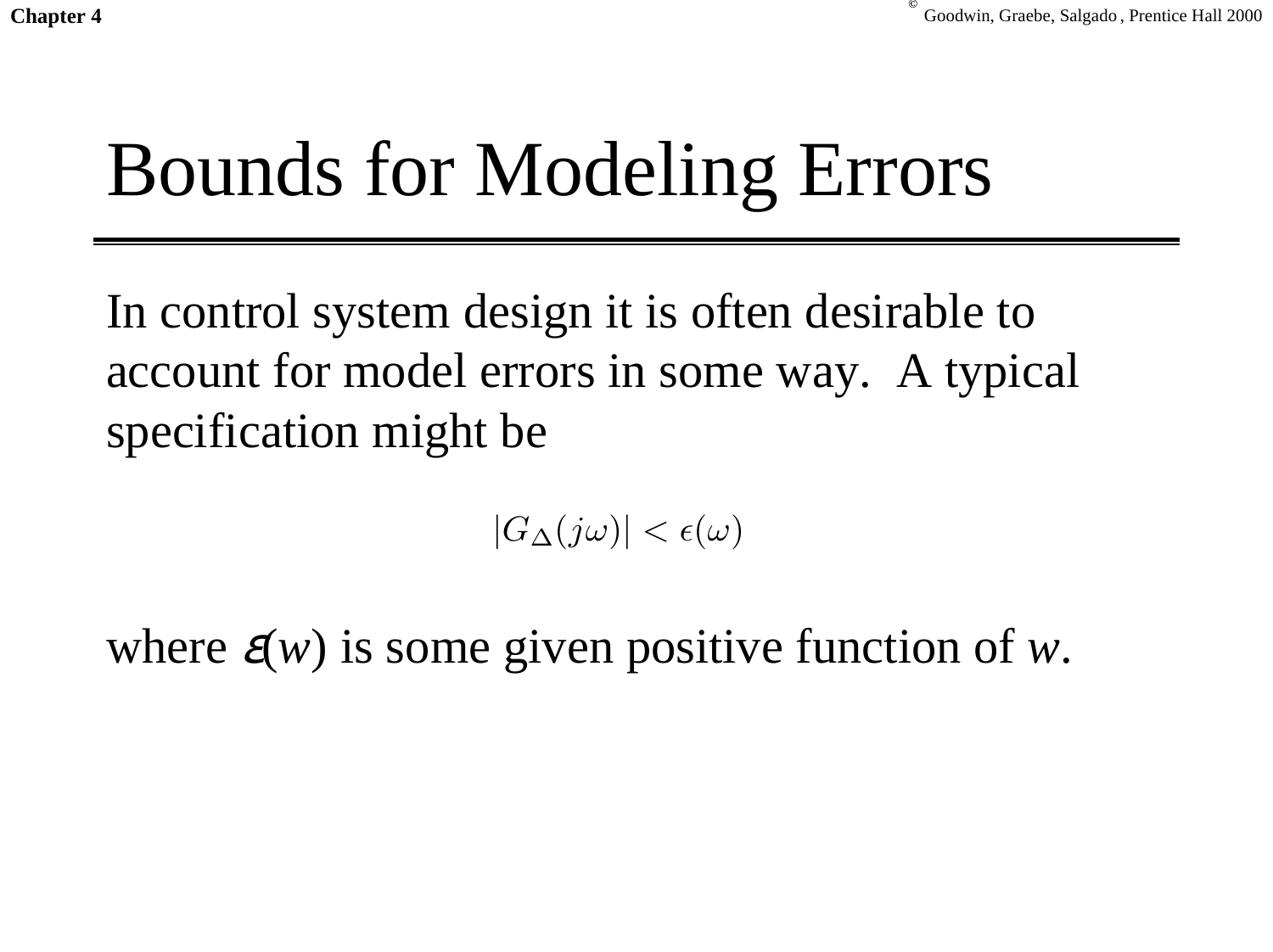**Chapter 4** Goodwin, Graebe, Salgado *, Prentice Hall 2000* 

# Summary

- ❖ There are two key approaches to linear dynamic models:
	- ◆ the, so-called, time domain, and
	- the so-called, frequency domain
- ❖ Although these two approaches are largely equivalent, they each have their own particular advantages and it is therefore important to have a good grasp of each.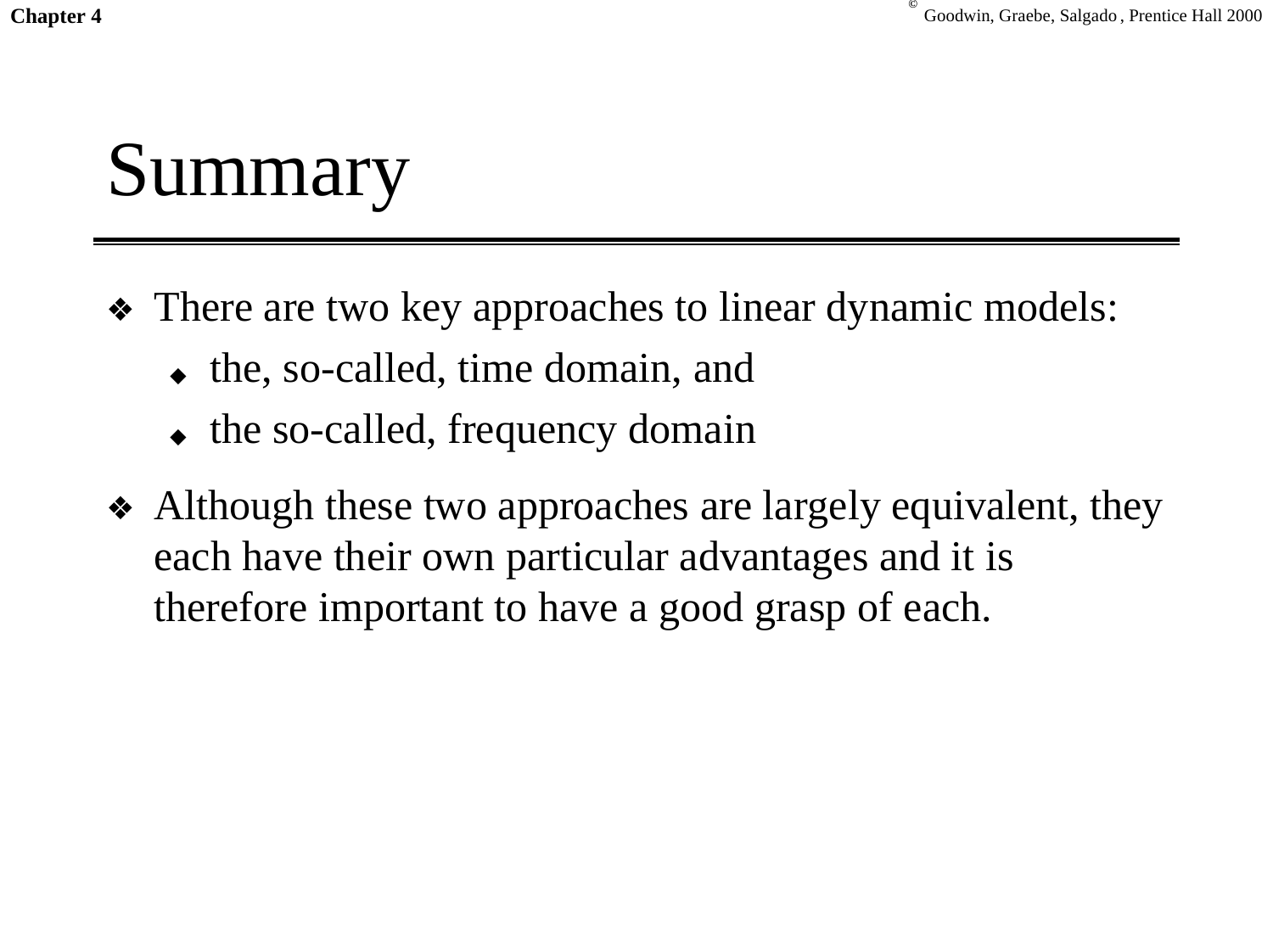- ❖ In the time domain,
	- ◆ systems are modeled by differential equations
	- ◆ systems are characterized by the evolution of their variables (output etc.) in time
	- the evolution of variables in time is computed by solving differential equations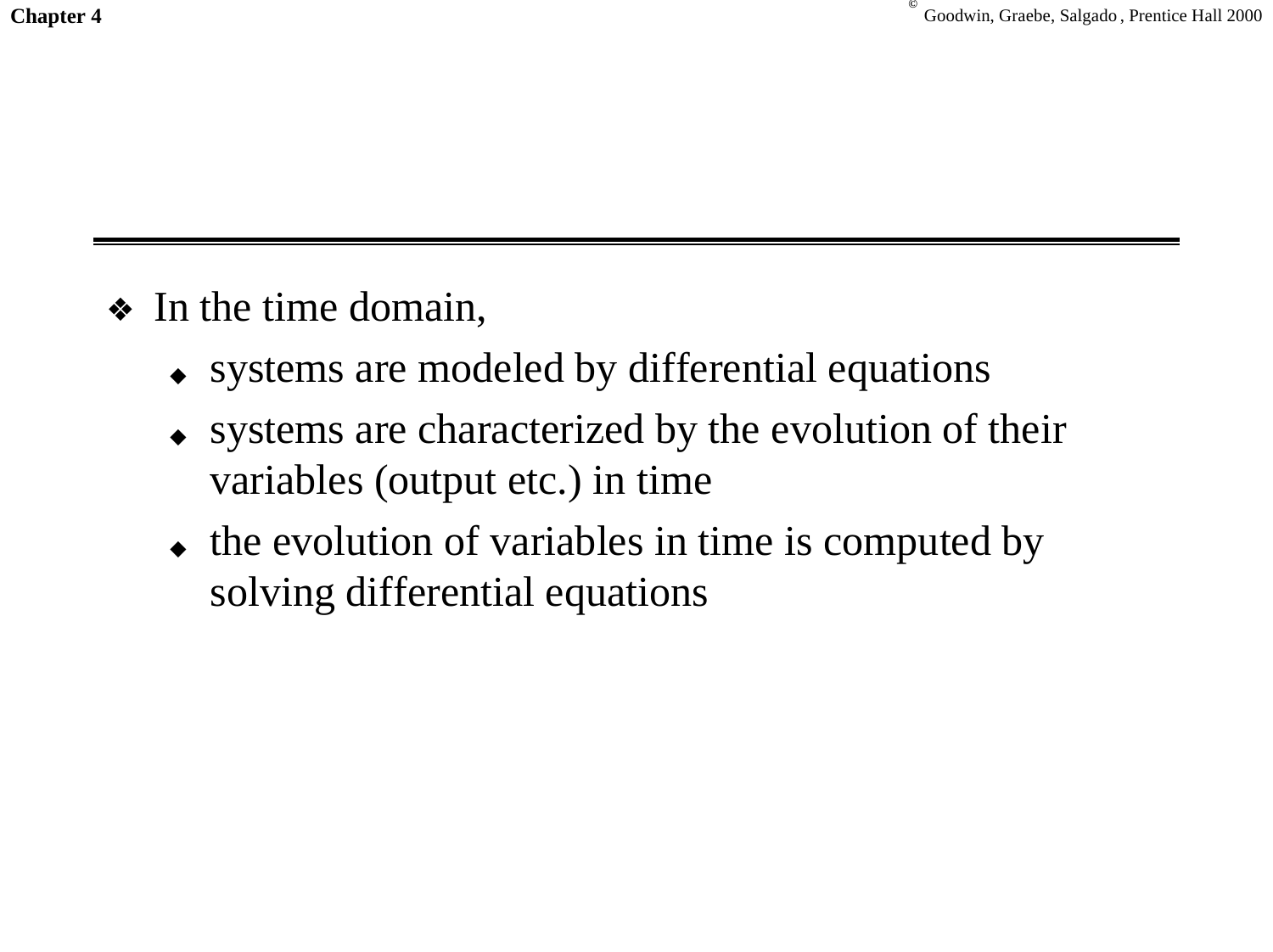**Chapter 4** Goodwin, Graebe, Salgado *, Prentice Hall 2000* 

- ❖ In the frequency domain,
	- ◆ modeling exploits the key linear system property that the steady state response to a sinusoid is again a sinusoid of the same frequency; the system only changes amplitude and phase of the input in a fashion uniquely determined by the system at that frequency,
	- ◆ systems are modeled by transfer functions, which capture this impact as a function of frequency.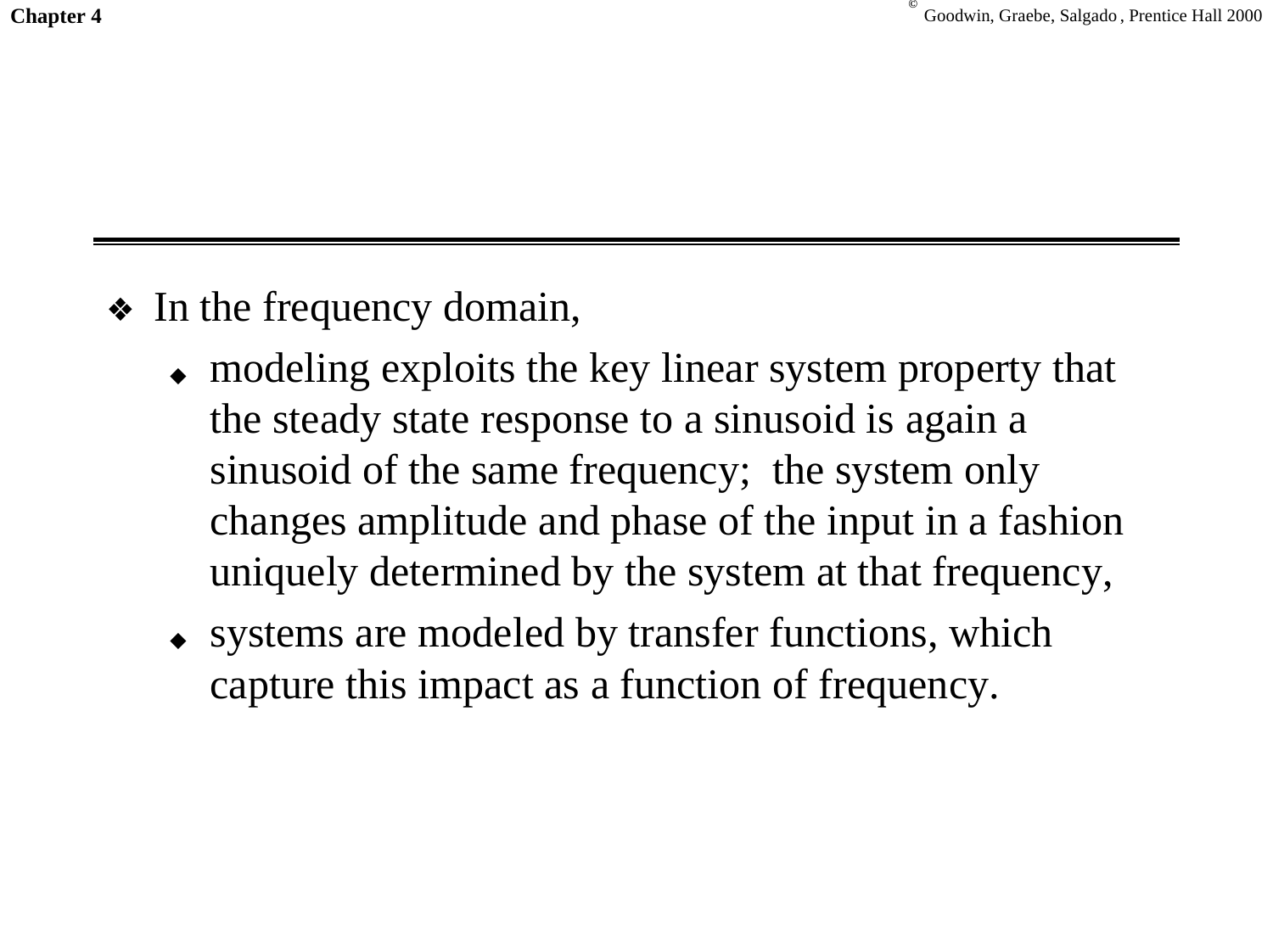- ❖ With respect to the important characteristic of stability, a continuous time system is
	- ◆ stable if and only if the real parts of all poles are strictly negative
	- ◆ marginally stable if at least one pole is strictly imaginary and no pole has strictly positive real part
	- ◆ unstable if the real part of at least one pole is strictly positive
	- ◆ non-minimum phase if the real part of at least one zero is strictly positive.